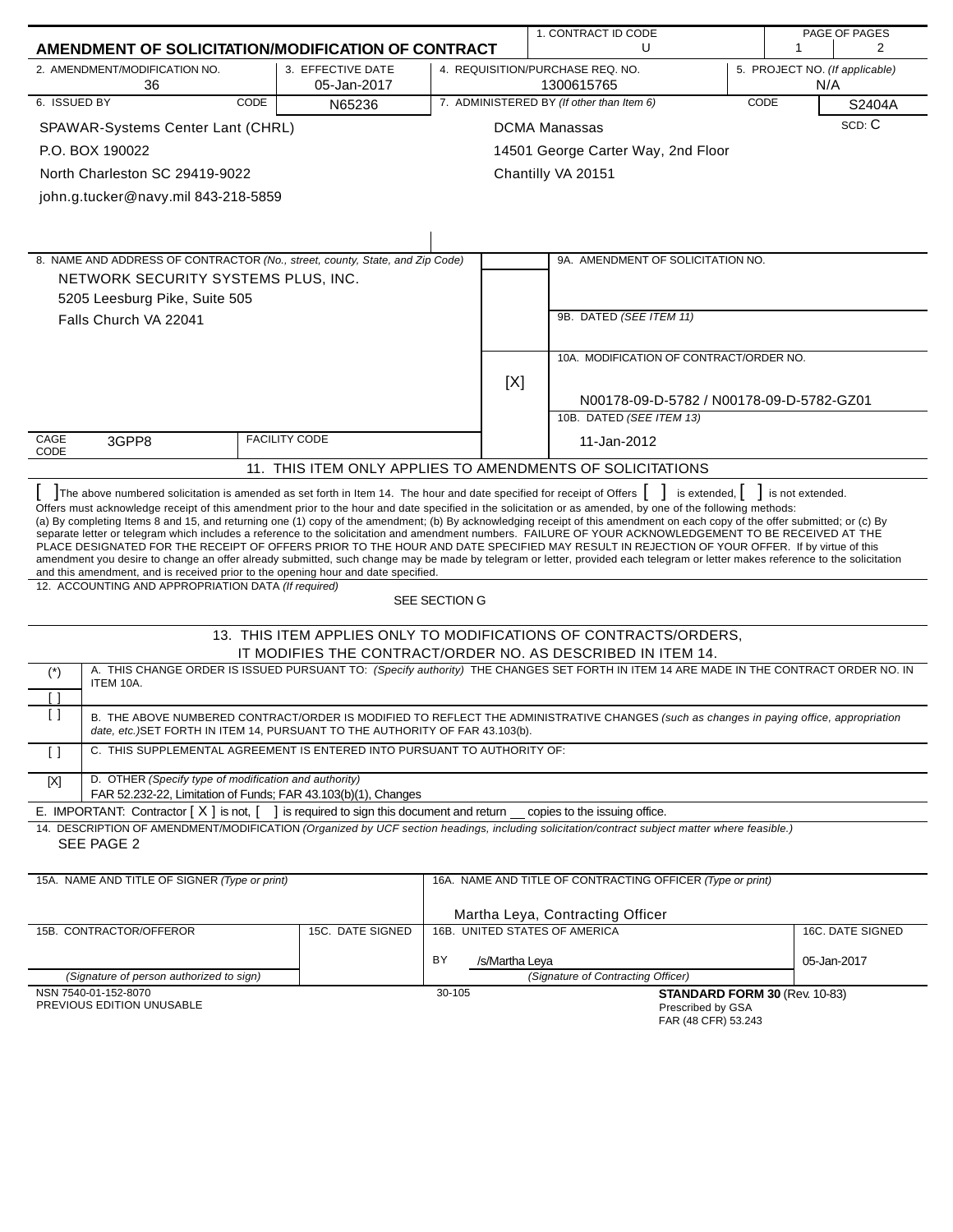| CONTRACT NO.     | <b>IDELIVERY ORDER NO.</b> | AMENDMENT/MODIFICATION NO. | l PAGE | ' FINAL |
|------------------|----------------------------|----------------------------|--------|---------|
| N00178-09-D-5782 | N00178-09-D-5782-GZ01      | 30                         | 2 of 2 |         |

## **GENERAL INFORMATION**

The purpose of this modification is to incrementally fund the current option year CLINs 4006 and 6006 in the amount of \$2,401,813.29 and to revise the PWS/SOW which implements a COR Change from Philip A. Middleton to Michael R. Morris (COR Eligibility verified 04 January 2017). All other terms and conditions remain the same. Accordingly, said Task Order is modified as follows: A conformed copy of this Task Order is attached to this modification for informational purposes only.

The Line of Accounting information is hereby changed as follows:

The total amount of funds obligated to the task is hereby increased from \$30,060,181.18 by \$2,401,813.29 to \$32,461,994.47.

| <b>CLIN/SLIN</b> | Type Of Fund         | From $(\$)$ | By()         | To $($ math) |
|------------------|----------------------|-------------|--------------|--------------|
| 400618           | Fund Type - TBD 0.00 |             | 1,497,500.00 | 1,497,500.00 |
| 400619           | Fund Type - TBD 0.00 |             | 269,628.00   | 269,628.00   |
| 400620           | Fund Type - TBD 0.00 |             | 180,000.00   | 180,000.00   |
| 400621           | Fund Type - TBD 0.00 |             | 431,506.85   | 431,506.85   |
| 600607           | Fund Type - TBD 0.00 |             | 23,178.44    | 23,178.44    |

The total value of the order is hereby increased from \$41,659,557.34 by \$0.00 to \$41,659,557.34.

The Period of Performance of the following line items is hereby changed as follows:

CLIN/SLIN From To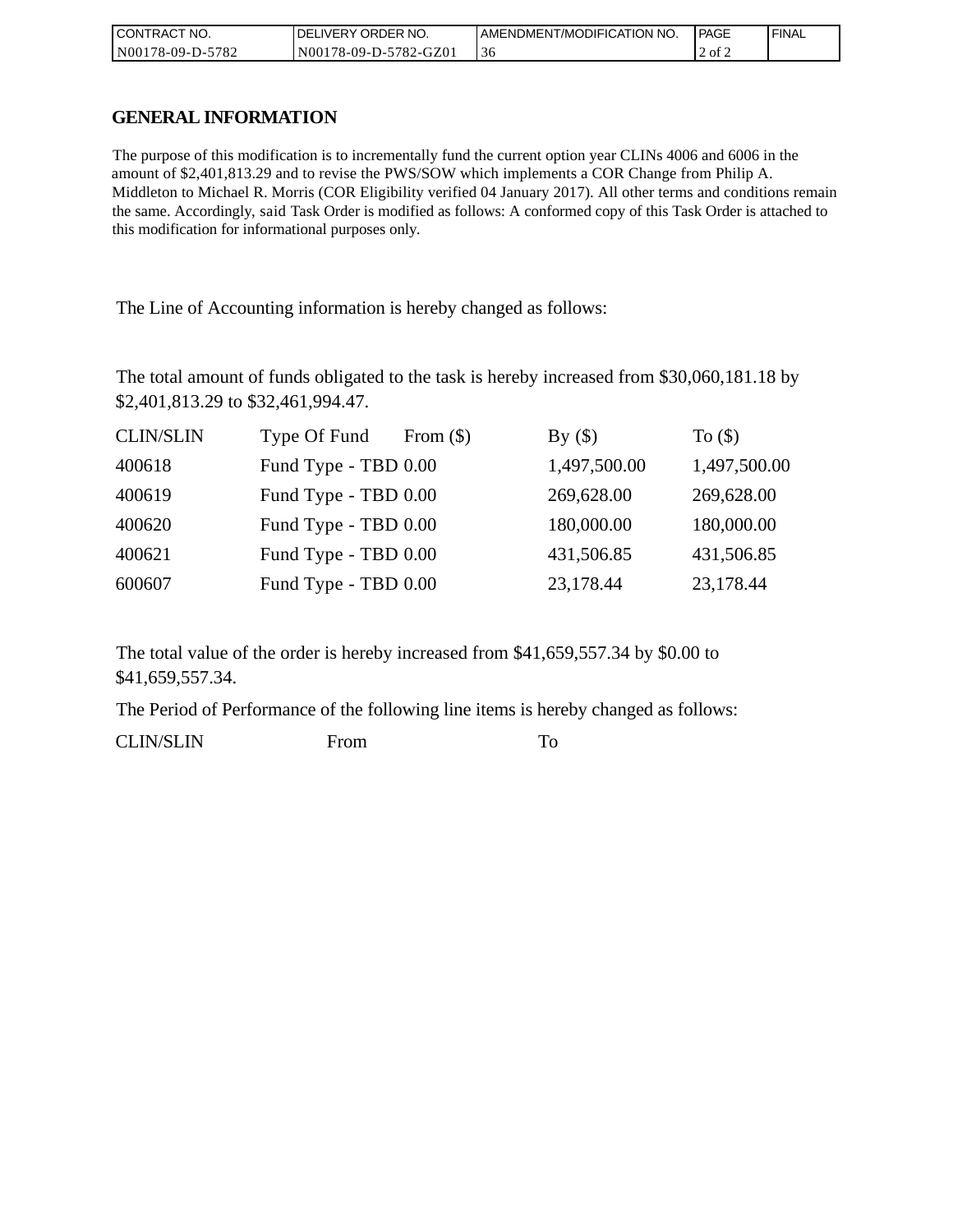| <b>CONT</b><br>CT NO.<br>TRAC'   | ORDER<br>NO.<br><b>IVERY</b><br>ΩF  | AMENDMENT/MODIFICATION NO. | <b>PAGE</b> | <b>FINAL</b> |
|----------------------------------|-------------------------------------|----------------------------|-------------|--------------|
| $-5782$<br>N001<br>78-09-L<br>-ט | 5782<br>2-GZ01<br>N001<br>78-09-D-5 | $\sim$<br>30               | ΟÌ<br>      |              |

# **SECTION B SUPPLIES OR SERVICES AND PRICES**

CLIN - SUPPLIES OR SERVICES

```
For Cost Type Items:
```

| Item | PSC | Supplies/Services                                                                   |  |  | Qty Unit Est. Cost Fixed Fee | CPFF |
|------|-----|-------------------------------------------------------------------------------------|--|--|------------------------------|------|
| 4001 |     | R425 IA Support (Fund Type - TBD) 1.0 LO \$282,675.35 \$12,324.65 \$295,000.00      |  |  |                              |      |
|      |     | 400101 R425 ACRN:AA PR 1300239279 (Fund Type -<br>OTHER)                            |  |  |                              |      |
|      |     | 400102 R425 ACRN:AB PR 1300286595 (Fund Type -<br>OTHER)                            |  |  |                              |      |
| 4002 |     | R425 IA Support (Fund Type - TBD) 1.0 LO \$2,477,518.34 \$120,326.00 \$2,597,844.34 |  |  |                              |      |
|      |     | 400201 R425 ACRN: AC PR: 1300298860 (Fund Type<br>- OTHER)                          |  |  |                              |      |
|      |     | 400202 R425 ACRN: AF PR: 1300319971 (Fund Type<br>$-$ OTHER)                        |  |  |                              |      |
|      |     | 400203 R425 ACRN: AE PR: 1300332147 (Fund Type<br>$-$ OTHER)                        |  |  |                              |      |
|      |     | 400204 R425 ACRN: AG PR: 1300354996 (Fund Type<br>$-$ OTHER)                        |  |  |                              |      |
|      |     | 400205 R425 ACRN: AH PR: 1300354996 (Fund Type<br>$-$ OTHER)                        |  |  |                              |      |
| 4003 |     | R425 IA Support (Fund Type - TBD) 1.0 LO \$2,919,639.00 \$142,361.00 \$3,062,000.00 |  |  |                              |      |
|      |     | 400301 R425 ACRN: AJ PR: 1300373150 (Fund Type<br>$-$ OTHER)                        |  |  |                              |      |
|      |     | 400302 R425 ACRN: AK PR: 1300373150 (Fund Type<br>$-$ OTHER)                        |  |  |                              |      |
|      |     | 400303 R425 ACRN: AJ PR: 1300373150 (Fund Type<br>- OTHER)                          |  |  |                              |      |
|      |     | 400304 R425 ACRN: AM PR: 1300394554 (Fund Type<br>- OTHER)                          |  |  |                              |      |
|      |     | 400305 R425 ACRN AN PR 1300415544 (O&MN, N)                                         |  |  |                              |      |
|      |     | 400306 R425 ACRN AP PR 1300436371 (O&MN, N)                                         |  |  |                              |      |
|      |     | 400307 R425 ACRN AQ PR 1300436371 (O&MN, N)                                         |  |  |                              |      |
| 4004 |     | R425 IA Support (Fund Type - TBD) 1.0 LO \$4,843,418.00 \$238,550.00 \$5,081,968.00 |  |  |                              |      |
|      |     | 400401 R425 ACRN AR PR1300443439 (O&MN, N)                                          |  |  |                              |      |
|      |     | 400402 R425 ACRN AS PR1300443439 (O&MN, N)                                          |  |  |                              |      |
|      |     | 400403 R425 ACRN AT PR1300443439 (O&MN, N)                                          |  |  |                              |      |
|      |     | 400404 R425 ACRN AU PR 1300447315 (O&MN, N)                                         |  |  |                              |      |
|      |     | 400405 R425 ACRN AV PR 1300447315 (O&MN, N)                                         |  |  |                              |      |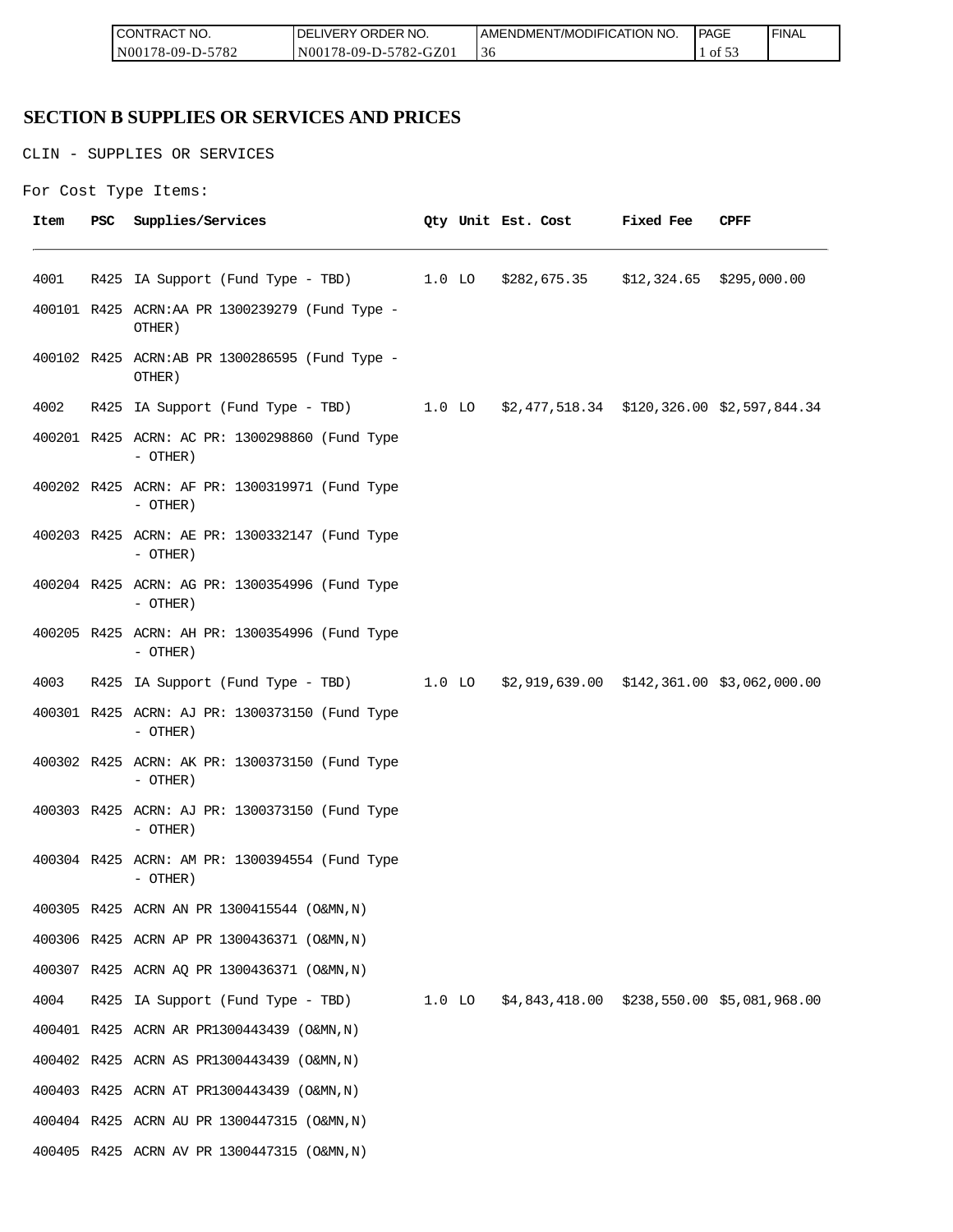| I CONTRACT NO.     | <b>IDELIVERY ORDER NO.</b> | AMENDMENT/MODIFICATION NO. | <b>IPAGE</b> | ' FINAL |
|--------------------|----------------------------|----------------------------|--------------|---------|
| $N00178-09-D-5782$ | N00178-09-D-5782-GZ01      | 36                         | 2 of 53      |         |

|      |            | CONTRACT NO.<br>N00178-09-D-5782                                                                                                                      | DELIVERY ORDER NO.<br>N00178-09-D-5782-GZ01 |        | 36 |                    | AMENDMENT/MODIFICATION NO.                   |           | <b>PAGE</b><br>2 of 53 | <b>FINAL</b> |
|------|------------|-------------------------------------------------------------------------------------------------------------------------------------------------------|---------------------------------------------|--------|----|--------------------|----------------------------------------------|-----------|------------------------|--------------|
| Item | <b>PSC</b> | Supplies/Services                                                                                                                                     |                                             |        |    | Oty Unit Est. Cost |                                              | Fixed Fee | <b>CPFF</b>            |              |
|      |            | 400406 R425 ACRN AW PR 1300447315 (O&MN, N)                                                                                                           |                                             |        |    |                    |                                              |           |                        |              |
|      |            | 400407 R425 ACRN AX PR 1300481274 (O&MN, N)                                                                                                           |                                             |        |    |                    |                                              |           |                        |              |
|      |            | 400408 R425 ACRN AY PR 1300481274 (O&MN, N)                                                                                                           |                                             |        |    |                    |                                              |           |                        |              |
|      |            | 400409 R425 ACRN AZ PR 1300481274 (O&MN, N)                                                                                                           |                                             |        |    |                    |                                              |           |                        |              |
|      |            | 400410 R425 ACRN BB PR 1300493466 (O&MN, N)                                                                                                           |                                             |        |    |                    |                                              |           |                        |              |
|      |            | 400411 R425 ACRN BC PR 1300493466 (O&MN, N)                                                                                                           |                                             |        |    |                    |                                              |           |                        |              |
|      |            | 400412 R425 ACRN BD PR 1300493466 (O&MN, N)                                                                                                           |                                             |        |    |                    |                                              |           |                        |              |
|      |            | 400413 R425 ACRN BE PR 1300494766 (O&MN, N)                                                                                                           |                                             |        |    |                    |                                              |           |                        |              |
|      |            | 400414 R425 ACRN BF PR1300503112 FUNDING<br>DOC: PRM510760 NWA/BS: 100000986792<br>0060 EXPIRATION DATE: 9/30/2015<br>$($ O&MN, $N$ $)$               |                                             |        |    |                    |                                              |           |                        |              |
|      |            | 400415 R425 ACRN BG PR1300503112 FUNDING<br>DOC: PRM510785 NWA/BS: 100001054404<br>0060 EXPIRATION DATE: 9/30/2015<br>$($ O&MN, $N$ $)$               |                                             |        |    |                    |                                              |           |                        |              |
|      |            | 400416 R425 ACRN: BH PR1300513212 FUNDING DOC:<br>PRM510771 FUNDS EXPIRATION:<br>9/30/2015 NWA/BS: 100000989184 0060<br>$($ O&MN, $N$ $)$             |                                             |        |    |                    |                                              |           |                        |              |
|      |            | 400417 R425 ACRN:BF PR1300513212 FUNDING DOC:<br>PRM510760 FUNDS EXPIRATION:<br>9/30/2015 NWA/BS: 100000986792 0060<br>$($ O&MN, N)                   |                                             |        |    |                    |                                              |           |                        |              |
| 4005 |            | R425 IA Support (Fund Type - TBD)                                                                                                                     |                                             | 1.0 LO |    |                    | \$15,063,060.56 \$656,749.44 \$15,719,810.00 |           |                        |              |
|      |            | 400501 R425 ACRN: BD PR1300518572 FUNDING DOC:<br>PRM58810 EXPIRATION OF FUNDS:<br>9/30/2015 NWA/BS: 100000989199 0060<br>$($ O&MN, N)                |                                             |        |    |                    |                                              |           |                        |              |
|      |            | 400502 R425 ACRN: BJ PR1300518572 FUNDING DOC:<br>PRM510772 EXPIRATION OF FUNDS:<br>9/30/2015 NWA/BS: 100000989224 0060<br>$($ O&MN, $\overline{N}$ ) |                                             |        |    |                    |                                              |           |                        |              |
|      |            | 400503 R425 ACRN: BF PR1300518572 FUNDING DOC:<br>PRM510760 EXPIRATION OF FUNDS:<br>9/30/2015 NWA/BS: 100000986792 0060<br>$($ O&MN, N)               |                                             |        |    |                    |                                              |           |                        |              |
|      |            | 400504 R425 ACRN: BK PR1300518572 FUNDING DOC:<br>PRM510762 EXPIRATION OF FUNDS:<br>9/30/2015 NWA/BS: 100000986795 0060<br>$($ O&MN, N)               |                                             |        |    |                    |                                              |           |                        |              |
|      |            | 400505 R425 ACRN: BL PR1300518572 FUNDING DOC:<br>PRM510768 EXPIRATION OF FUNDS:<br>9/30/2015 NWA/BS: 100001000323 0060                               |                                             |        |    |                    |                                              |           |                        |              |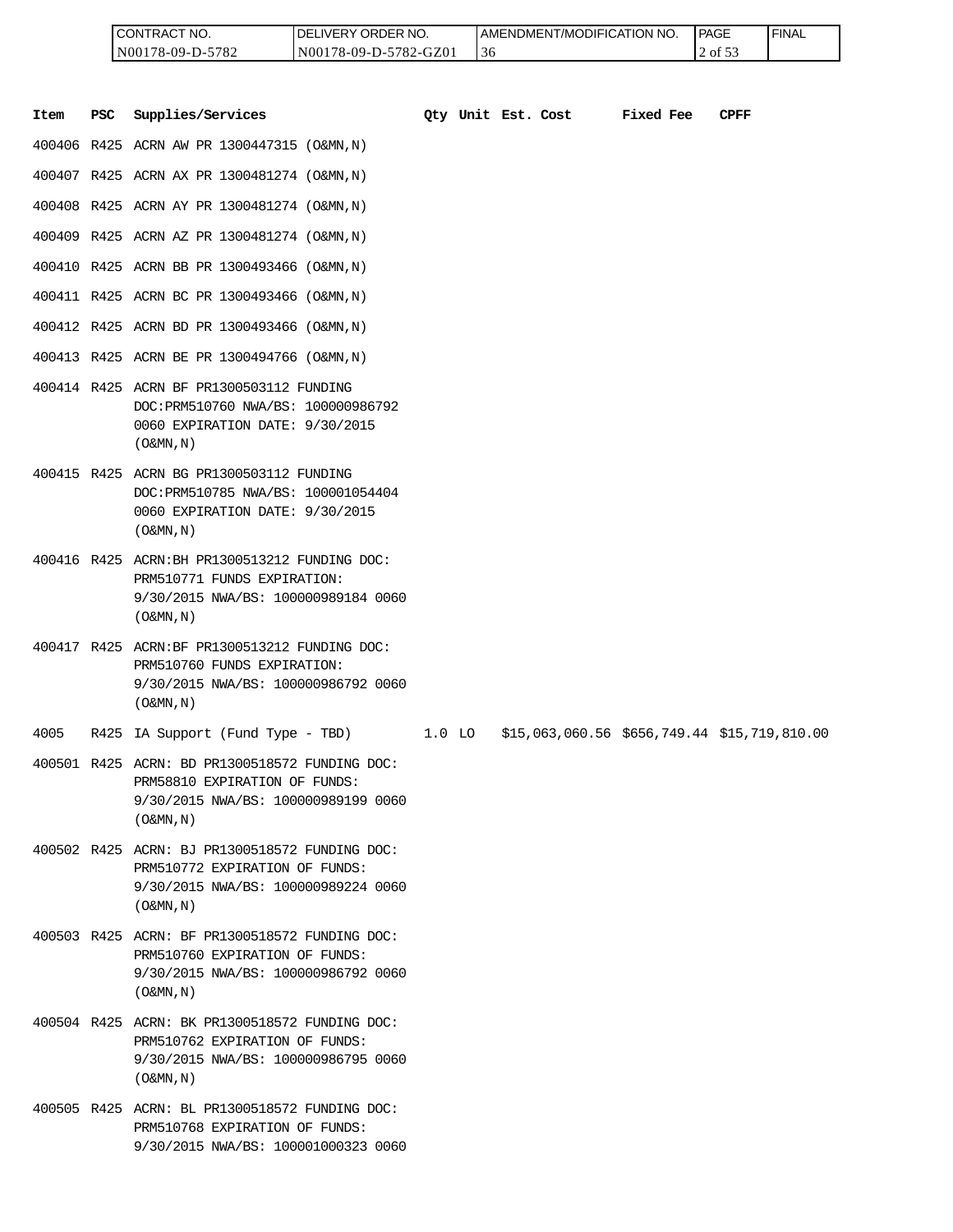| 'NO.<br>CONT<br>TRAC                               | ORDER NO.<br>IVERY<br>эF                    | AMENDMENT/MODIFICATION NO.      | <b>PAGE</b>                            | <b>FINAL</b> |
|----------------------------------------------------|---------------------------------------------|---------------------------------|----------------------------------------|--------------|
| 5707<br>N <sub>00</sub><br>$78-09-L$<br>⊿ '<br>- - | $782 - C$<br>GZ01<br>N00<br>$18 - 09 - D -$ | $\overline{\phantom{a}}$<br>-36 | $\sim$ $\sim$<br>$_{\text{ot}}$ $\sim$ |              |

| Item | <b>PSC</b> | Supplies/Services                                                                                                                                               |  | Qty Unit Est. Cost | <b>Fixed Fee</b> | CPFF |
|------|------------|-----------------------------------------------------------------------------------------------------------------------------------------------------------------|--|--------------------|------------------|------|
|      |            | $($ O&MN, $\overline{N}$ )                                                                                                                                      |  |                    |                  |      |
|      |            | 400506 R425 ACRN: BM PR1300518572 FUNDING DOC:<br>HT0003510986 EXPIRATION OF FUNDS:<br>9/30/2015 NWA/BS: 100001060851 0060<br>$($ O&MN, $\overline{N}$ )        |  |                    |                  |      |
|      |            | 400507 R425 ACRN: BN PR1300519229 COST CODE:<br>6890151H334Q FUNDING DOC:<br>N6890115RCV0003 NWA/BS:<br>100001020678 0401 (O&MN, N)                             |  |                    |                  |      |
|      |            | 400508 R425 ACRN: BP PR1300519229 COST CODE:<br>6156451H303Q FUNDING DOC:<br>N6156415RC09018 NWA/BS:<br>100001072719 0400 (O&MN, N)                             |  |                    |                  |      |
|      |            | 400509 R425 ACRN: BN PR1300527919 FUNDING DOC:<br>N6890115RCV0003 FUNDS EXPIRATION:<br>9/30/2015 COST CODE: 6890151H334Q<br>NWA/BS: 100001020678 0401 (O&MN, N) |  |                    |                  |      |
|      |            | 400510 R425 ACNR: BQ PR1300520956 FUNDING DOC:<br>HT0003511890 FUNDS EXPIRATION:<br>9/30/2015 NWA/BS: 100000986793 0060<br>$($ O&MN, $\overline{N}$ )           |  |                    |                  |      |
|      |            | 400511 R425 ACNR: BR PR1300520956 FUNDING DOC:<br>HT0003510989 FUNDS EXPIRATION:<br>9/30/2015 NWA/BS: 100001060852 0060<br>$($ O&MN, N)                         |  |                    |                  |      |
|      |            | 400512 R425 ACNR: BS PR1300520956 FUNDING DOC:<br>HT0003511892 FUNDS EXPIRATION:<br>9/30/2015 NWA/BS: 100000986796 0060<br>$($ O&MN, $N$ $)$                    |  |                    |                  |      |
|      |            | 400513 R425 ACNR: BT PR1300520956 FUNDING DOC:<br>HT0003511713 FUNDS EXPIRATION:<br>9/30/2015 NWA/BS: 100000989225 0060<br>$($ O&MN, N)                         |  |                    |                  |      |
|      |            | 400514 R425 ACNR: BU PR1300520956 FUNDING DOC:<br>PRM510766 FUNDS EXPIRATION:<br>9/30/2015 NWA/BS: 100000987052 0060<br>$(0\&MN, N)$                            |  |                    |                  |      |
|      |            | 400515 R425 ACNR: BV PR1300520956 FUNDING DOC:<br>PRM510911 FUNDS EXPIRATION:<br>9/30/2015 NWA/BS: 100001054759 0060<br>$($ O&MN, N)                            |  |                    |                  |      |
|      |            | 400516 R425 ACNR: BH PR1300520956 FUNDING DOC:<br>PRM510771 FUNDS EXPIRATION:<br>9/30/2015 NWA/BS: 100000989184 0060<br>$($ O&MN, N)                            |  |                    |                  |      |

400517 R425 ACNR: BW PR1300520956 FUNDING DOC: HT0003511157 FUNDS EXPIRATION: 9/30/2015 NWA/BS: 100000987059 0060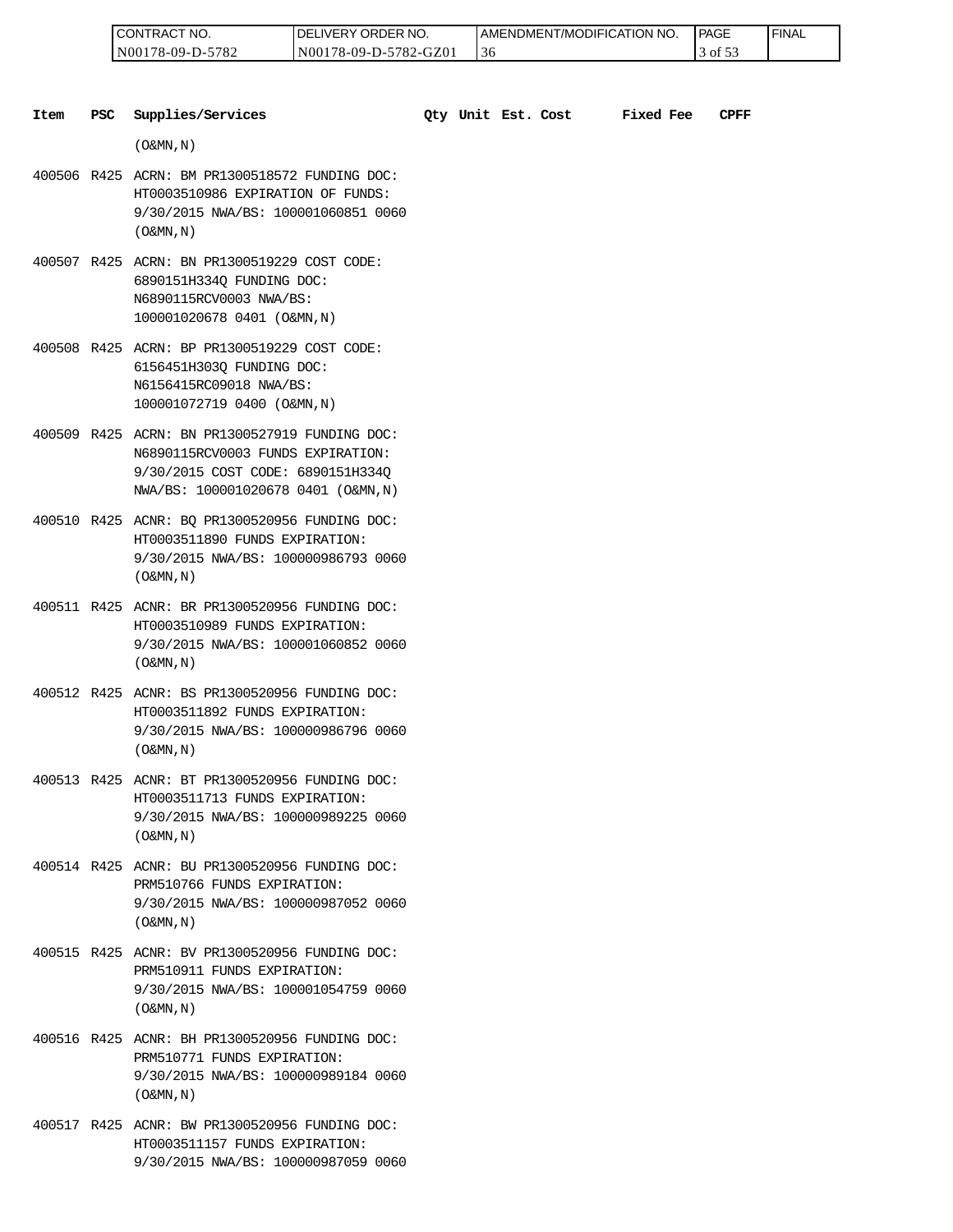| 'NO.<br>CONTRAC                    | ORDER NO.<br>ר.<br><b>IVERY</b>      | I AMENDMENT/MODIFICATION NO.    | <b>PAGE</b><br>_____ | <b>FINAL</b> |
|------------------------------------|--------------------------------------|---------------------------------|----------------------|--------------|
| 5700<br>N00<br>78-09-I<br>⊿ '<br>. | GZ0<br>N00<br>78-09-D-:<br>5782<br>. | $\overline{\phantom{a}}$<br>-36 | ΟĪ<br>. ب            |              |

| Item | <b>PSC</b> | Supplies/Services                                                                                                                                                       |  | Qty Unit Est. Cost | <b>Fixed Fee</b> | CPFF |
|------|------------|-------------------------------------------------------------------------------------------------------------------------------------------------------------------------|--|--------------------|------------------|------|
|      |            | $($ O&MN, N)                                                                                                                                                            |  |                    |                  |      |
|      |            | 400518 R425 ACNR: BY PR1300541516 FUNDING DOC:<br>HT0003512377 FUNDS EXPIRATION:<br>9/30/2016 NWA/BS: 100001091456 0060<br>$($ O&MN, N)                                 |  |                    |                  |      |
|      |            | 400519 R425 ACNR: BZ PR1300541516 FUNDING DOC:<br>HT0003612852 FUNDS EXPIRATION:<br>9/30/2016 NWA/BS: 100001099806 0060<br>$($ O&MN, N)                                 |  |                    |                  |      |
|      |            | 400520 R425 ACNR: CA PR1300541516 FUNDING DOC:<br>HT0003512349 FUNDS EXPIRATION:<br>9/30/2016 NWA/BS: 100001090127 0060<br>$($ O&MN, N)                                 |  |                    |                  |      |
|      |            | 400521 R425 ACRN: CB - Incr. funding PR:<br>1300576439 CIN: 130057643900004<br>NWA/BS: 100001090127 0060 Type:<br>Direct Cite Funding doc -<br>HT0003512349 (O&MN, N)   |  |                    |                  |      |
|      |            | 400522 R425 ACRN: CC - Incr. funding PR:<br>1300576439 CIN: 130057643900001<br>NWA/BS: 100001099806 0060 Type:<br>Direct Cite Funding Doc -<br>HT0003612852 (O&MN, N)   |  |                    |                  |      |
|      |            | 400523 R425 ACRN: CD - Incr. funding PR:<br>1300576439 CIN: 130057643900002<br>NWA/BS: 100001094073 0060 Type:<br>Direct Cite Funding Doc -<br>HT0003613773 (O&MN, N)   |  |                    |                  |      |
|      |            | $400524$ R425 ACRN: CE - Incr. funding PR:<br>1300576439 CIN: 130057643900007<br>NWA/BS: 100001093445 0060 Type:<br>Direct Cite Funding Doc -<br>HT0003512379 (O&MN, N) |  |                    |                  |      |
|      |            | 400525 R425 ACRN: CF - Incr. funding PR:<br>1300576439 CIN: 130057643900003<br>NWA/BS: 100001091357 0060 Type:<br>Direct Cite Funding doc -<br>HT0003512351 (O&MN, N)   |  |                    |                  |      |
|      |            | 400526 R425 ACRN: BY - Incr. funding PR:<br>1300576439 CIN: 130057643900005<br>NWA/BS: 100001091456 0060 Type:<br>Direct Cite Funding Doc -<br>HT0003512377 (O&MN, N)   |  |                    |                  |      |
|      |            | 400527 R425 ACRN: CG PR: 1300585804 FUNDING<br>DOC: HT0003613773 NWA: 100001094073<br>0060 FUNDS EXPIRATION: 09/30/2016                                                 |  |                    |                  |      |

 $($  O&MN , N  $)$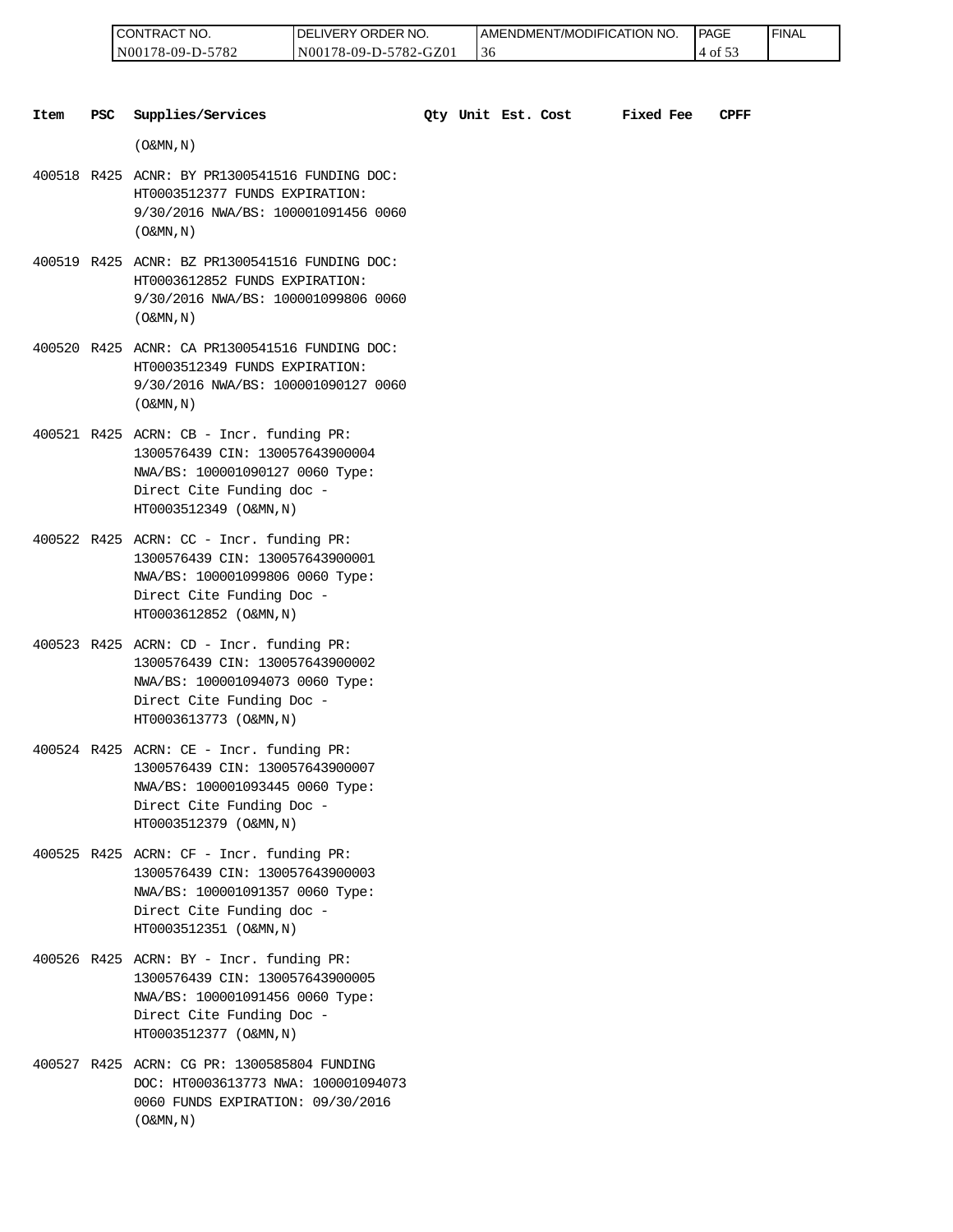| <b>CONTRACT NO.</b> | <b>IDELIVERY ORDER NO.</b> | I AMENDMENT/MODIFICATION NO. | <b>IPAGE</b> | ' FINAL |
|---------------------|----------------------------|------------------------------|--------------|---------|
| N00178-09-D-5782    | N00178-09-D-5782-GZ01      | 36                           | of $55$      |         |

|             |     | CONTRACT NO.<br>N00178-09-D-5782                                                                                                                                                                                                                                                                                                      | DELIVERY ORDER NO.<br>N00178-09-D-5782-GZ01 |          | 36 | AMENDMENT/MODIFICATION NO.                   |           | PAGE<br>5 of 53 | <b>FINAL</b> |
|-------------|-----|---------------------------------------------------------------------------------------------------------------------------------------------------------------------------------------------------------------------------------------------------------------------------------------------------------------------------------------|---------------------------------------------|----------|----|----------------------------------------------|-----------|-----------------|--------------|
|             |     |                                                                                                                                                                                                                                                                                                                                       |                                             |          |    |                                              |           |                 |              |
| <b>Item</b> | PSC | Supplies/Services                                                                                                                                                                                                                                                                                                                     |                                             |          |    | Qty Unit Est. Cost                           | Fixed Fee | CPFF            |              |
|             |     | 400528 R425 ACRN: CC PR: 1300585804 FUNDING<br>DOC: HT0003612852 NWA: 100001099806<br>0060 FUNDS EXPIRATION: 09/30/2016<br>$($ O&MN, N)                                                                                                                                                                                               |                                             |          |    |                                              |           |                 |              |
|             |     | 400529 R425 ACRN: CH PR: 1300585804 FUNDING<br>DOC: HT0003512377 NWA: 100001091456<br>0060 FUNDS EXPIRATION: 09/30/2016<br>$($ O&MN, N)                                                                                                                                                                                               |                                             |          |    |                                              |           |                 |              |
|             |     | 400530 R425 ACRN: CJ PR: 1300585804 FUNDING<br>DOC: HT0003512351 NWA: 100001091357<br>0060 FUNDS EXPIRATION: 09/30/2016<br>$($ O&MN, $N$ $)$                                                                                                                                                                                          |                                             |          |    |                                              |           |                 |              |
| 4006        |     | R425 Information Assurance (IA), IA<br>Mitigation, Certification and<br>Accreditation (C&A), Information<br>Assurance Vulnerability Management<br>(IAVM) and Military and Federal<br>Health Information<br>Management/Information Technology<br>(IM/IT) Strategic Plans and Master<br>Integrated Project Plans (Fund Type<br>$-$ TBD) |                                             | $1.0$ LO |    | \$12,780,427.00 \$540,608.00 \$13,321,035.00 |           |                 |              |
|             |     | 400601 R425 (Fund Type - TBD)                                                                                                                                                                                                                                                                                                         |                                             |          |    |                                              |           |                 |              |
|             |     | 400602 R425 (Fund Type - TBD)                                                                                                                                                                                                                                                                                                         |                                             |          |    |                                              |           |                 |              |
|             |     | 400603 R425 (Fund Type - TBD)                                                                                                                                                                                                                                                                                                         |                                             |          |    |                                              |           |                 |              |
|             |     | 400604 R425 (Fund Type - TBD)                                                                                                                                                                                                                                                                                                         |                                             |          |    |                                              |           |                 |              |
|             |     | 400605 R425 (Fund Type - TBD)                                                                                                                                                                                                                                                                                                         |                                             |          |    |                                              |           |                 |              |
|             |     | 400606 R425 (Fund Type - TBD)                                                                                                                                                                                                                                                                                                         |                                             |          |    |                                              |           |                 |              |
|             |     | 400607 R425 (Fund Type - TBD)                                                                                                                                                                                                                                                                                                         |                                             |          |    |                                              |           |                 |              |
|             |     | 400608 R425 (Fund Type - TBD)                                                                                                                                                                                                                                                                                                         |                                             |          |    |                                              |           |                 |              |
|             |     | 400609 R425 (Fund Type - TBD)                                                                                                                                                                                                                                                                                                         |                                             |          |    |                                              |           |                 |              |
|             |     | 400610 R425 ACRN: CT - Incr. funding PR:<br>1300588019 CIN: 130058801900014<br>NWA/BS: 100001134304 0060<br>Appropriation: 976130 Funding Doc:<br>HT0003613478 (Fund Type - TBD)                                                                                                                                                      |                                             |          |    |                                              |           |                 |              |
|             |     | 400611 R425 (Fund Type - TBD)                                                                                                                                                                                                                                                                                                         |                                             |          |    |                                              |           |                 |              |
|             |     | 400612 R425 (Fund Type - TBD)                                                                                                                                                                                                                                                                                                         |                                             |          |    |                                              |           |                 |              |
|             |     | 400613 R425 (Fund Type - TBD)                                                                                                                                                                                                                                                                                                         |                                             |          |    |                                              |           |                 |              |
|             |     | $400614$ R425 ACRN: CX - Incr Funding<br>PR:1300590196 CIN: 130059019600003<br>NWA/BS: 100001176498 0401 Type:<br>Direct Cite Appropriation: 9760130<br>(Fund Type - TBD)                                                                                                                                                             |                                             |          |    |                                              |           |                 |              |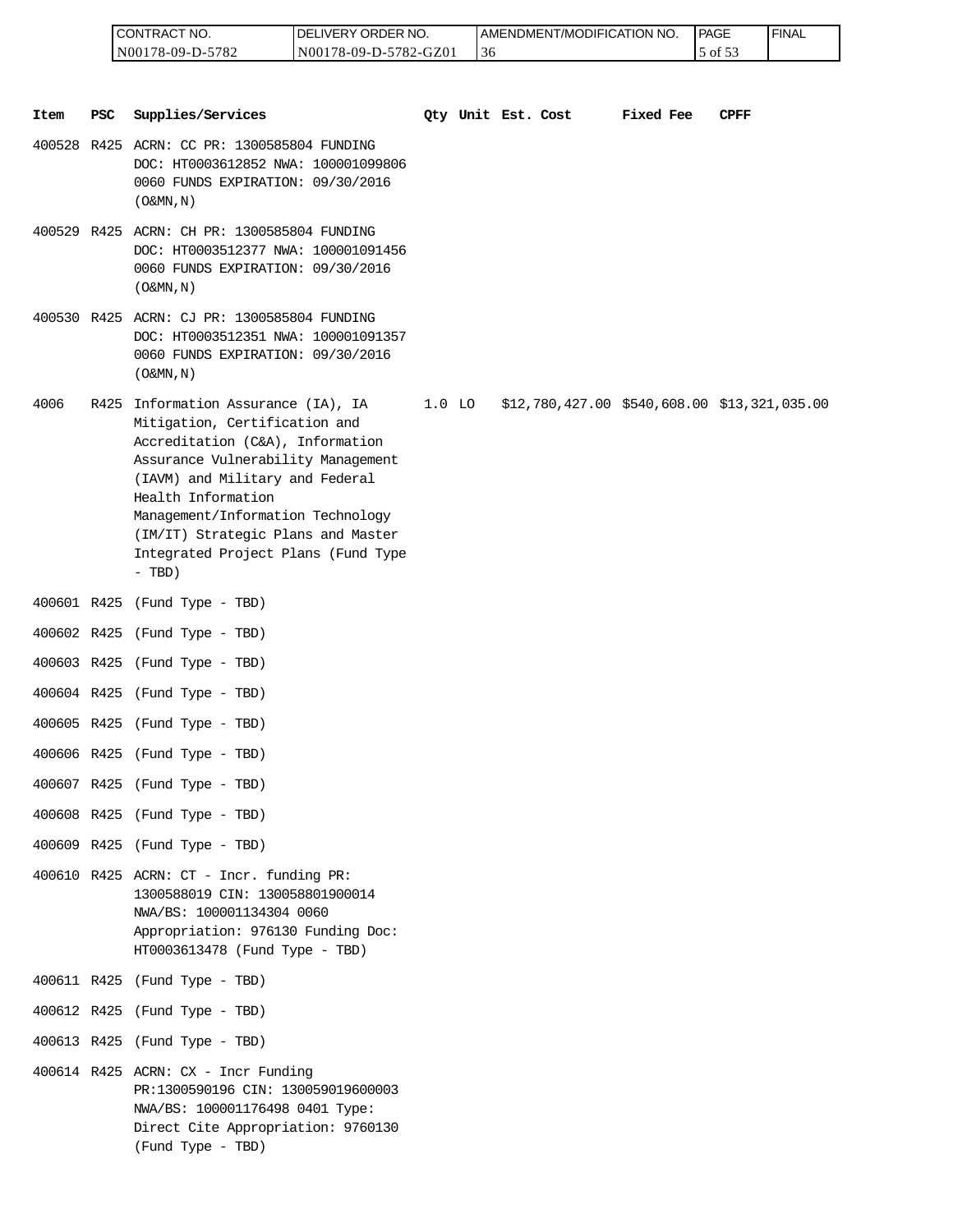| I CONTRACT NO.   | <b>DELIVERY ORDER NO.</b> | AMENDMENT/MODIFICATION NO. | <b>PAGE</b>  | ' FINAL |
|------------------|---------------------------|----------------------------|--------------|---------|
| N00178-09-D-5782 | N00178-09-D-5782-GZ01     | 30                         | $16$ of $5.$ |         |

|               |            | CONTRACT NO.<br>N00178-09-D-5782                                                                                                                                                                       | DELIVERY ORDER NO.<br>N00178-09-D-5782-GZ01 |                    | 36 | AMENDMENT/MODIFICATION NO. |           |          | PAGE<br>6 of 53 | <b>FINAL</b>       |
|---------------|------------|--------------------------------------------------------------------------------------------------------------------------------------------------------------------------------------------------------|---------------------------------------------|--------------------|----|----------------------------|-----------|----------|-----------------|--------------------|
| Item          | <b>PSC</b> | Supplies/Services                                                                                                                                                                                      |                                             | Qty Unit Est. Cost |    |                            | Fixed Fee |          | CPFF            |                    |
|               |            | 400615 R425 ACRN: CQ - Incr. funding PR:<br>1300590196 CIN: 130059019600001<br>NWA/BS: 100001094073 0060 Funding<br>Doc: HT0003613773 Type: Direct Cite<br>Appropriation: 9760130 (Fund Type -<br>TBD) |                                             |                    |    |                            |           |          |                 |                    |
|               |            | 400616 R425 ACRN: CU - Incr. funding PR:<br>1300590196 CIN: 130059019600002<br>NWA/BS: 100001094679 0401 Type:<br>Direct Cite Appropriation: 9760130<br>(Fund Type - TBD)                              |                                             |                    |    |                            |           |          |                 |                    |
|               |            | 400617 R425 ACRN: CY Incr. Funding PR<br>1300612511 CIN: 3006125110000 (Fund<br>$Type - TBD)$                                                                                                          |                                             |                    |    |                            |           |          |                 |                    |
|               |            | 400618 R425 ACRN DA: Incremental Funding DOC:<br>HT0003614712 CIN: 130061576500002<br>NWA/BS: 100001198980 0060 (Fund<br>Type - TBD)                                                                   |                                             |                    |    |                            |           |          |                 |                    |
|               |            | 400619 R425 ACRN DB: Incremental Funding DOC:<br>HT0003614714 CIN: 130061576500004<br>NWA/BS: 100001199625 0060 (Fund<br>Type - TBD)                                                                   |                                             |                    |    |                            |           |          |                 |                    |
|               |            | 400620 R425 ACRN DC: Incremental Funding DOC:<br>HT0003614758 CIN: 130061576500003<br>NWA/BS: 100001199792 0060 (Fund<br>$Type - TBD)$                                                                 |                                             |                    |    |                            |           |          |                 |                    |
|               |            | 400621 R425 ACRN DD: Incremental Funding DOC:<br>HT0003614865 CIN: 130061576500006<br>NWA/BS: 100001188337 0060 (Fund<br>$Type - TBD)$                                                                 |                                             |                    |    |                            |           |          |                 |                    |
| or ODC Items: |            |                                                                                                                                                                                                        |                                             |                    |    |                            |           |          |                 |                    |
| Item          | PSC        | Supplies/Services                                                                                                                                                                                      |                                             |                    |    |                            |           |          |                 | Qty Unit Est. Cost |
| 6001          |            | R425 IA Support (Fund Type - TBD)                                                                                                                                                                      |                                             |                    |    |                            |           | $1.0$ LO |                 | \$10,000.00        |
|               |            | 600101 R425 ACRN: AB PR 1300286595 (Fund Type - OTHER)                                                                                                                                                 |                                             |                    |    |                            |           |          |                 |                    |
| 6002          |            | R425 IA Support (Fund Type - TBD)                                                                                                                                                                      |                                             |                    |    |                            |           | $1.0$ LO |                 | \$25,000.00        |
|               |            | 600201 R425 ACRN: AC PR: 1300298860 (Fund Type - OTHER)                                                                                                                                                |                                             |                    |    |                            |           |          |                 |                    |
|               |            | 600202 R425 ACRN: AH PR: 1300354996 (Fund Type - OTHER)                                                                                                                                                |                                             |                    |    |                            |           |          |                 |                    |
| 6003          |            | R425 IA Support (Fund Type - TBD)                                                                                                                                                                      |                                             |                    |    |                            |           | $1.0$ LO |                 | \$10,216.00        |
|               |            | 600301 R425 ACRN: AJ PR: 1300373150 (Fund Type - TBD)                                                                                                                                                  |                                             |                    |    |                            |           |          |                 |                    |
|               |            | 600302 R425 ACRN: AP PR:1300436371 (O&MN,N)                                                                                                                                                            |                                             |                    |    |                            |           |          |                 |                    |
| 6004          |            | R425 IA Support (Fund Type - TBD)                                                                                                                                                                      |                                             |                    |    |                            |           |          | $1.0$ LO        | \$15,000.00        |

For ODC Items:

| Item | PSC | Supplies/Services                                       |          | Qty Unit Est. Cost |
|------|-----|---------------------------------------------------------|----------|--------------------|
|      |     |                                                         |          |                    |
| 6001 |     | R425 IA Support (Fund Type - TBD)                       | $1.0$ LO | \$10,000.00        |
|      |     | 600101 R425 ACRN: AB PR 1300286595 (Fund Type - OTHER)  |          |                    |
| 6002 |     | R425 IA Support (Fund Type - TBD)                       | $1.0$ LO | \$25,000.00        |
|      |     | 600201 R425 ACRN: AC PR: 1300298860 (Fund Type - OTHER) |          |                    |
|      |     | 600202 R425 ACRN: AH PR: 1300354996 (Fund Type - OTHER) |          |                    |
|      |     | 6003 R425 IA Support (Fund Type - TBD)                  | $1.0$ LO | \$10,216.00        |
|      |     | 600301 R425 ACRN: AJ PR: 1300373150 (Fund Type - TBD)   |          |                    |
|      |     | 600302 R425 ACRN: AP PR:1300436371 (O&MN,N)             |          |                    |
| 6004 |     | R425 IA Support (Fund Type - TBD)                       | 1.0 LO   | \$15,000.00        |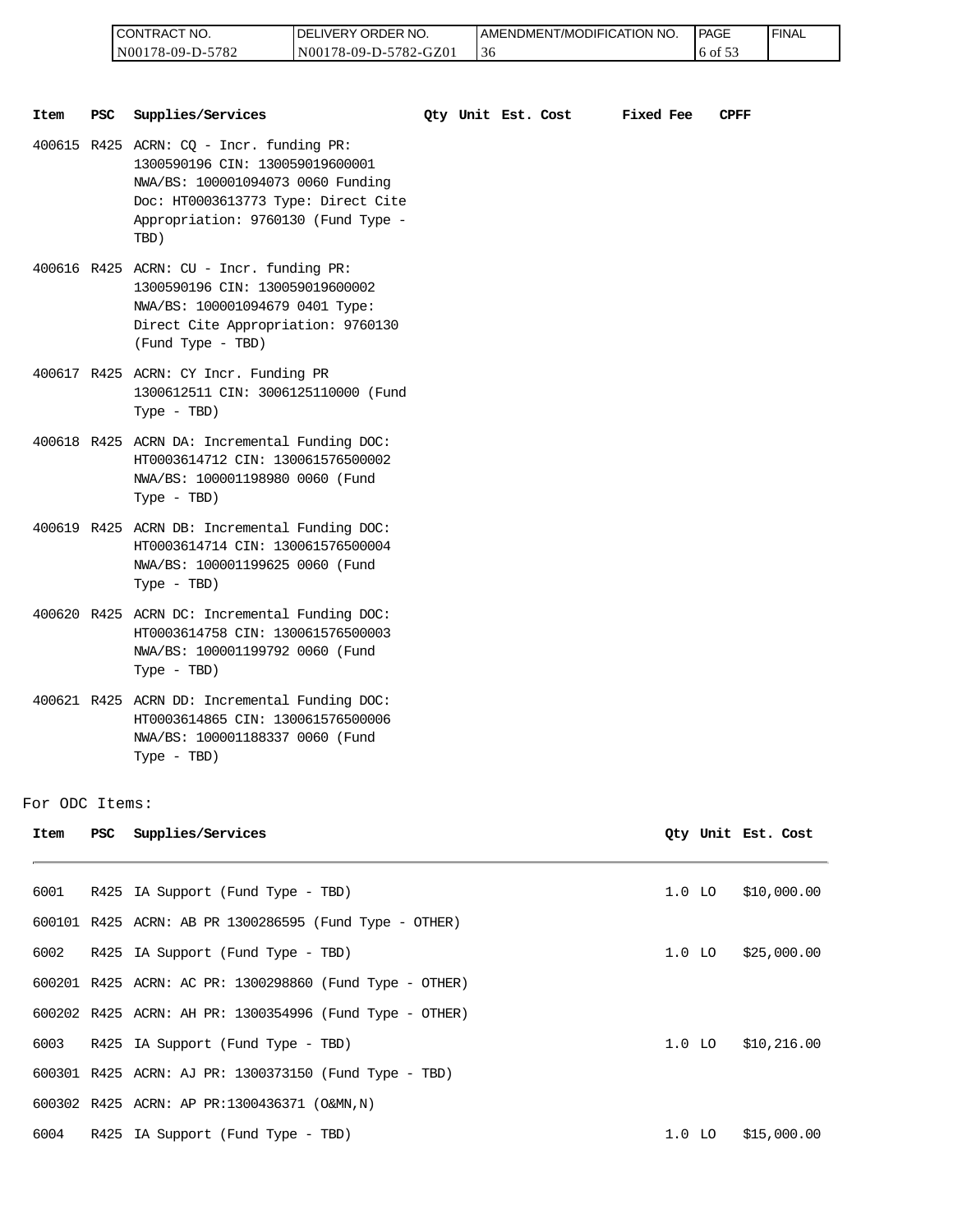|         |                                                                                                                                                                                                                                                                                                                                                                                                                                                                                | CONTRACT NO.<br>N00178-09-D-5782            | DELIVERY ORDER NO.<br>N00178-09-D-5782-GZ01                                                                                                    | AMENDMENT/MODIFICATION NO.<br>36 |          | <b>PAGE</b><br>7 of 53 |  | <b>FINAL</b> |  |  |
|---------|--------------------------------------------------------------------------------------------------------------------------------------------------------------------------------------------------------------------------------------------------------------------------------------------------------------------------------------------------------------------------------------------------------------------------------------------------------------------------------|---------------------------------------------|------------------------------------------------------------------------------------------------------------------------------------------------|----------------------------------|----------|------------------------|--|--------------|--|--|
|         |                                                                                                                                                                                                                                                                                                                                                                                                                                                                                |                                             |                                                                                                                                                |                                  |          |                        |  |              |  |  |
| Item    | PSC                                                                                                                                                                                                                                                                                                                                                                                                                                                                            | Supplies/Services                           |                                                                                                                                                |                                  |          | Qty Unit Est. Cost     |  |              |  |  |
|         |                                                                                                                                                                                                                                                                                                                                                                                                                                                                                | 600401 R425 ACRN AS PR 1300443439 (O&MN, N) |                                                                                                                                                |                                  |          |                        |  |              |  |  |
|         |                                                                                                                                                                                                                                                                                                                                                                                                                                                                                | 600402 R425 ACRN AW PR 1300447315 (O&MN, N) |                                                                                                                                                |                                  |          |                        |  |              |  |  |
|         |                                                                                                                                                                                                                                                                                                                                                                                                                                                                                |                                             | 600403 R425 ACRN BA PR 1300481274- Realigned to 400408 AY (O&MN, N)                                                                            |                                  |          |                        |  |              |  |  |
|         |                                                                                                                                                                                                                                                                                                                                                                                                                                                                                | 600404 R425 ACRN BE PR 1300494766 (O&MN, N) |                                                                                                                                                |                                  |          |                        |  |              |  |  |
| 6005    |                                                                                                                                                                                                                                                                                                                                                                                                                                                                                | R425 IA Support (Fund Type - TBD)           |                                                                                                                                                |                                  | $1.0$ LO |                        |  | \$631,490.00 |  |  |
|         |                                                                                                                                                                                                                                                                                                                                                                                                                                                                                |                                             | 600501 R425 ACRN BN: PR 1300519229 COST CODE: 6890151H334Q FUNDING DOC:<br>N6890115RCV0003 NWA/BS: 100001020678 0401 (O&MN,N)                  |                                  |          |                        |  |              |  |  |
|         |                                                                                                                                                                                                                                                                                                                                                                                                                                                                                |                                             | 600502 R425 ACRN: BX PR1300520956 FUNDING DOC: PRM510225 FUNDS EXPIRATION:<br>9/30/2015 NWA/BS: 100000987051 0060 (O&MN,N)                     |                                  |          |                        |  |              |  |  |
|         |                                                                                                                                                                                                                                                                                                                                                                                                                                                                                |                                             | 600503 R425 ACRN: BW PR1300520956 FUNDING DOC: HT0003511157 FUNDS EXPIRATION:<br>9/30/2015 NWA/BS: 100000987059 0060 (O&MN,N)                  |                                  |          |                        |  |              |  |  |
|         |                                                                                                                                                                                                                                                                                                                                                                                                                                                                                |                                             | 600504 R425 ACRN: BY PR1300541516 FUNDING DOC: HT0003512377 FUNDS EXPIRATION:<br>9/30/2016 NWA/BS: 100001091456 0060 (O&MN,N)                  |                                  |          |                        |  |              |  |  |
|         |                                                                                                                                                                                                                                                                                                                                                                                                                                                                                | HT0003512377 (O&MN, N)                      | 600505 R425 ACRN: BY - Incr. funding PR: 1300576439 CIN: 130057643900006<br>NWA/BS: 100001091456 0060 Type: Direct Cite Funding Doc:           |                                  |          |                        |  |              |  |  |
|         |                                                                                                                                                                                                                                                                                                                                                                                                                                                                                |                                             | 600506 R425 ACRN: CG PR: 1300585804 FUNDING DOC: HT0003613773 NWA:<br>100001094073 0060 FUNDS EXPIRATION: 09/30/2016 (O&MN,N)                  |                                  |          |                        |  |              |  |  |
|         |                                                                                                                                                                                                                                                                                                                                                                                                                                                                                |                                             | 600507 R425 ACRN: CK PR: 1300585804 FUNDING DOC: HT0003512383 NWA:<br>100001094141 0060 FUNDS EXPIRATION: 09/30/2016 (O&MN,N)                  |                                  |          |                        |  |              |  |  |
|         |                                                                                                                                                                                                                                                                                                                                                                                                                                                                                |                                             | 600508 R425 ACRN: CH PR: 1300585804 FUNDING DOC: HT0003512377 NWA:<br>100001091456 0060 FUNDS EXPIRATION: 09/30/2016 (O&MN,N)                  |                                  |          |                        |  |              |  |  |
| 6006    |                                                                                                                                                                                                                                                                                                                                                                                                                                                                                |                                             | R425 ODC in support of CLIN 4006 (Fund Type - TBD)                                                                                             |                                  | 1.0 LO   |                        |  | \$890,194.00 |  |  |
|         |                                                                                                                                                                                                                                                                                                                                                                                                                                                                                | 600601 R425 (Fund Type - TBD)               |                                                                                                                                                |                                  |          |                        |  |              |  |  |
|         |                                                                                                                                                                                                                                                                                                                                                                                                                                                                                | 600602 R425 (Fund Type - TBD)               |                                                                                                                                                |                                  |          |                        |  |              |  |  |
|         |                                                                                                                                                                                                                                                                                                                                                                                                                                                                                | 600603 R425 (Fund Type - TBD)               |                                                                                                                                                |                                  |          |                        |  |              |  |  |
|         |                                                                                                                                                                                                                                                                                                                                                                                                                                                                                | 976130 (Fund Type - TBD)                    | 600604 R425 ACRN: CT - Incr. funding PR: 1300588019 CIN: 130058801900015<br>NWA/BS: 100001134304 0060 Funding doc: HT0003613478 Appropriation: |                                  |          |                        |  |              |  |  |
|         |                                                                                                                                                                                                                                                                                                                                                                                                                                                                                | 600605 R425 (Fund Type - TBD)               |                                                                                                                                                |                                  |          |                        |  |              |  |  |
|         |                                                                                                                                                                                                                                                                                                                                                                                                                                                                                | Type - TBD)                                 | 600606 R425 ACRN: CZ - Incr. funding PR: 1300612511 CIN: 130061251100002 (Fund                                                                 |                                  |          |                        |  |              |  |  |
|         |                                                                                                                                                                                                                                                                                                                                                                                                                                                                                |                                             | 600607 R425 ACRN DE: Incremental Funding DOC: HT0003614753 CIN:<br>130061576500005 NWA/BS: 100001199728 0060 (Fund Type - TBD)                 |                                  |          |                        |  |              |  |  |
|         |                                                                                                                                                                                                                                                                                                                                                                                                                                                                                |                                             |                                                                                                                                                |                                  |          |                        |  |              |  |  |
| herein: | 5252.216-9204 LEVEL OF EFFORT--FEE ADJUSTMENT FORMULA (MAR 1994)<br>(a) Subject to the provisions of the "Limitation of Cost" or "Limitation of Funds" clause (whichever is applicable to this<br>contract), it is hereby understood and agreed that the fixed fee is based upon the Contractor providing the following number of<br>staff-hours of direct labor, hereinafter referred to as X, at the estimated cost and during the term of this contract specified elsewhere |                                             |                                                                                                                                                |                                  |          |                        |  |              |  |  |

#### 5252.216-9204 LEVEL OF EFFORT--FEE ADJUSTMENT FORMULA (MAR 1994)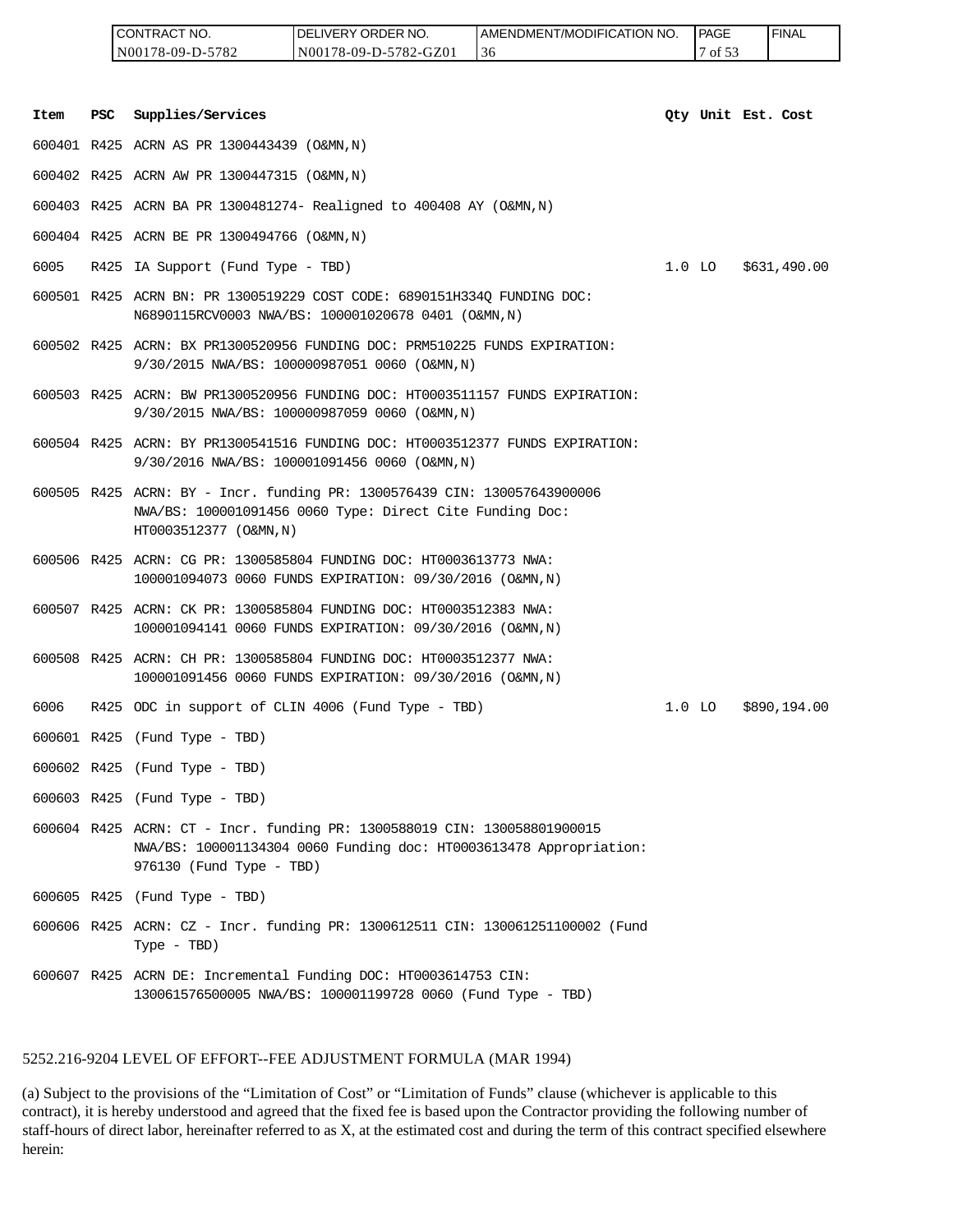| CONTRACT NO.     | I DELIVERY ORDER NO.  | AMENDMENT/MODIFICATION NO. | PAGE                | ' FINAL |
|------------------|-----------------------|----------------------------|---------------------|---------|
| N00178-09-D-5782 | N00178-09-D-5782-GZ01 | -3 C                       | $\cdot$ × of $\sim$ |         |

Total Staff-Hours (X)\* Total Prime Staff-Hours

Fixed Fee\*\*\*(inclusive of Prime and any proposed Subcontractor(s))

| <b>Base Period</b> |  |  |
|--------------------|--|--|
| Option 1           |  |  |
| Option 2           |  |  |
| Option 3           |  |  |
| Option 4           |  |  |
|                    |  |  |

\*\*Contractor is to identify basis for fixed fee amount: \_\_\_ Prime Hours Only \_\_\_ Total Staff-Hours

The Contractor agrees to provide the total level of effort specified above in performance of work described in Sections "B" and "C" of this contract.

(b) Of the total staff-hours of direct labor set forth above, it is estimated that \_\_ staff-hours are competitive time (uncompensated overtime). Competitive time (uncompensated overtime) is defined as hours provided by personnel in excess of 40 hours per week without additional compensation for such excess work. All other effort is defined as compensated effort. If no amount is indicated in the first sentence of this paragraph, competitive time (uncompensated overtime) effort performed by the contractor shall not be counted in fulfillment of the level of effort obligations under this contract.

(c) Effort performed in fulfilling the total level of effort obligations specified above shall only include effort performed in direct support of this contract and shall not include time and effort expended on such things as local travel from an employee's residence to their usual work location, uncompensated effort while on travel status, truncated lunch periods, or other time and effort which does not have a specific and direct contribution to the tasks described in Section B.

(d) It is understood and agreed that various conditions may exist prior to or upon expiration of the term of the contract, with regard to the expenditure of labor staff-hours and/or costs thereunder which may require adjustment to the aggregate fixed fee. The following actions shall be dictated by the existence of said conditions:

(1) If the Contractor has provided not more than 105% of X or not less than 95% of X, within the estimated cost, and at the term of the contract, then the fee shall remain as set forth in Section B.

(2) If the Contractor has provided X-staff-hours, within the term, and has not exceeded the estimated cost then the Contracting Officer may require the Contractor to continue performance until the expiration of the term, or until the expenditure of the estimated cost of the contract except that, in the case of any items or tasks funded with O&MN funds, performance shall not extend beyond 30 September. In no event shall the Contractor be required to provide more than 105% of X within the term and estimated cost of this contract. The fee shall remain as set forth in Section B.

(3) If the Contractor expends the estimated cost of the contract, during the term of the contract and has provided less than X staff-hours, the Government may require the Contractor to continue performance, by providing cost growth funding, without adjusting the fixed fee, until such time as the Contractor has provided X staff-hours.

(4) If the Contracting Officer does not elect to exercise the Government's rights as set forth in paragraph (d)(2) and (d)(3) above, and the Contractor has not expended more than 95% of X staff-hours, the fixed fee shall be equitably adjusted downward to reflect the diminution of work. The total fee due the contractor shall be adjusted so as to be in direct proportion to the number of direct hours utilized in the same ration of fee to the estimated total hours then set forth in the contract.

(5) Nothing herein contained shall, in any way, abrogate the Contractor's responsibilities, and/or the Government's rights within the terms of the contract provision entitled "Limitation of Cost" or "Limitation of Funds" as they shall apply throughout the term of the contract, based upon the total amount of funding allotted to the contract during its specified term.

(e) Within 45 days after completion of the work under each separately identified period of performance hereunder, the Contractor shall submit the following information in writing to the Contracting Officer with copies to the cognizant Contract Administration Office and DCAA office to which vouchers are submitted:

(1) The total number of staff-hours of direct labor expended during the applicable period.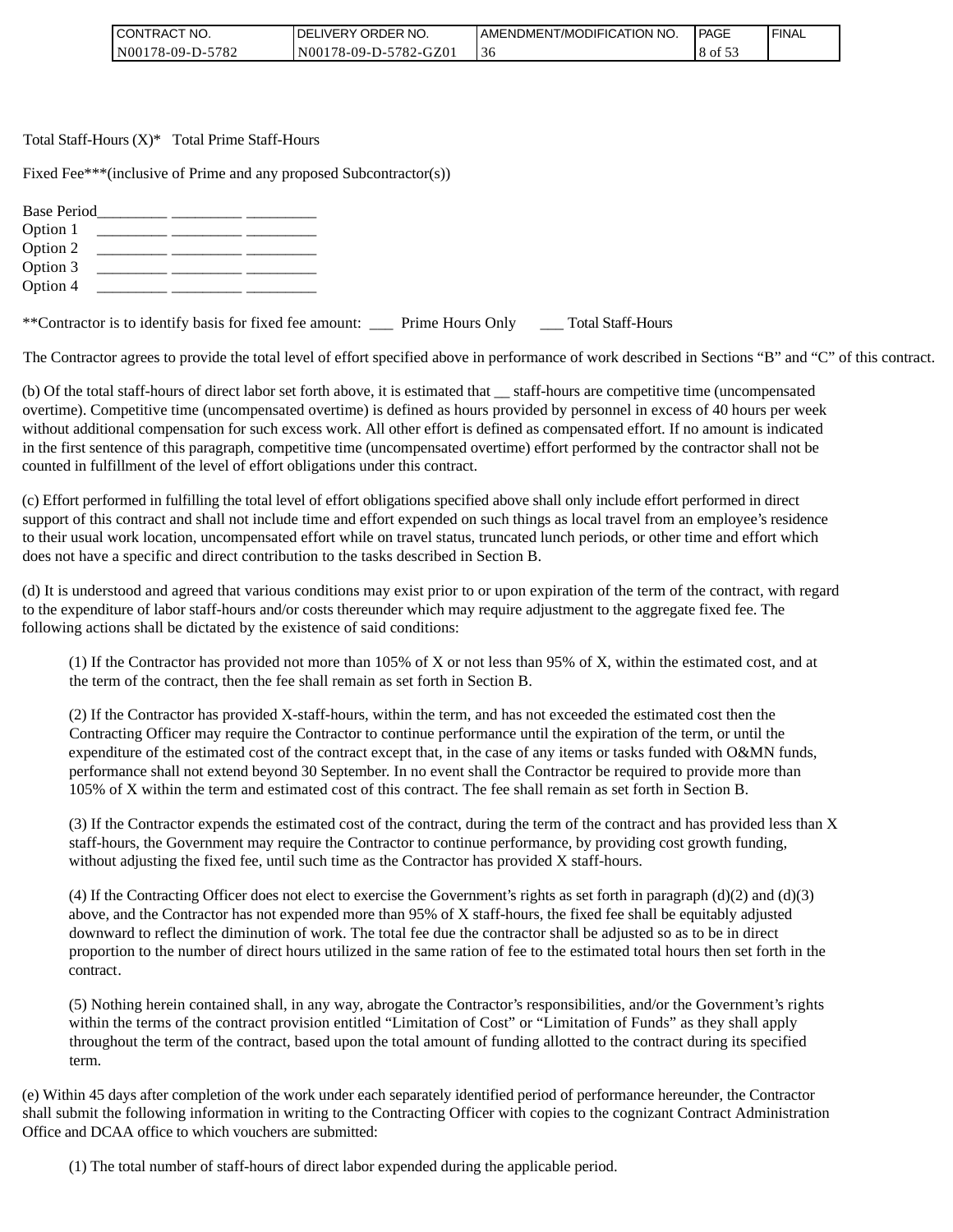| <b>CONTRACT NO.</b> | <b>IDELIVERY ORDER NO.</b> | AMENDMENT/MODIFICATION NO. | l PAGE       | ' FINAL |
|---------------------|----------------------------|----------------------------|--------------|---------|
| N00178-09-D-5782    | N00178-09-D-5782-GZ01      | 30                         | $19$ of $32$ |         |

(2) A breakdown of this total showing the number of staff-hours expended in each direct labor classification and associated direct and indirect costs.

(3) A breakdown of other costs incurred.

(4) The Contractor's estimate of the total allowable cost incurred under the contract for the period.

In the case of a cost under-run, the Contractor shall submit the following information in addition to that required above:

(5) The amount by which the estimated cost of this contract may be reduced to recover excess funds and the total amount of staff-hours not expended, if any.

(6) A calculation of the appropriate fee reduction in accordance with this clause.

All submissions required by this paragraph shall separately identify subcontractor information, if any.

#### **ADDITIONAL SLINS**

Additional SLINs will be unilaterally created by the Contracting Officer during performance of this Task Order to accommodate the multiple types of funds that will be used under this order.

# **LIMITATION OF LIABILITY – INCREMENTAL FUNDING**

CLINs 4001 & 6001 are incrementally funded and the amount currently available for payment hereunder is limited to **\$305,000.00**. It is estimated that these funds will cover the cost of performance through **10 January 2013**. Subject to the provisions of the clause entitled "Limitation of Funds" (APR 94) (FAR 52.232-22) of the general provisions of this contract, no legal liability on the part of the Government for payment in excess of **\$305,000.00** shall arise unless additional funds are made available and are incorporated as a modification to the delivery order.

| <b>CLIN</b> | <b>CPFF</b><br>NTE*       | <b>PREVIOUSLY</b><br><b>FUNDED</b> | <b>THIS</b><br><b>ACTION</b> | <b>TOTAL</b><br><b>FUNDED</b> | <b>UNFUNDED</b><br><b>BALANCE</b> |
|-------------|---------------------------|------------------------------------|------------------------------|-------------------------------|-----------------------------------|
| 4001        | \$295,000.00]             | \$0.00                             | \$0.00                       | \$295,000.00                  | \$0.00                            |
| 6001        | \$10,000.00               | \$0.00                             | \$0.00                       | \$10,000.00                   | \$0.00                            |
|             | <b>TOTAL</b> \$305,000.00 | \$0.00                             | \$0.00                       | \$305,000.00                  | \$0.00                            |

\*\*\*\*\*\*\*\*\*\*\*\*\*\*\*\*\*\*\*\*\*\*\*\*\*\*\*\*\*\*\*\*\*\*\*\*\*\*\*\*\*\*\*\*\*\*\*\*\*\*\*\*\*\*\*\*\*\*\*\*\*\*\*\*\*\*\*\*\*\*\*\*\*\*\*\*\*\*\*\*\*\*\*\*\*\*\*\*\*\*\*\*\*\*\*\*\*\*\*\*\*\*\*\*\*

\*\*\*\*\*\*\*\*\*\*\*\*\*\*\*\*\*\*\*

CLINs 4002 & 6002 are incrementally funded and the amount currently available for payment hereunder is limited to **\$2,622,844.34**. It is estimated that these funds will cover the cost of performance through **10 September 2013**. Subject to the provisions of the clause entitled "Limitation of Funds" (APR 94) (FAR 52.232-22) of the general provisions of this contract, no legal liability on the part of the Government for payment in excess of **\$2,622,844.34** shall arise unless additional funds are made available and are incorporated as a modification to the delivery order.

| <b>CLIN</b> | <b>CPFF NTE*</b>               | <b>PREVIOUSLY</b><br><b>FUNDED</b> | <b>THIS</b><br><b>ACTION</b> | <b>TOTAL</b><br><b>FUNDED</b> | <b>UNFUNDED</b><br><b>BALANCE</b> |
|-------------|--------------------------------|------------------------------------|------------------------------|-------------------------------|-----------------------------------|
| 4002        | $\left  $7,864,802.00 \right $ | \$0.00                             | \$0.00                       | \$2,597,844.34                | \$5,266,957.66                    |
| 6002        | \$313,470.00                   | \$0.00                             | \$0.00                       | \$25,000.00                   | \$288,470.00                      |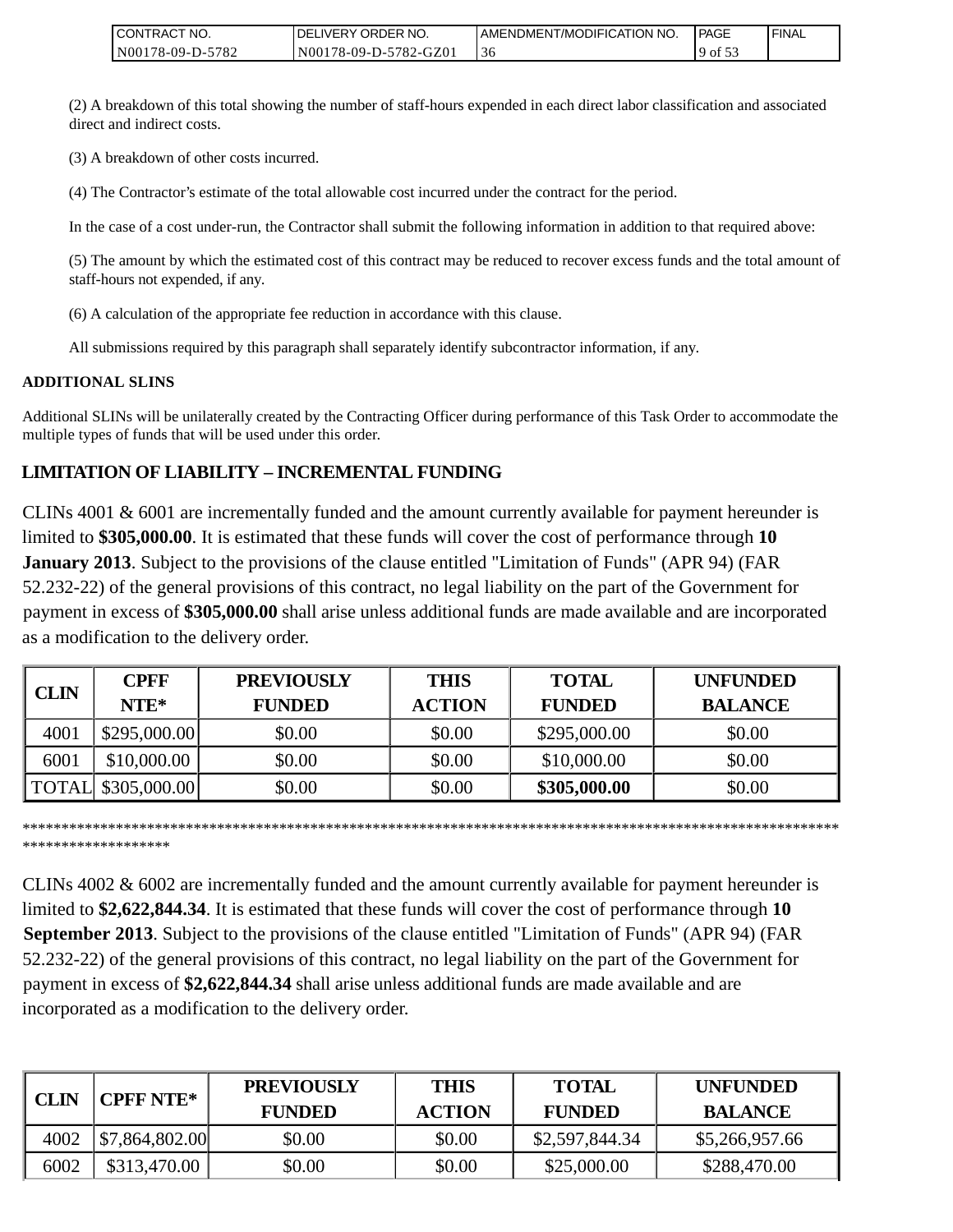| I CONTRACT NO.       | <b>IDELIVERY ORDER NO.</b> |                       |    | AMENDMENT/MODIFICATION NO. |  | <b>IPAGE</b>   | <b>'FINAL</b> |
|----------------------|----------------------------|-----------------------|----|----------------------------|--|----------------|---------------|
| N00178-09-D-5782     |                            | N00178-09-D-5782-GZ01 | 36 |                            |  | $10$ of 53     |               |
|                      |                            |                       |    |                            |  |                |               |
|                      |                            |                       |    |                            |  |                |               |
| TOTAL \$8,178,272.00 | \$0.00                     | \$0.00                |    | \$2,622,844.34             |  | \$5,555,427.66 |               |

\*\*\*\*\*\*\*\*\*\*\*\*\*\*\*\*\*\*\*\*\*\*\*\*\*\*\*\*\*\*\*\*\*\*\*\*\*\*\*\*\*\*\*\*\*\*\*\*\*\*\*\*\*\*\*\*\*\*\*\*\*\*\*\*\*\*\*\*\*\*\*\*\*\*\*\*\*\*\*\*\*\*\*\*\*\*\*\*\*\*\*\*\*\*\*\*\*\*\*\*\*\*\*\*\* \*\*\*\*\*\*\*\*\*\*\*\*\*\*\*\*\*\*\*

CLINs 4003 & 6003 are incrementally funded and the amount currently available for payment hereunder is limited to **\$3,072,215.99**. It is estimated that these funds will cover the cost of performance through 10 September 2014. Subject to the provisions of the clause entitled "Limitation of Funds" (APR 94) (FAR 52.232-22) of the general provisions of this contract, no legal liability on the part of the Government for payment in excess of **\$3,072,215.99** shall arise unless additional funds are made available and are incorporated as a modification to the delivery order.

| CLIN | <b>CPFF NTE*</b>     | <b>PREVIOUSLY</b> | <b>THIS</b>   | <b>TOTAL</b>   | <b>UNFUNDED</b> |
|------|----------------------|-------------------|---------------|----------------|-----------------|
|      |                      | <b>FUNDED</b>     | <b>ACTION</b> | <b>FUNDED</b>  | <b>BALANCE</b>  |
| 4003 | \$8,006,158.00       | \$532,000.00      | \$0.00        | \$3,062,000.00 | \$4,944,158.00  |
| 6003 | \$313,470.00         | \$1,000.00        | \$0.00        | \$10,215.99    | \$303,254.01    |
|      | TOTAL \$8,319,628.00 | \$533,000.00      | \$0.00        | \$3,072,215.99 | \$5,247,412.01  |

\*\*\*\*\*\*\*\*\*\*\*\*\*\*\*\*\*\*\*\*\*\*\*\*\*\*\*\*\*\*\*\*\*\*\*\*\*\*\*\*\*\*\*\*\*\*\*\*\*\*\*\*\*\*\*\*\*\*\*\*\*\*\*\*\*\*\*\*\*\*\*\*\*\*\*\*\*\*\*\*\*\*\*\*\*\*\*\*\*\*\*\*\*\*\*\*\*\*\*\*\*\*\*\*\* \*\*\*\*\*\*\*\*\*\*\*\*\*\*\*\*\*\*\*

CLINs 4004 & 6004 are incrementally funded and the amount currently available for payment hereunder is limited to **\$5,096,967.37**. It is estimated that these funds will cover the cost of performance through **10 September 2015**. Subject to the provisions of the clause entitled "Limitation of Funds" (APR 94) (FAR 52.232-22) of the general provisions of this contract, no legal liability on the part of the Government for payment in excess of **\$5,096,967.37** shall arise unless additional funds are made available and are incorporated as a modification to the delivery order.

|             | <b>CPFF NTE*</b>     | <b>PREVIOUSLY</b> | <b>THIS</b>    | <b>TOTAL</b>   | <b>UNFUNDED</b> |
|-------------|----------------------|-------------------|----------------|----------------|-----------------|
| <b>CLIN</b> | <b>FUNDED</b>        | <b>ACTION</b>     | <b>FUNDED</b>  | <b>BALANCE</b> |                 |
| 4004        | \$8,191,887.00       | \$4,671,967.37    | \$410,000.00   | \$5,081,967.37 | \$3,109,919.63  |
| 6004        | \$313,470.00         | \$20,000.00       | $-$ \$5,000.00 | \$15,000.00    | \$298,470.00    |
|             | TOTAL \$8,505,357.00 | \$4,691,967.37    | \$405,000.00   | \$5,096,967.37 | \$3,408,389.63  |

\*\*\*\*\*\*\*\*\*\*\*\*\*\*\*\*\*\*\*\*\*\*\*\*\*\*\*\*\*\*\*\*\*\*\*\*\*\*\*\*\*\*\*\*\*\*\*\*\*\*\*\*\*\*\*\*\*\*\*\*\*\*\*\*\*\*\*\*\*\*\*\*\*\*\*\*\*\*\*\*\*\*\*\*\*\*\*\*\*\*\*\*\*\*\*\*\*\*\*\*\*\*\*\*\* \*\*\*\*\*\*\*\*\*\*\*\*\*\*\*\*\*\*\*

CLINs 4005 & 6005 are incrementally funded and the amount currently available for payment hereunder is limited to **\$10,448,856.92**. It is estimated that these funds will cover the cost of performance **11 September 2015 through 10 September 2016**. Subject to the provisions of the clause entitled "Limitation of Funds" (APR 94) (FAR 52.232-22) of the general provisions of this contract, no legal liability on the part of the Government for payment in excess of **\$\$10,448,856.92** shall arise unless additional funds are made available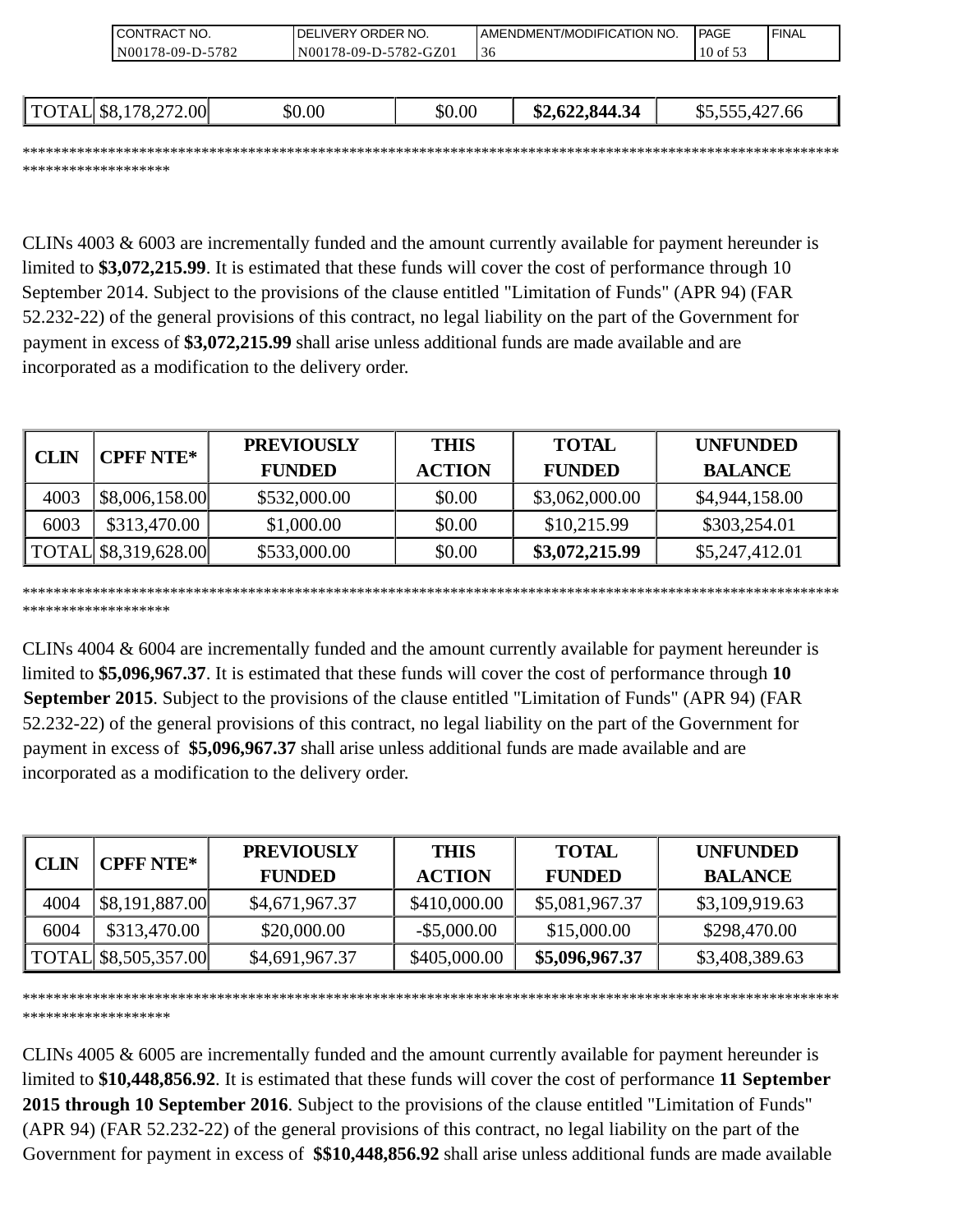| <b>CONTRACT NO.</b> | <b>IDELIVERY ORDER NO.</b> | AMENDMENT/MODIFICATION NO. | l PAGE  | 'FINAL |
|---------------------|----------------------------|----------------------------|---------|--------|
| IN00178-09-D-5782   | N00178-09-D-5782-GZ01      | 3C                         | of $53$ |        |

and are incorporated as a modification to the delivery order.

| <b>CLIN</b> | <b>CPFF NTE*</b>      | <b>PREVIOUSLY</b><br><b>FUNDED</b> | <b>THIS</b><br><b>ACTION</b> | <b>TOTAL</b><br><b>FUNDED</b> | <b>UNFUNDED</b><br><b>BALANCE</b> |
|-------------|-----------------------|------------------------------------|------------------------------|-------------------------------|-----------------------------------|
| 4005        | \$15,719,810          | \$9,118,223.92                     | \$1,145,000.00               | \$10,263,223.92               | \$5,471,586.08                    |
| 6005        | 631,490.00            | \$170,633.00                       | \$15,000.00                  | \$185,633.00                  | \$430,857.00                      |
|             | TOTAL \$16,351,300.00 | \$9,288,856.92                     | \$1,160,000.00               | \$10,448,856.92               | \$5,902,443.08                    |

**\*\*\*\*\*\*\*\*\*\*\*\*\*\*\*\*\*\*\*\*\*\*\*\*\*\*\*\*\*\*\*\*\*\*\*\*\*\*\*\*\*\*\*\*\*\*\*\*\*\*\*\*\*\*\*\*\*\*\*\*\*\*\*\*\*\*\*\*\*\*\*\*\*\*\*\*\*\*\*\*\*\*\*\*\*\*\*\*\*\*\*\*\*\*\*\*\*\*\*\*\*\*\*\*\* \*\*\*\*\*\*\*\*\*\*\*\*\*\*\*\*\*\*\***

CLINs 4006 & 6006 are incrementally funded and the amount currently available for payment hereunder is limited to **\$10,607,109.85**. It is estimated that these funds will cover the cost of performance **11 September 2016 through 10 July 2017**. Subject to the provisions of the clause entitled "Limitation of Funds" (APR 94) (FAR 52.232-22) of the general provisions of this contract, no legal liability on the part of the Government for payment in excess of **\$10,607,109.85**shall arise unless additional funds are made available and are incorporated as a modification to the delivery order.

| <b>CLIN</b> | <b>CPFF NTE*</b>        | <b>PREVIOUSLY</b> | <b>THIS</b>    | <b>TOTAL</b>    | <b>UNFUNDED</b> |
|-------------|-------------------------|-------------------|----------------|-----------------|-----------------|
|             |                         | <b>FUNDED</b>     | <b>ACTION</b>  | <b>FUNDED</b>   | <b>BALANCE</b>  |
| 4006        | $\vert$ \$13,321,035.00 | \$7,945,296.56    | \$2,378,634.85 | \$10,323,931.41 | \$2,997,103.59  |
| 6006        | 890,194.00              | \$260,000.00      | \$23,178.44    | \$283,178.44    | \$607,015.56    |
|             | TOTAL \$14,211,229.00   | \$8,205,296.56    | \$2,401,813.29 | \$10,607,109.85 | \$3,604,119.15  |

 **\*\*\*\*\*\*\*\*\*\*\*\*\*\*\*\*\*\*\*\*\*\*\*\*\*\*\*\*\*\*\*\*\*\*\*\*\*\*\*\*\*\*\*\*\*\*\*\*\*\*\*\*\*\*\*\*\*\*\*\*\*\*\*\*\*\*\*\*\*\*\*\*\*\*\*\*\*\*\*\*\*\*\*\*\*\*\*\*\*\*\*\*\*\*\*\*\*\*\*\*\*\*\*\* \*\*\*\*\*\*\*\*\*\*\*\*\*\*\*\*\*\***

**PR 1300615765 - dated 22 Dec 2016** 

**Funds expiration date: 10 Jul 2017**

**PR 1300612511 - dated 06 Dec 2016**

**Funds expiration date: 10 Jul 2017**

**PR 1300590196 - dated 14 Aug 2016** 

**Funds expiration date: 30 Sep 2016**

**\*\*\*\*\*\*\*\*\*\*\*\*\*\*\*\*\*\*\*\*\*\*\*\*\*\*\*\*\*\*\*\*\*\*\*\*\*\*\*\*\*\*\*\*\*\*\*\*\*\*\*\*\*\*\*\*\*\*\*\*\*\*\*\*\*\*\*\*\*\*\*\*\*\*\*\*\*\*\*\*\*\*\*\*\*\*\*\*\*\*\*\*\*\*\*\*\*\*\*\*\*\*\*\*\***

**\*\*\*\*\*\*\*\*\*** 

**PR 1300588019 (All Documents)**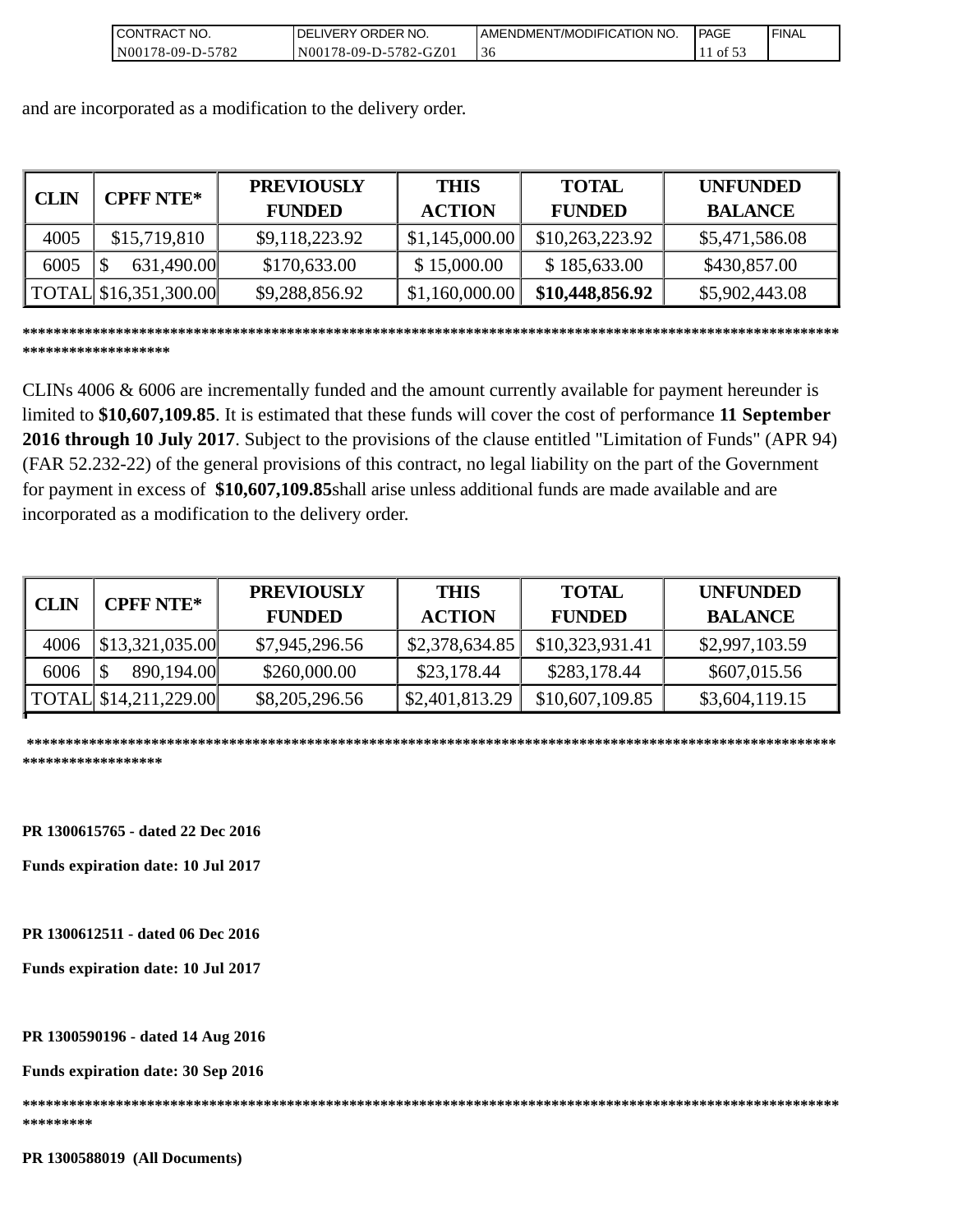| <b>ICONTRACT NO.</b> | <b>IDELIVERY ORDER NO.</b> | <b>I AMENDMENT/MODIFICATION NO.</b> | <b>PAGE</b> | ' FINAL |
|----------------------|----------------------------|-------------------------------------|-------------|---------|
| N00178-09-D-5782     | N00178-09-D-5782-GZ01      | -36                                 | ' of 5.     |         |

#### **Expiration of Funds: All Funds Expire on 10 Jul 2017.**

**\*\*\*\*\*\*\*\*\*\*\*\*\*\*\*\*\*\*\*\*\*\*\*\*\*\*\*\*\*\*\*\*\*\*\*\*\*\*\*\*\*\*\*\*\*\*\*\*\*\*\*\*\*\*\*\*\*\*\*\*\*\*\*\*\*\*\*\*\*\*\*\*\*\*\*\*\*\*\*\*\*\*\*\*\*\*\*\*\*\*\*\*\*\*\*\*\*\*\*\*\*\*\*\*\* \*\*\*\*\*\*\*\*\***

#### **PR: 1300615765**

Funding Documents: HT0003614712, HT0003614758, HT0003614714, HT0003614753, and HT0003614865

Expiration of funds: 10 Jul 2017

#### **PR: 1300576439**

Funding Documents: HT0003612852, HT0003613773, HT0003512379, HT0003512349, HT0003512377 & HT003512351

Expiration of funds: 30 Sep 2016

#### **PR: 1300518572**

Funding Documents: PRM58810, PRM510772, PRM510760, PRM510762, PRM510768, HT0003510986

Expiration of Funds: All Funds expire on 9/30/2015

#### **PR: 1300519229**

Funding Documents: N6890115RCV0003, N6156415RC09018

Expiration of Funds: 9/30/2015

#### **PR: 13005527919**

Funding Documents: N6890115RCV0003

Expiration of Funds: 9/30/2015

This document provides funding for a severable service contract that crosses fiscal years in compliance with 10 U.S. Code 2410 (a). Therefore, this period of performance may not exceed September 22, 2016.

\*One year from start date\*

#### **PR: 1300520956**

Funding Documents: HT0003511890, HT003510989, HT003511892, HT003511713, HT0003511157, PRM510225, PRM510766, PRM510911, PRM510771

Expiration of Funds: 9/30/2015

This document provides funding for a severable service contract that crosses fiscal years in compliance with 10 U.S. Code 2410 (a). Therefore, this period of performance may not exceed September 25, 2016.

#### **PR: 1300541516**

Funding Documents: HT0003512377, HT0003612852, HT0003512349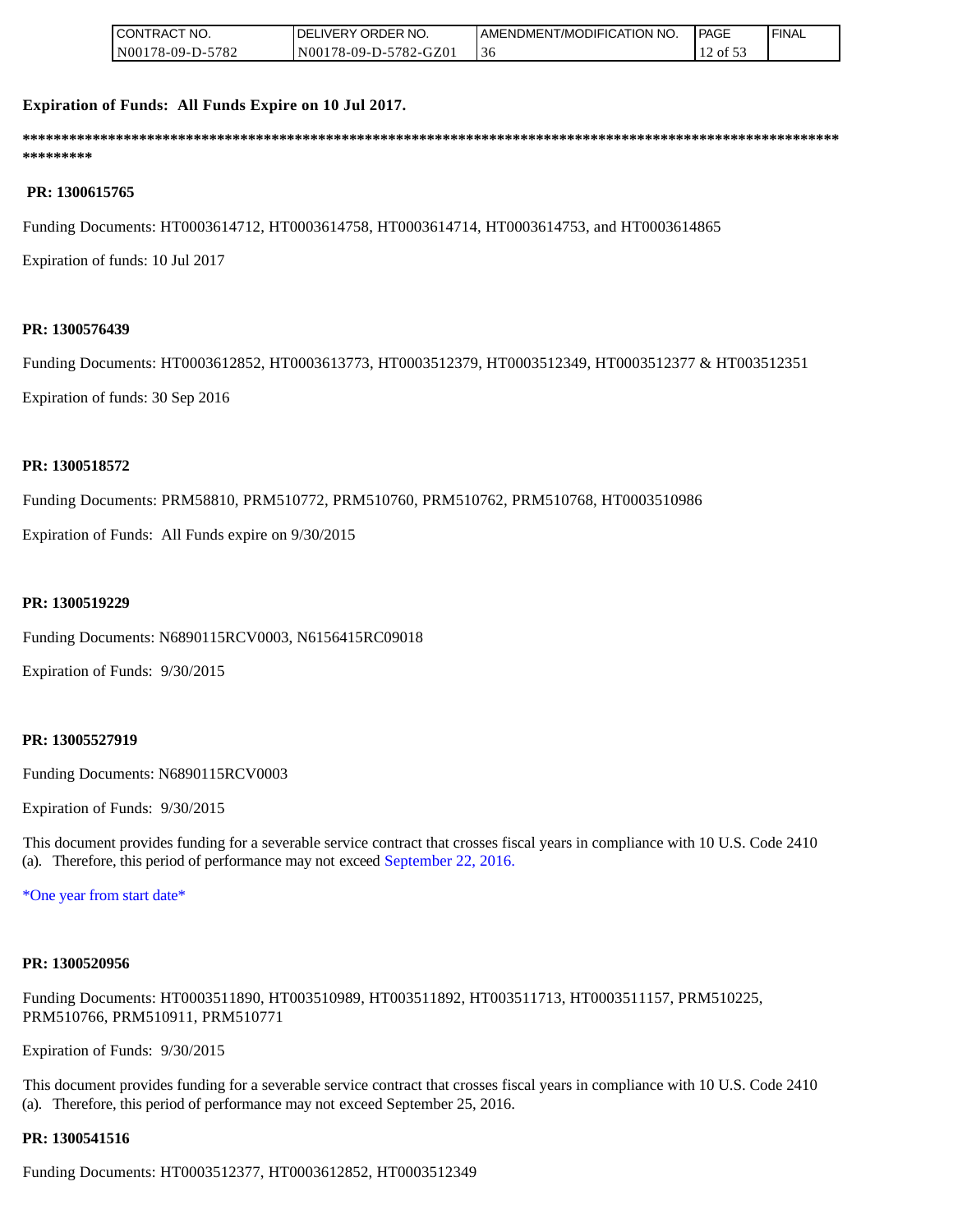| <b>I CONTRACT</b><br>" NO. | ' ORDER NO.<br>DEI<br><b>IVERY</b> | AMENDMENT/MODIFICATION NO. | l PAGE   | <b>FINAL</b> |
|----------------------------|------------------------------------|----------------------------|----------|--------------|
| N00178-09-D-5782           | 178-09-D-5782-GZ01<br>N001         | $\sim$<br>-36              | of $5.2$ |              |

Expiration of Funds: 9/30/2016

\*One year from start date\*

**PR: 1300572001**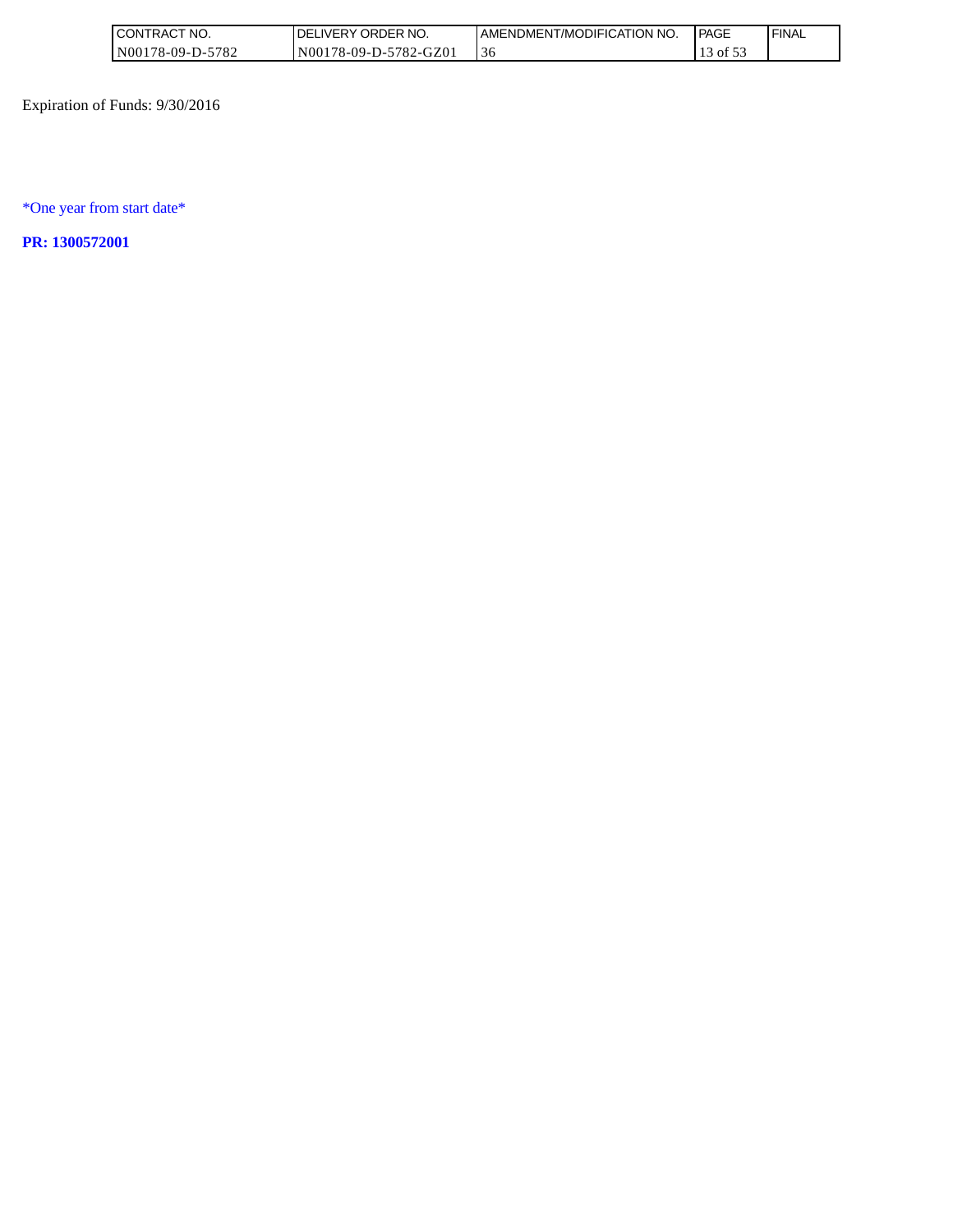| <b>CONTRACT</b><br>" NO. | NO. י<br><b>DELIVERY ORDER</b> | AMENDMENT/MODIFICATION NO. | <b>PAGE</b> | ' FINAL |
|--------------------------|--------------------------------|----------------------------|-------------|---------|
| N00178-09-D-5782         | N00178-09-D-5782-GZ01          | -30                        | $-4.01$ .   |         |

# **SECTION C DESCRIPTIONS AND SPECIFICATIONS**

# *C-302 SPECIFICATIONS/STATEMENT OF WORK (DEC 1998)*

Work under this contract shall be performed in accordance with the following Performance Work Statement (PWS):

## **Section C - Performance Work Statement (PWS)**

SPAWARSYSCEN-CHARLESTON, Code 582V0, Information Assurance (IA), IA Mitigation, Certification and Accreditation (C&A), and Information Assurance Vulnerability Management (IAVM)

#### **1.0 INTRODUCTION**

The Space and Naval Warfare Systems Center (SPAWARSYSCEN) Atlantic; Network Security Implementation Branch, Code 582V0, is providing Network Security Engineering Support Services in support of Navy Medicine and Federal Health Systems as it pertains to information assurance for Navy Medicine's Military Treatment Facilities (MTF), Dental clinics worldwide, and Federal Health agencies.

## **2.0 BACKGROUND**

The task will support the continued Information Assurance initiatives within Navy Medicine and Federal Health agencies, and provide support to the Information Management and Information Technology (IM/IT) execution agent. SSC Atlantic will execute all aspects of Information Assurance for Navy Medicine and Federal Health agencies to ensure compliance with Federal, Department of Defense (DoD), and Department of Navy (DoN) regulations and policies.

#### **3.0 SCOPE**

The objective of this Task Order is to provide support in the conduct of Information Assurance (IA), IA Mitigation, Certification and Accreditation (C&A), and Information Assurance Vulnerability Management (IAVM) to support the mission of Navy Medical and Federal Health systems at locations throughout the CONUS and OCONUS areas as well as incorporate the evaluation of the current IA and security posture of Navy Medical and Federal Health Systems facilities. The range of this support would span subject matter expertise to administrative support/graphic services with skill sets and experience that match Code 582V0's need to comply with and respond to requirements including current, updated program plans and documentation, current and accurate requirements definition, alternative approaches for fielding, migrating, staging and supporting systems, site management, adherence to standards, specifications and best practices, mitigation of risks, addressing issues and performing all Program and Project functions necessary to achieve the strategic goals and objectives of SPAWAR's customers.

## **4.0 PLACE OF PERFORMANCE**

Work shall be performed at the SPAWARSYSCEN, Atlantic and in each of the following location(s):

- Contractor's Facility
- Charleston, SC
- Bethesda, MD
- NH Pearl Harbor (Honolulu)

## **5.0 APPLICABLE DIRECTIVES / REFERENCES**

The Contractor shall adhere to the following documents in accordance with paragraph 8.0, Performance Requirements.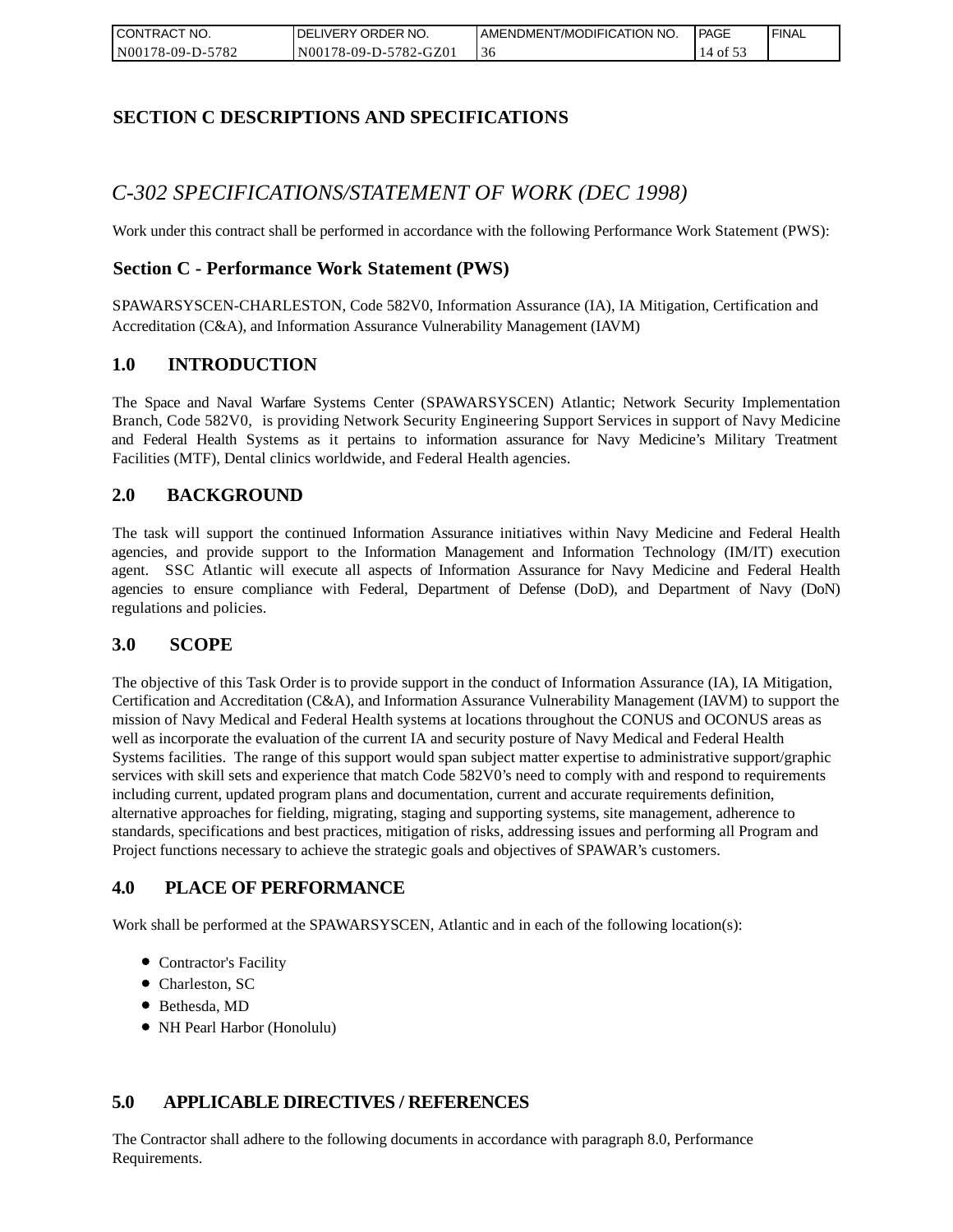| <b>CONTRACT</b><br>⊤ NO. | <b>DELIVERY ORDER NO.</b> | I AMENDMENT/MODIFICATION NO. | l PAGE     | ' FINAL |
|--------------------------|---------------------------|------------------------------|------------|---------|
| 178-09-D-5782<br>N001    | N00178-09-D-5782-GZ01     | -30                          | ن 01 م د ا |         |

| CONTRACT NO.<br>N00178-09-D-5782                             | DELIVERY ORDER NO.<br>N00178-09-D-5782-GZ01 | AMENDMENT/MODIFICATION NO.<br>36                                                                                                                                                                                                                                                                                                                                                                                                                                                                                                                                                                                                                                                                                                                                                                                                                                                                                                                                                                                                                             |                | <b>PAGE</b><br>15 of 53 | <b>FINAL</b> |
|--------------------------------------------------------------|---------------------------------------------|--------------------------------------------------------------------------------------------------------------------------------------------------------------------------------------------------------------------------------------------------------------------------------------------------------------------------------------------------------------------------------------------------------------------------------------------------------------------------------------------------------------------------------------------------------------------------------------------------------------------------------------------------------------------------------------------------------------------------------------------------------------------------------------------------------------------------------------------------------------------------------------------------------------------------------------------------------------------------------------------------------------------------------------------------------------|----------------|-------------------------|--------------|
|                                                              |                                             |                                                                                                                                                                                                                                                                                                                                                                                                                                                                                                                                                                                                                                                                                                                                                                                                                                                                                                                                                                                                                                                              |                |                         |              |
| <b>Document Type</b>                                         | No./Version                                 | <b>Title</b>                                                                                                                                                                                                                                                                                                                                                                                                                                                                                                                                                                                                                                                                                                                                                                                                                                                                                                                                                                                                                                                 | <b>Date</b>    |                         |              |
| DoD Directive 8500.1                                         |                                             | Information Assurance (IA)                                                                                                                                                                                                                                                                                                                                                                                                                                                                                                                                                                                                                                                                                                                                                                                                                                                                                                                                                                                                                                   | 10-24-2002     |                         |              |
| DoD Instruction 8500.2                                       |                                             | Information Assurance (IA)<br><b>Implementation for Automated</b><br>Information<br>Systems                                                                                                                                                                                                                                                                                                                                                                                                                                                                                                                                                                                                                                                                                                                                                                                                                                                                                                                                                                  | $2 - 6 - 2003$ |                         |              |
| DoD Regulation 5200.2-R                                      |                                             | DoD Personnel Security Program                                                                                                                                                                                                                                                                                                                                                                                                                                                                                                                                                                                                                                                                                                                                                                                                                                                                                                                                                                                                                               | 1-1987         |                         |              |
| SECNAVINST 5510.30A                                          |                                             | Department of the Navy<br>Personnel Security Program                                                                                                                                                                                                                                                                                                                                                                                                                                                                                                                                                                                                                                                                                                                                                                                                                                                                                                                                                                                                         | 3/10/1999      |                         |              |
| SECNAVINST 5510.36                                           |                                             | Department of the Navy<br><b>Information Security Program</b><br>(ISP)                                                                                                                                                                                                                                                                                                                                                                                                                                                                                                                                                                                                                                                                                                                                                                                                                                                                                                                                                                                       | 3/17/1999      |                         |              |
| regulations.<br>minimum of every 5 years.                    |                                             | unclassified but sensitive and classified information in accordance with appropriate Department of Defense security<br>The Project Engineer shall determine if the appropriate IT Position Category has been assigned to the respective<br>contractor personnel and inform the contractor of that determination based on the following criteria:<br>IT-1 Position - Positions in which the incumbent is responsible for the planning, direction, and implementation of<br>a computer security program; major responsibility for the direction, planning and design of a computer system,<br>including the hardware and software; or, can access a system during the operation or maintenance in such a way, ar<br>with a relatively high risk for causing grave damage, or realize a significant personal gain. Personnel whose duties<br>meet the criteria for IT-1 Position designation require a favorably adjudicated Single Scope Background<br>Investigation (SSBI) or SSBI Periodic Reinvestigation (SSBI-PR). The SSBI or SSBI-PR shall be updated a |                |                         |              |
| require a favorably adjudicated National Agency Check (NAC). |                                             | <b>IT-II Position -</b> Positions in which the incumbent is responsible for the direction, planning, design, operation, or<br>maintenance of a computer system, and whose work is technically reviewed by a higher authority at the IT-II<br>Position level to insure the integrity of the system. Personnel whose duties meet the criteria for an IT-II Position                                                                                                                                                                                                                                                                                                                                                                                                                                                                                                                                                                                                                                                                                            |                |                         |              |
| NAC.                                                         |                                             | <b>IT-III Position -</b> All other positions involved in computer activities. Incumbent in this position has<br>non-privileged access to one or more DoD information systems/applications or database to which they are authorized<br>access. Personnel whose duties meet the criteria for an IT-III Position designation require a favorably adjudicated                                                                                                                                                                                                                                                                                                                                                                                                                                                                                                                                                                                                                                                                                                    |                |                         |              |
| SSC-C Project Office.                                        |                                             | Contractor's request for visit authorization shall be submitted in the appropriate format and coordinated with the                                                                                                                                                                                                                                                                                                                                                                                                                                                                                                                                                                                                                                                                                                                                                                                                                                                                                                                                           |                |                         |              |
| 6.1                                                          |                                             | <b>Personnel Common Access Card (CAC) and PKI Requirements</b>                                                                                                                                                                                                                                                                                                                                                                                                                                                                                                                                                                                                                                                                                                                                                                                                                                                                                                                                                                                               |                |                         |              |

# **6.0 SECURITY and TRAINING SUPPORT**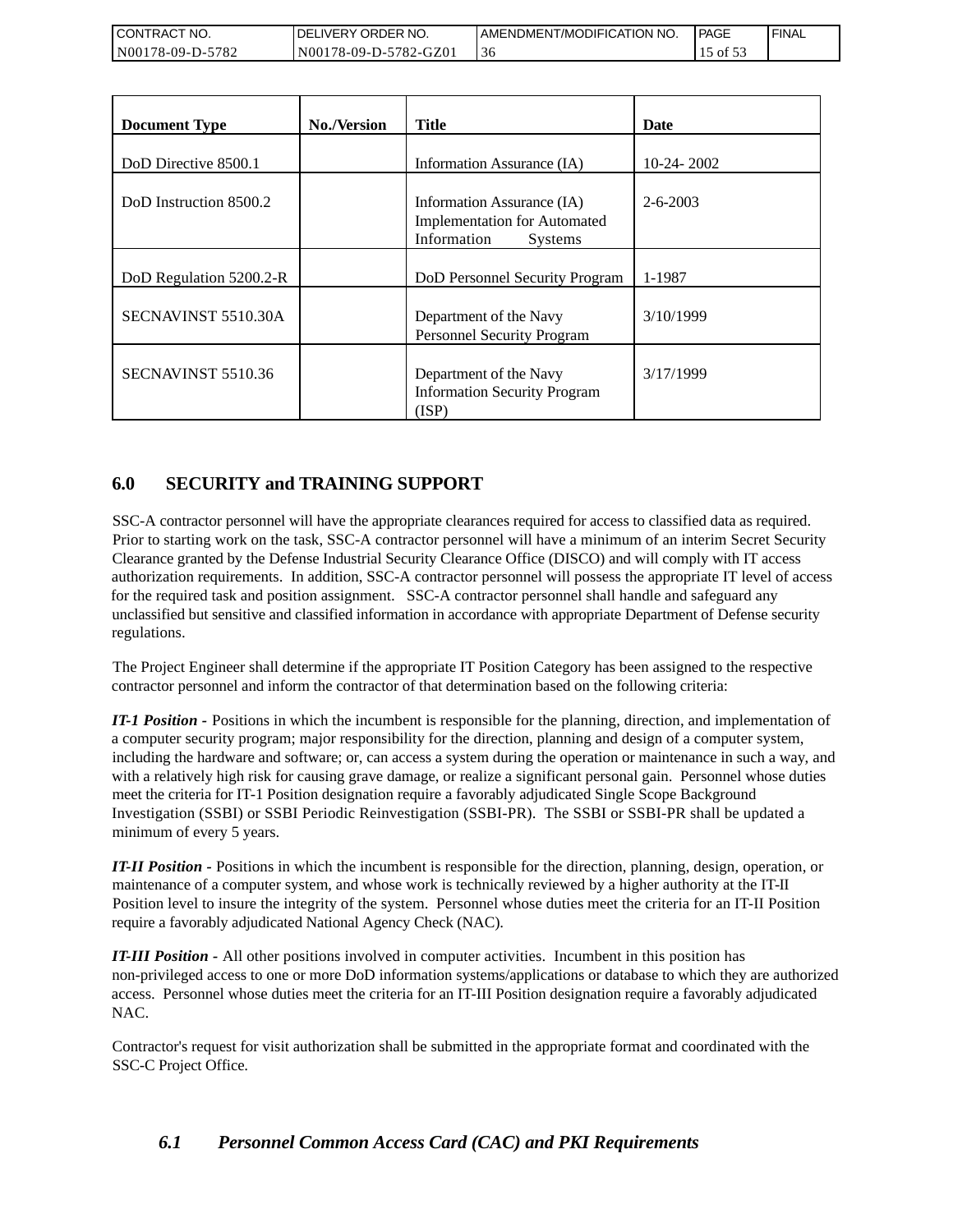| CONTRACT NO.     | I DELIVERY ORDER NO.  | I AMENDMENT/MODIFICATION NO. | <b>PAGE</b> | ' FINAL |
|------------------|-----------------------|------------------------------|-------------|---------|
| N00178-09-D-5782 | N00178-09-D-5782-GZ01 | 36                           | 16 of 53    |         |

SSC-A contractor personnel are required to obtain a Common Access Card (CAC) with PKI for access to Department of Defense facilities (CONUS and OCONUS) and websites. In addition, a hardware solution to securely read the card via a personal computer, and approved software for reading the CAC (ex. ActiveGold) is required.

## *6.2 Personnel Supporting Information Assurance (IA) functions*

In accordance with clause 252.239-7001, Contractor personnel supporting Information Assurance (IA) functions shall be appropriately trained and certified prior to being engaged in IA related work. IA Personnel shall be in full compliance with DoD 8570.01-M, Information Assurance Workforce Improvement Program (PWS ref 2.1.\$) and DoDD 8570.1, IA Training, Certification, and Workforce Management (PWS ref 2.1.\$). This includes personnel training being certified/accredited at the appropriate levels of IAT I-III and IAM I-III. This will be verified by the contracting officer who will ensure that contractor personnel are entered in to the Defense Eligibility Enrollment System (DEERS) or other appropriate database. The contractor shall also provide the requested mix of labor categories pertaining to IA applicable tasks as directed by the PCO or Task Order in support of IA training requirements. Contractor personnel not certified within 6 months of assignment of IA duties or who fails to maintain their certified status will not be permitted to carry out the responsibilities of the position, and shall be replaced with personnel that meet the minimum certification requirements as mandated above.

# **7.0 CONTRACTING OFFICER'S REPRESENTATIVE (COR)**

The Contracting Officer Representative (COR) for this task order is Michael R. Morris , who can be reached at phone 843-218-5758; e-mail: michael.r.morris1@navy.mil.

# **8.0 PERFORMANCE REQUIREMENTS**

The contractor shall provide support to SPAWARSYSCEN Atlantic in conducting Information Assurance (IA), IA Mitigation, Certification and Accreditation (C&A), and Information Assurance Vulnerability Management (IAVM) to support the mission of Navy Medical and Federal Health agencies at locations throughout the CONUS and OCONUS areas as well as incorporate the evaluation of the current IA and security posture of Navy Medical and Federal Health facilities in accordance with DoD 8500.1 and 8500.2. The contractor shall provide support to SPAWAR Atlantic in the conduct of Certification and Accreditation (C&A) efforts to support the mission of Navy Medical and Federal Health systems. The contractor shall also assist in prioritizing short and long term initiatives considering strategic planning alignment, budget, and available funding.

In the performance of this work, the contractor will be required to utilize a government provided XenClient computing platform image [\(http://www.citrix.com/products/xenclient/how-it-works/specifications.html\)](http://www.citrix.com/products/xenclient/how-it-works/specifications.html).

# *8.1 Sub-Task 1. Project Management Support*

8.1.1 The contractor shall provide support to SPAWAR Atlantic in the conduct of Information Assurance (IA), IA Mitigation, Certification and Accreditation (C&A), Navy Medicine Network Operations Center (NOC) and Information Assurance Vulnerability Management (IAVM).

8.1.2 The contractor shall appoint a program manager specifically charted with the responsibility of interfacing with the Government on all matters pertaining to this Performance Work Statement. The Program Manager shall direct the contractor's effort through the company's internal management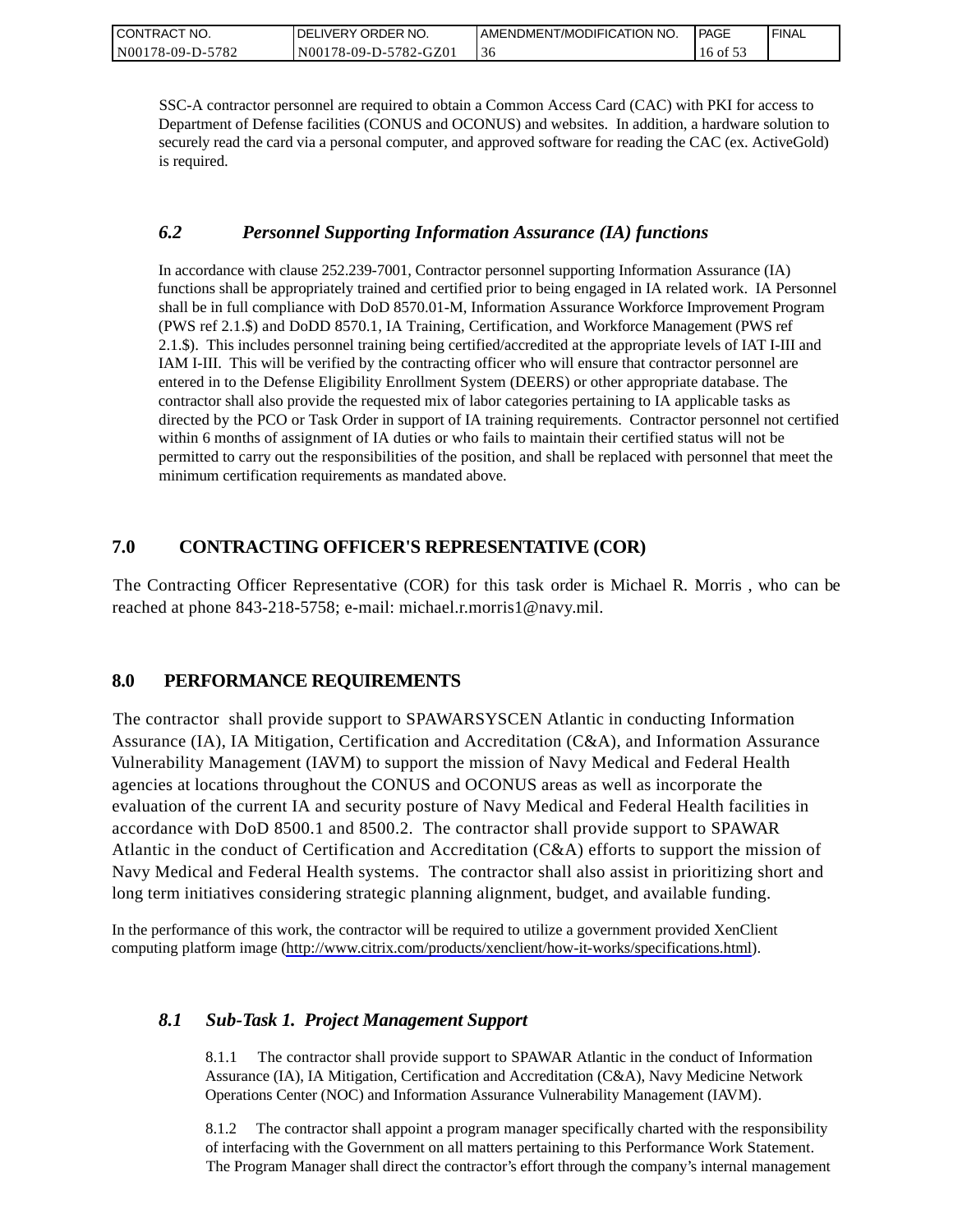| CONTRACT NO.     | I DELIVERY ORDER NO.  | LAMENDMENT/MODIFICATION NO. | <b>PAGE</b> | <b>FINAL</b> |
|------------------|-----------------------|-----------------------------|-------------|--------------|
| N00178-09-D-5782 | N00178-09-D-5782-GZ01 | 36                          | of $53$     |              |

system that shall provide project progress visibility to assure on-time completion of contract requirements. The contractor shall also use best industry practices including ISO/IEC 15288 for System life cycle processes and ISO/IEC 12207 for Software life cycle processes. This shall include providing technical program and project management support that will mitigate the risks to successful program and compliance with SSC Atlantic's Capability Maturity Model Integration (CMMI) Engineering Process Office (EPO) program. The contractor as part of a team will support projects at SPAWAR Atlantic at CMMI Level III. The contractor will be required to utilize the processes and procedures already established for the project and the CMMI program, and deliver products that are compliant with the aforementioned processes and procedures. These tasks require the contractor to research and analyze technical and management information and data, costs, performance trends, and project progress based on earned value management (EVM). The contractor shall participate in design reviews, technical reviews, audits and discussions, and shall provide SPAWAR Atlantic with management status reports that will be updated and delivered on a weekly/monthly basis, or as required.

#### *8.2 Sub-Task 2. Facilitation*

8.2.1 The contractor shall assist in planning, coordinating, and facilitating meetings with the principals, develop material to support the meetings, and ensure all action items are tracked through completion. Meetings shall be held weekly unless otherwise directed.

#### *8.3 Sub-Task 3. SCTS Deployment Support*

8.3.1 The contractor shall conduct the installation of the JTF/GNO mandated SCTS system to support the IAVM program at locations throughout the CONUS and OCONUS areas.

#### *8.4 Sub-Task 4. Network Device Hardening Analysis*

8.4.1 The contractor shall provide assistance in the management of the network perimeter improvement by ensuring that approved policies are implemented and controlled at the Outside Security Screening Router (OSSR) ACL, Firewall ruleset, and IPSs. This will ensure that only approved Ports, Protocols, Services (PPS) necessary to do business are opened.

#### *8.5 Sub-Task 5. Site Network IA Assessment Support*

8.5.1 The contractor shall provide support to SPAWAR Atlantic in the conduct of IA Tiger Team efforts at locations throughout the CONUS and OCONUS areas. These Tiger Team efforts would incorporate the evaluation of the current IA and security posture of these facilities. Final reports would be generated and delivered to SPAWAR Atlantic to support mitigation efforts and the development of an overall IA strategy.

#### *8.6 Sub-Task 6. Site Network Remediation and Mitigation support*

8.6.1 The contractor shall conduct the mitigation efforts at locations throughout the CONUS and OCONUS areas. These efforts will incorporate the evaluation of the current IA and security posture of these facilities in accordance with 8500.1 and 8500.2. Also provide final reports to SPAWAR Atlantic that can assist in the development of an overall Enterprise mitigation strategy.

#### *8.7 Sub-Task 7. Program of Record and Site Certification and Accreditation Packages*

8.7.1 The contractor shall provide support to SPAWAR Atlantic in the conduct of Certification and Accreditation (C&A) efforts. These efforts would be in accordance with Navy Medical and Federal Health systems IA documentation at various locations throughout the CONUS and OCONUS areas, as required.

#### *8.8 Sub-Task 8. Navy Medicine Network Operations Center Support*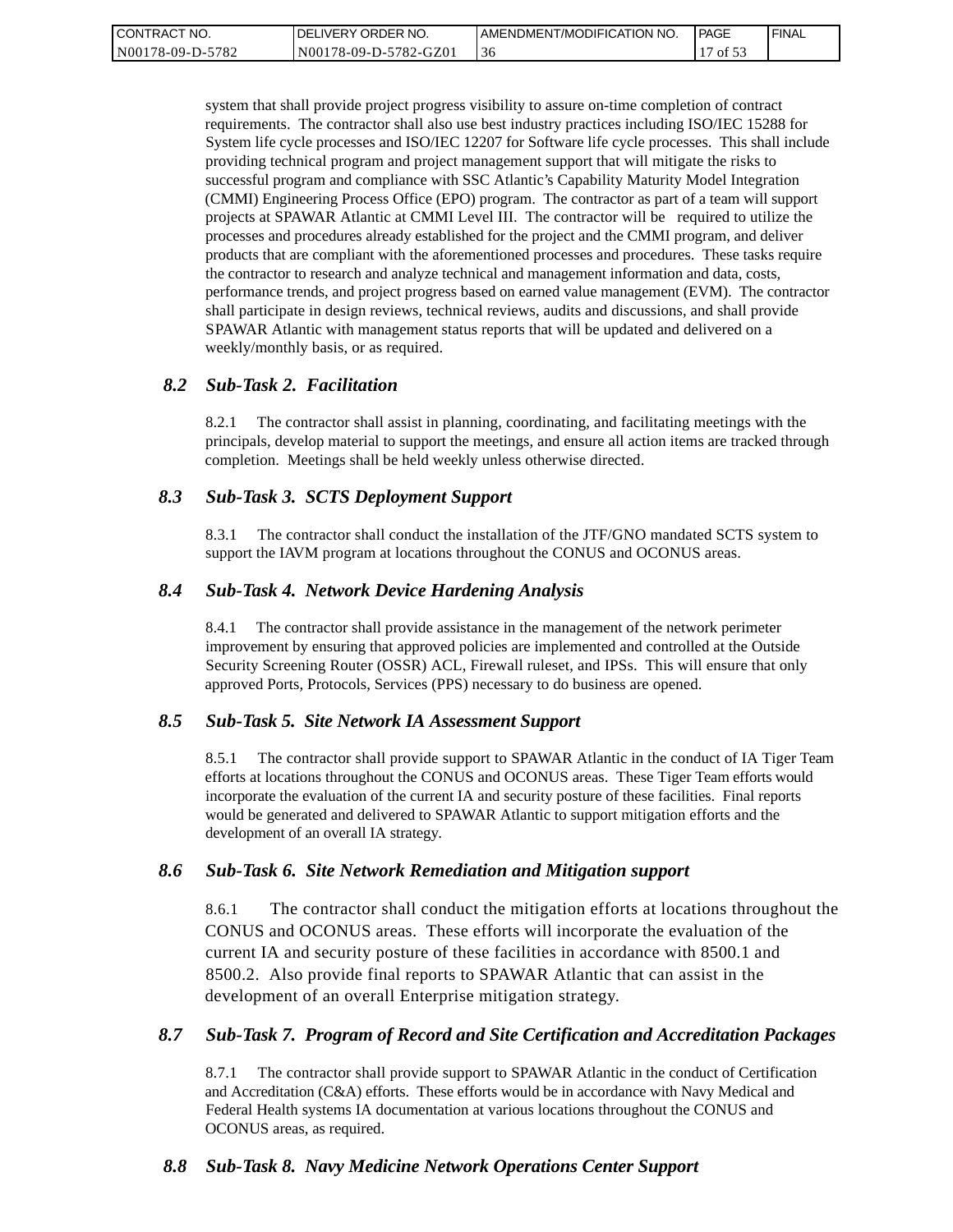| CONTRACT NO.     | ' ORDER NO.<br><b>DELIVERY</b> | AMENDMENT/MODIFICATION NO. | <b>PAGE</b> | ' FINAL |
|------------------|--------------------------------|----------------------------|-------------|---------|
| N00178-09-D-5782 | N00178-09-D-5782-GZ01          | 36                         | 18 of 53    |         |

8.8.1 The contractor shall provide support to SPAWAR Atlantic in the 24 x 7 x 365 operations of the Navy Medicine Operations Center. These efforts will incorporate IA, router analysis, firewall analysis, and IAVA compliance.

# **9.0 GOVERNMENT FURNISHED INFORMATION**

The government will furnish a XenClient software image for contractor use when working on government networks

## **10.0 GOVERNMENT FURNISHED MATERIAL**

Not Applicable

# **11.0 GOVERNMENT FURNISHED EQUIPMENT**

Not Applicable

# **12.0 CONTRACTOR FURNISHED MATERIAL**

Miscellaneous Other Direct Costs (ODCs) such as FedEx shipping.

# **13.0 CONTRACTOR FURNISHED EQUIPMENT**

Not Applicable

## **14.0 TRAVEL REQUIREMENTS**

When it becomes necessary for the contractor to travel, the contractor shall submit a request, via email, to the SPAWARSYSCEN Atlantic Task Order Manager seeking approval to travel before initiating any travel plans. All travel claims shall make reference to the e-mail, letter or phone call that granted approval. Failure to gain prior approval may result in disallowance of invoiced travel claims. Emergent travel as directed by the Project Engineer for upgrade support and engineering solutions provided efforts are fair and reasonable and in accordance with the Joint Travel Regulations.

Estimated travel locations are as follows. The following trips are per annum.

| To                   | # of Trips                  | # of<br><b>People</b> |
|----------------------|-----------------------------|-----------------------|
| San Diego, CA        | $\overline{2}$              | $\overline{2}$        |
| Ocean Side, CA       | 2                           | $\overline{2}$        |
| New Orleans, LA      | $\overline{2}$              | $\overline{2}$        |
| Oak Harbor, WA       | 2                           | $\overline{2}$        |
| Corpus Christi, TX   | 2                           | $\overline{2}$        |
| Rota Spain           | $\overline{2}$              | $\overline{2}$        |
| Guam                 | $\overline{2}$              | $\overline{2}$        |
| Guantanamo Bay, Cuba | 2                           | $\overline{2}$        |
| Cherry Point, NC     | $\overline{2}$              | $\overline{2}$        |
| Bremerton, WA        | 3                           | 3                     |
| LeMoore, CA          | $\mathcal{D}_{\mathcal{A}}$ | 2                     |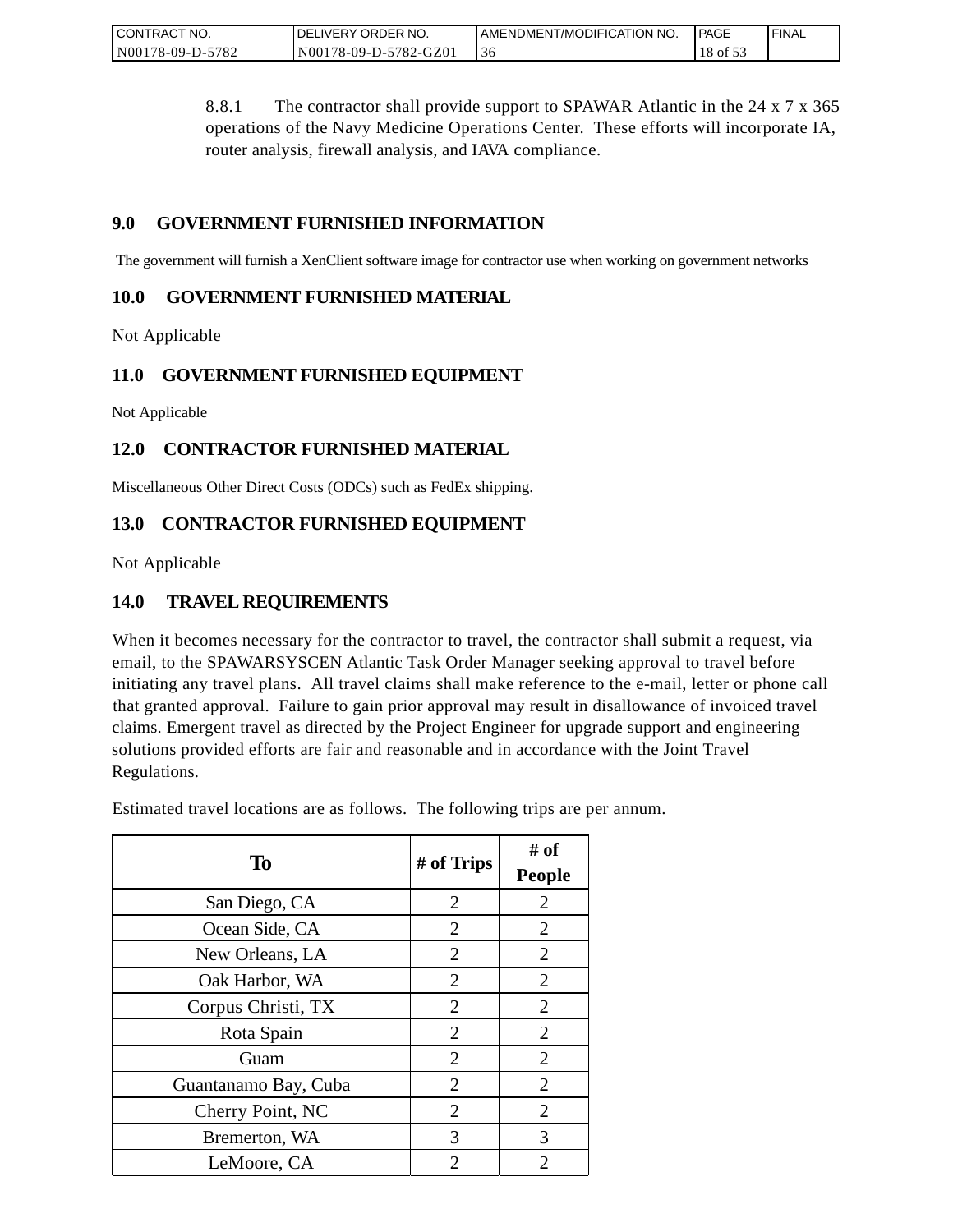| CONTRACT NO.     | DELIVERY ORDER NO.    | AMENDMENT/MODIFICATION NO. | <b>IPAGE</b> | ' FINAL |
|------------------|-----------------------|----------------------------|--------------|---------|
| N00178-09-D-5782 | N00178-09-D-5782-GZ01 |                            | 19 of 53     |         |

| Sigonella, Italy      | $\overline{2}$ | $\overline{2}$ |
|-----------------------|----------------|----------------|
| Naples, Italy         | $\overline{2}$ | $\overline{2}$ |
| Okinawa, Japan        | $\overline{2}$ | $\overline{2}$ |
| Pensacola, FL         | 3              | $\overline{2}$ |
| 29 Palms, CA          | 3              | $\overline{c}$ |
| Bethesda, MD          | 6              | $\overline{c}$ |
| Yokosuka, Japan       | $\overline{2}$ | $\overline{2}$ |
| Jakarta, Indonesia    | $\overline{2}$ | $\overline{2}$ |
| Cairo, Egypt          | $\overline{c}$ | $\overline{2}$ |
| Pearl Harbor, HI      | $\overline{c}$ | $\overline{2}$ |
| Lima, Peru            | $\overline{c}$ | $\overline{2}$ |
| Washington, DC        | 3              | $\mathbf{1}$   |
| San Antonio, TX       | $\overline{4}$ | $\overline{2}$ |
| Robins AFB, GA        | 4              | $\overline{2}$ |
| Ft Belvoir, VA        | $\overline{c}$ | 1              |
| Miramar, CA           | $\overline{2}$ | 1              |
| Hickham AFB, HI       | 4              | $\overline{2}$ |
| Yokota AFB, Japan     | 4              | $\overline{2}$ |
| Patch Barracks, GE    | $\overline{2}$ | $\mathbf{1}$   |
| Molesworth, GB        | $\overline{4}$ | $\overline{2}$ |
| Buckley AFB, CO       | 4              | $\overline{2}$ |
| Manama, Bahrain       | $\overline{2}$ | 1              |
| Fort Benning, GA      | $\overline{c}$ | 1              |
| Fort Bliss, TX        | $\overline{c}$ | 1              |
| Fort Bragg, NC        | $\overline{2}$ | $\mathbf{1}$   |
| Fort Campbell, KY     | $\overline{2}$ | 1              |
| Fort Carson, CO       | $\mathfrak{D}$ | 1              |
| Fort Drum, NY         | $\overline{2}$ | 1              |
| Fort Gordon, GA       | 2              | 1              |
| Fort Hood, TX         | $\overline{c}$ | 1              |
| Fort Huachuca, AZ     | $\overline{2}$ | 1              |
| Fort Irwin, CA        | $\overline{2}$ | 1              |
| Fort Knox, KY         | 2              | 1              |
| Fort Leavenworth, KS  | $\overline{2}$ | 1              |
| Fort Leonard Wood, MO | $\overline{2}$ | 1              |
| Fort Lewis, WA        | $\overline{2}$ | 1              |
| Fort Polk, LA         | $\overline{2}$ | 1              |
| Fort Riley, KS        | $\overline{2}$ | 1              |
| Fort Rucker, AL       | $\overline{2}$ | 1              |
| Fort Sill, OK         | $\overline{2}$ | 1              |
| Fort Stewart, GA      | $\overline{2}$ | 1              |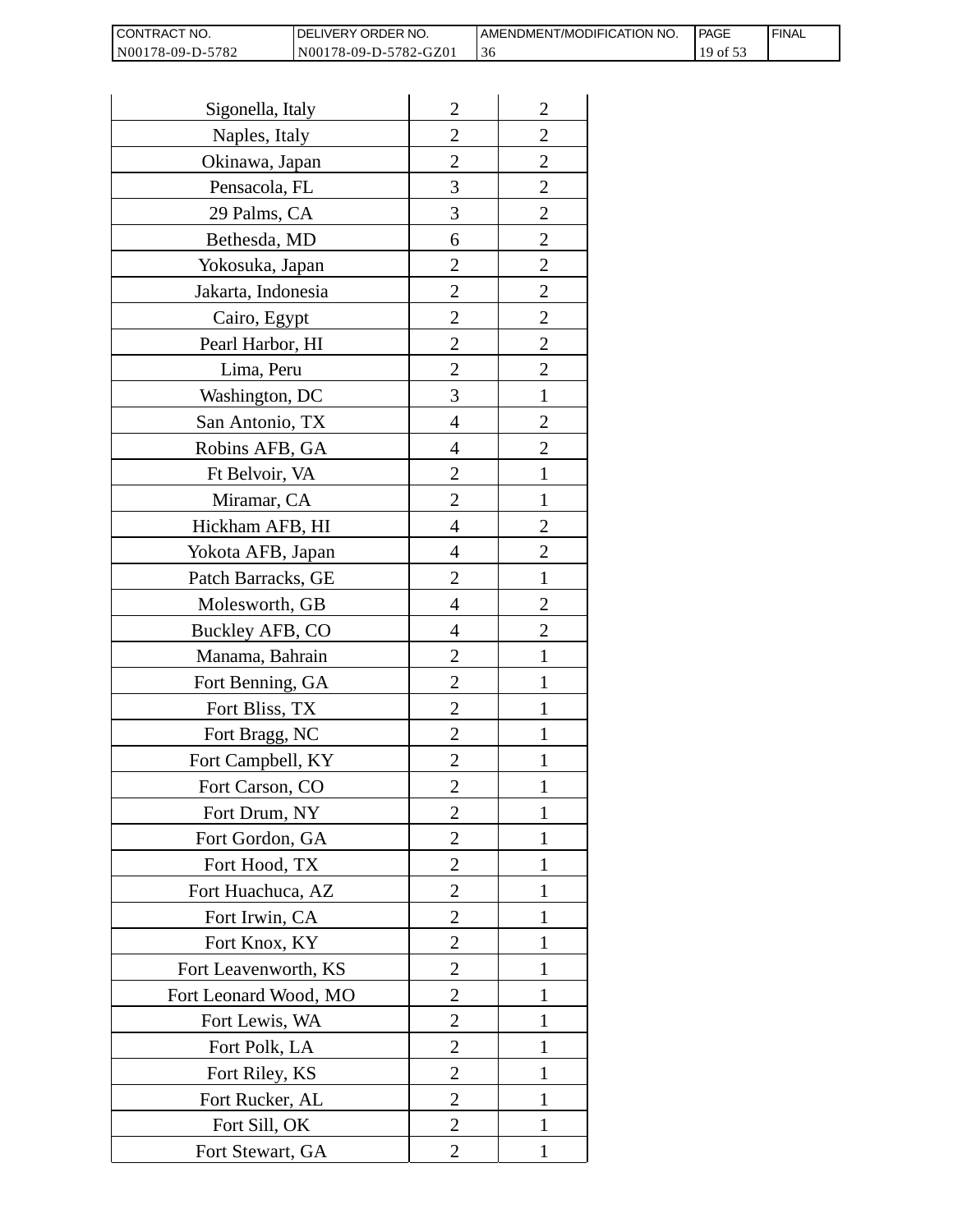| <b>CONTRACT</b><br>⊤ NO. | DELIVERY ORDER NO.    | AMENDMENT/MODIFICATION NO. | <b>IPAGE</b> | ' FINAL |
|--------------------------|-----------------------|----------------------------|--------------|---------|
| N00178-09-D-5782         | N00178-09-D-5782-GZ01 | -30                        | 20 of 53     |         |

| Redstone Arsenal, AL     | $\overline{2}$ | 1            |
|--------------------------|----------------|--------------|
| West Point, NY           | $\overline{2}$ | 1            |
| Seoul, South Korea       | $\overline{2}$ | 1            |
| Fort Wainwright, AK      | $\overline{c}$ | 1            |
| Landstuhl, Germany       | $\overline{2}$ | 1            |
| Fort Shafter, HI         | $\overline{2}$ | 1            |
| Fort Jackson, SC         | 2              | 1            |
| Fort Lee, VA             | 2              | 1            |
| Fort Eustis, VA          | 2              | 1            |
| Fort Sam Houston, TX     | $\overline{c}$ | 1            |
| Camp Zama, Japan         | $\overline{2}$ | 1            |
| Langley AFB, VA          | $\overline{2}$ | 1            |
| Beale AFB, CA            | $\overline{c}$ | 1            |
| Vandenberg AFB, CA       | 2              | 1            |
| Kirtland AFB, NM         | $\overline{2}$ | 1            |
| Offutt AFB, NE           | $\overline{2}$ | 1            |
| Peterson AFB, CO         | 2              | 1            |
| Macdill AFB, FL          | $\overline{2}$ | 1            |
| Scott AFB, IL            | 2              | 1            |
| Wright-Patterson AFB, OH | $\overline{2}$ | 1            |
| Ramstein, Germany        | $\overline{2}$ | 1            |
| Aviano AB, Italy         | 2              |              |
| Osan AB, South Korea     | 2              | 1            |
| Fairchild AFB, WA        | $\overline{2}$ | 1            |
| Incirlik AB, Turkey      | 2              | 1            |
| Travis AFB, CA           | 2              |              |
| Mt. Home AFB, ID         | 2              |              |
| Eielson AFB, AK          | $\overline{2}$ | 1            |
| Cannon AFB, NM           | $\overline{2}$ | $\mathbf{1}$ |
| Holloman AFB, NM         | $\overline{2}$ | 1            |
| Dyess AFB, TX            | 2              | 1            |
| Goodfellow AFB, TX       | 2              | 1            |
| Laughlin AFB, TX         | 2              | 1            |
| Sheppard AFB, TX         | $\overline{c}$ | 1            |
| Altus AFB, OK            | $\overline{2}$ | 1            |
| Barksdale AB, LA         | $\overline{2}$ | 1            |
| Columbus AFB, MS         | $\overline{2}$ | 1            |
| Keesler AFB, LA          | 2              | 1            |
| Randolph AB, TX          | $\overline{2}$ | $\mathbf{1}$ |
| Shaw AFB, SC             | $\overline{2}$ | 1            |
| Seymour Johnson AFB, NC  | 2              | 1            |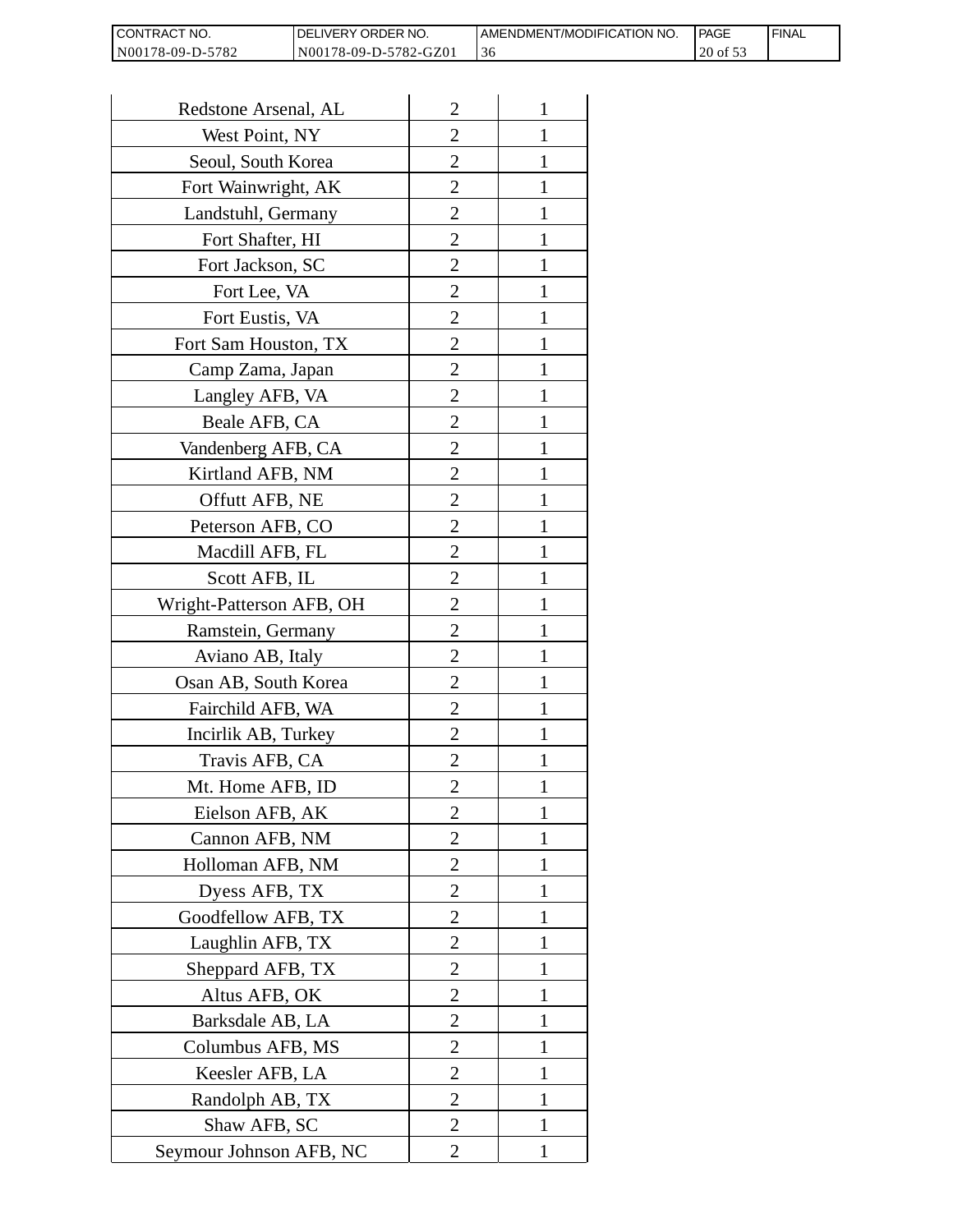| <b>CONTRACT</b><br>T NO. | DELIVERY ORDER NO.    | AMENDMENT/MODIFICATION NO. | <b>IPAGE</b>     | ' FINAL |
|--------------------------|-----------------------|----------------------------|------------------|---------|
| N00178-09-D-5782         | N00178-09-D-5782-GZ01 | -30                        | $100~\mathrm{s}$ |         |

| CONTRACT NO.                | DELIVERY ORDER NO.    |                | AMENDMENT/MOI<br>36 |
|-----------------------------|-----------------------|----------------|---------------------|
| N00178-09-D-5782            | N00178-09-D-5782-GZ01 |                |                     |
| McGuire AFB, NJ             |                       | $\overline{2}$ | 1                   |
| Andrews AFB, DC             |                       | 2              | 1                   |
| Bolling AFB, DC             |                       | 2              | 1                   |
| Dover AFB, DE               |                       | $\overline{2}$ | $\mathbf{1}$        |
| Moody AFB, GA               |                       | $\overline{2}$ | 1                   |
| Hurlburt Field AFB, FL      |                       | $\overline{2}$ | 1                   |
| Maxwell AFB, AL             |                       | $\overline{2}$ | 1                   |
| Patrick AFB, FL             |                       | $\overline{2}$ | 1                   |
| March AB, CA                |                       | $\overline{c}$ | 1                   |
| RAF Lakenheath, England     |                       | $\overline{2}$ | $\mathbf{1}$        |
| Lajes Field, Portugal       |                       | $\overline{2}$ | 1                   |
| Grand Forks AFB, ND         |                       | $\overline{c}$ | 1                   |
| Minot AFB, ND               |                       | $\overline{2}$ | 1                   |
| Ellsworth AFB, SD           |                       | $\overline{c}$ | 1                   |
| McConnell AFB, KS           |                       | $\overline{c}$ | 1                   |
| Whiteman AFB, MO            |                       | $\overline{2}$ | 1                   |
| Tinker AFB, OK              |                       | $\overline{2}$ | 1                   |
| Vance AFB, OK               |                       | $\overline{c}$ | 1                   |
| Kunsan AB, South Korea      |                       | $\overline{2}$ | 1                   |
| Hill AFB, UT                |                       | $\overline{c}$ | 1                   |
| Malmstrom AFB, MT           |                       | $\overline{2}$ | 1                   |
| F.E. Warren AFB, WY         |                       | $\overline{2}$ | $\mathbf{1}$        |
| AF Academy AB, CO           |                       | $\overline{c}$ | 1                   |
| Eglin AFB, FL               |                       | $\overline{c}$ | $\mathbf{1}$        |
| Kansas ANG, KS              |                       | $\overline{c}$ |                     |
| Spangdahlem AB, Germany     |                       | $\overline{2}$ | 1                   |
| Little Rock AFB, AR         |                       | 2              | 1                   |
| Tyndall AFB, FL             |                       | $\overline{2}$ | $\mathbf{1}$        |
| Pennsylvania ANG, PA        |                       | $\overline{2}$ | 1                   |
| Edwards AFB, CA             |                       | 2              | 1                   |
| Los Angeles AFB, CA         |                       | $\overline{2}$ | 1                   |
| Nellis AFB, NV              |                       | 2              | 1                   |
| Davis Monthan AFB, AZ       |                       | $\overline{2}$ | 1                   |
| Luke AFB, AZ                |                       | $\overline{2}$ | 1                   |
| Elemendorf AFB, AK          |                       | $\overline{2}$ | 1                   |
| Hanscom AFB, MA             |                       | $\overline{2}$ | 1                   |
| Kadena AB, Japan            |                       | 2              | 1                   |
| Misawa, Japan               |                       | $\overline{2}$ | 1                   |
| Atlanta, GA                 |                       | $\overline{2}$ | 1                   |
| 15.0<br><b>DELIVERABLES</b> |                       |                |                     |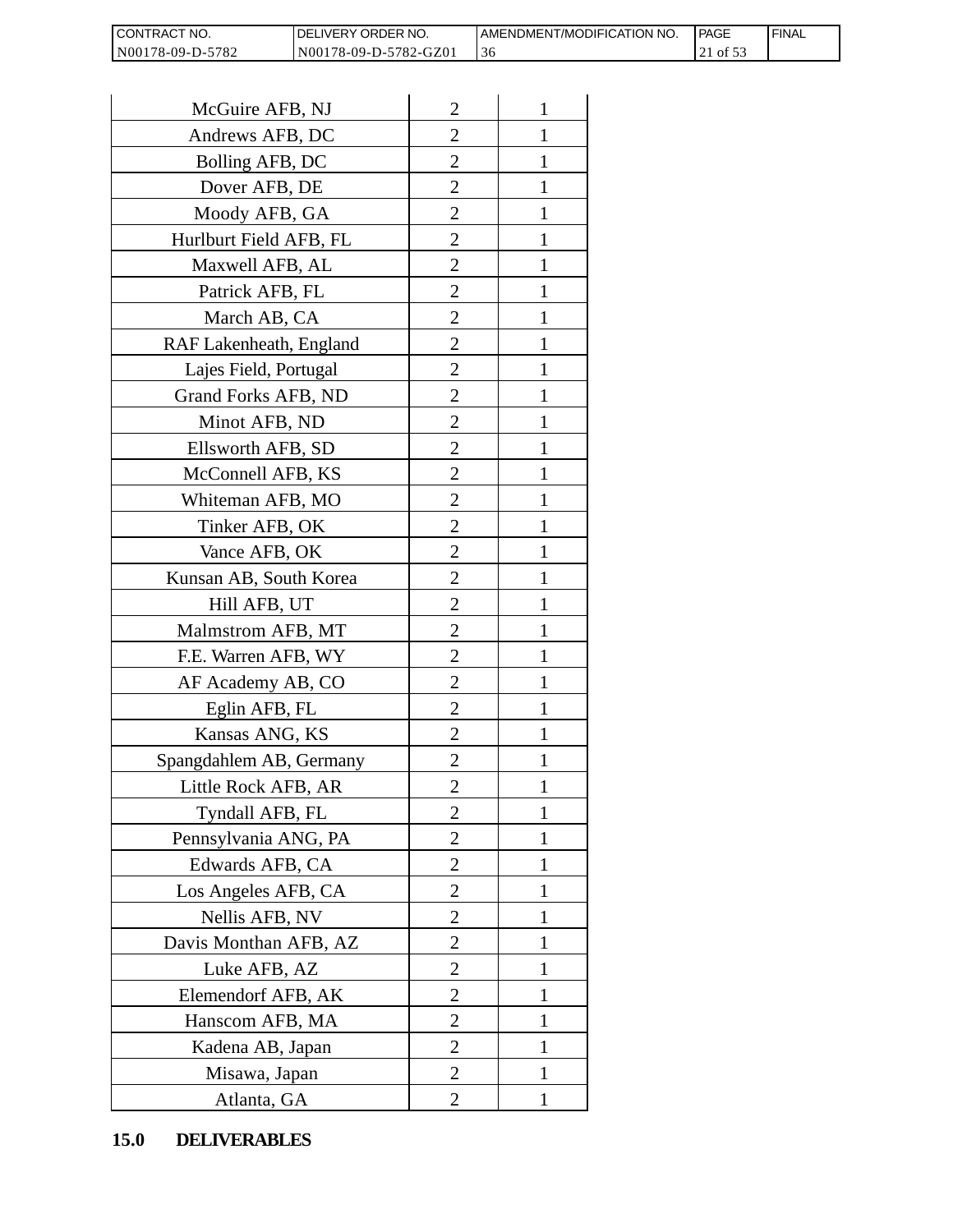| <b>I CONTRACT NO.</b> | `NO.<br>DELIVERY ORDER | AMENDMENT/MODIFICATION NO. | l PAGE   | 'FINAL |
|-----------------------|------------------------|----------------------------|----------|--------|
| N00178-09-D-5782      | N00178-09-D-5782-GZ01  | -30                        | 22 of 53 |        |

- Conference, Meeting Minutes and Presentation Reports as required CDRL A001
- Technical Reports as required CDRL A002
- Monthly Status Reports CDRL A003
- $\bullet$  Monthly Financial Reports CDRL A004
- Weekly Activity Reports (WAR) CDRL A005
- White Papers CDRL A006
- NOC Operations CDRL A007
- Network Architecture Analysis Design as required CDRL A008

#### **Type of Technical Reports – A002**

NOC Operations

Network Architecture Analysis Design

Mitigation Reports

SSAA Gap Analysis

#### **16.0 WORKLOAD ESTIMATE**

The following workload data is provided for informational purposes only to assist you in estimating the price of this Contract.

Number of man-hours: 121,408 per year

Other Direct Costs: \$300,000 per year

#### *C-313 SECURITY REQUIREMENTS (DEC 1999)*

The work to be performed under this contract as delineated in the DD Form 254, Attachment No. 2 [Contracting officer insert attachment number] involves access to and handling of classified material up to and including Secret.

In addition to the requirements of the FAR 52.204-2 "Security Requirements" clause, the Contractor shall appoint a Security Officer, who shall (1) be responsible for all security aspects of the work performed under this contract, (2) assure compliance with the National Industry Security Program Operating Manual (DODINST 5220.22M), and (3) assure compliance with any written instructions from the Security Officer Code OA1, SPAWAR Systems Center Charleston, P.O. Box 190022, North Charleston, SC 29419-9022.

#### *C-315 WORKWEEK (DEC 1999)*

(a) All or a portion of the effort under this contract will be performed on a Government installation. The normal workweek for Government employees at SPAWAR Systems Center Charleston and its Detachments is Monday through Friday 0730 to 1600. Work at this Government installation, shall be performed by the contractor within the normal workweek unless differing hours are specified on the individual task orders. Following is a list of holidays observed by the Government:

Name of Holiday Time of Observance

New Year's Day 1 January

Martin Luther King Jr. Day Third Monday in January

President's Day Third Monday in February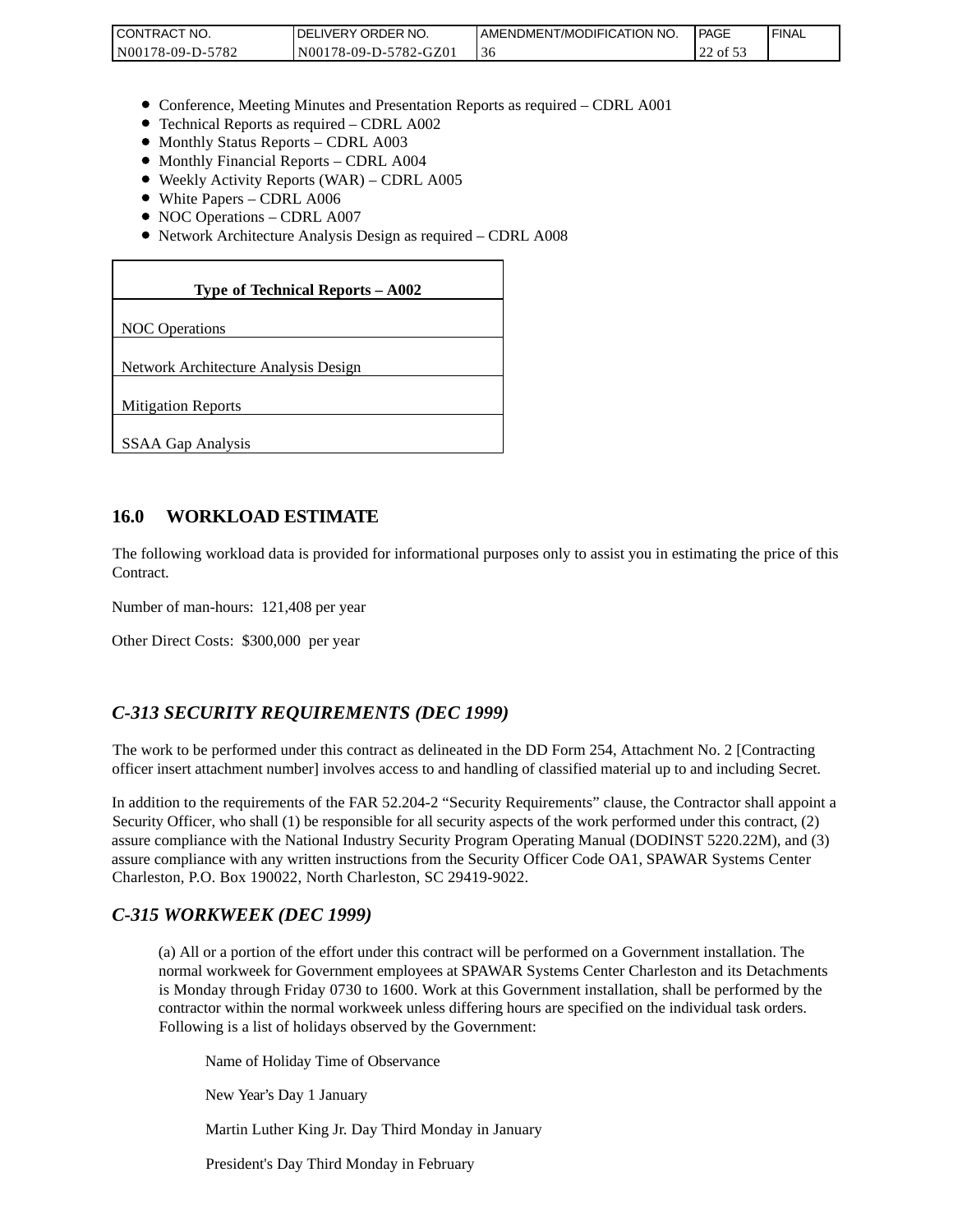| CONTRACT NO.     | <b>IDELIVERY ORDER NO.</b> | <b>I AMENDMENT/MODIFICATION NO.</b> | <b>PAGE</b> | ' FINAL |
|------------------|----------------------------|-------------------------------------|-------------|---------|
| N00178-09-D-5782 | N00178-09-D-5782-GZ01      | 3C                                  | 3 of 5.     |         |

Memorial Day Last Monday in May

Independence Day 4 July

Labor Day First Monday in September

Columbus Day Second Monday in October

Veteran's Day 11 November

Thanksgiving Day Fourth Thursday in November

Christmas Day 25 December

(b) If any of the above holidays occur on a Saturday or a Sunday, then such holiday shall be observed by the Contractor in accordance with the practice as observed by the assigned Government employees at the using activity.

(c) If the Contractor is prevented from performance as the result of an Executive Order or an administrative leave determination applying to the using activity, such time may be charged to the contract as direct cost provided such charges are consistent with the Contractor's accounting practices.

(d) This contract does not allow for payment of overtime during the normal workweek for employees who are not exempted from the Fair Labor Standards Act unless expressly authorized by the Ordering Officer. Under Federal regulations the payment of overtime is required only when an employee works more than 40 hours in a normal week period.

# *C-317 NOTICE TO CONTRACTOR OF CERTAIN DRUG DETECTION PROCEDURES (DEC 1999)*

(a) Pursuant to Navy policy applicable to both Government and contractor personnel, measures will be taken to prevent the introduction and utilization of illegal drugs and related paraphernalia into Government Work areas.

(b) In furtherance of the Navy's drug control program, unannounced periodic inspections of the following nature may be conducted by installation security authorities:

(1) Routine inspection of contractor occupied work spaces.

(2) Random inspections of vehicles on entry or exit, with drug detection dog teams as available, to eliminate them as a safe haven for storage of or trafficking in illegal drugs.

(3) Random inspections of personnel possessions on entry or exit from the installation.

(c) When there is probable cause to believe that a contractor employee on board a naval installation has been engaged in use, possession or trafficking of drugs, the installation authorities may detain said employee until the employee can be removed from the installation, or can be released to the local authorities having jurisdiction. CONTRACT NO.<br>
Note 178.09-D-5782 [SELVERY ORDER NO. [SELVERY ORDER NO [SELVERY ORDER NO [SELVERY ORDER NO [SELVERY ORDER NO [SELVERT] 36<br>
Memorial Day J ast Monday in Nay<br>
Independence Day 4 July<br>
Labor Day First Monday in

(d) Trafficking in illegal drug and drug paraphernalia by contract employees while on a military vessel/installation may lead to possible withdrawal or downgrading of security clearance, and/or referral for prosecution by appropriate law enforcement authorities.

(e) The contractor is responsible for the conduct of employees performing work under this contract and is, therefore, responsible to assure that employees are notified of these provisions prior to assignment.

(f) The removal of contractor personnel from a Government vessel or installation as a result of the drug offenses shall not be cause for excusable delay, nor shall such action be deemed a basis for an equitable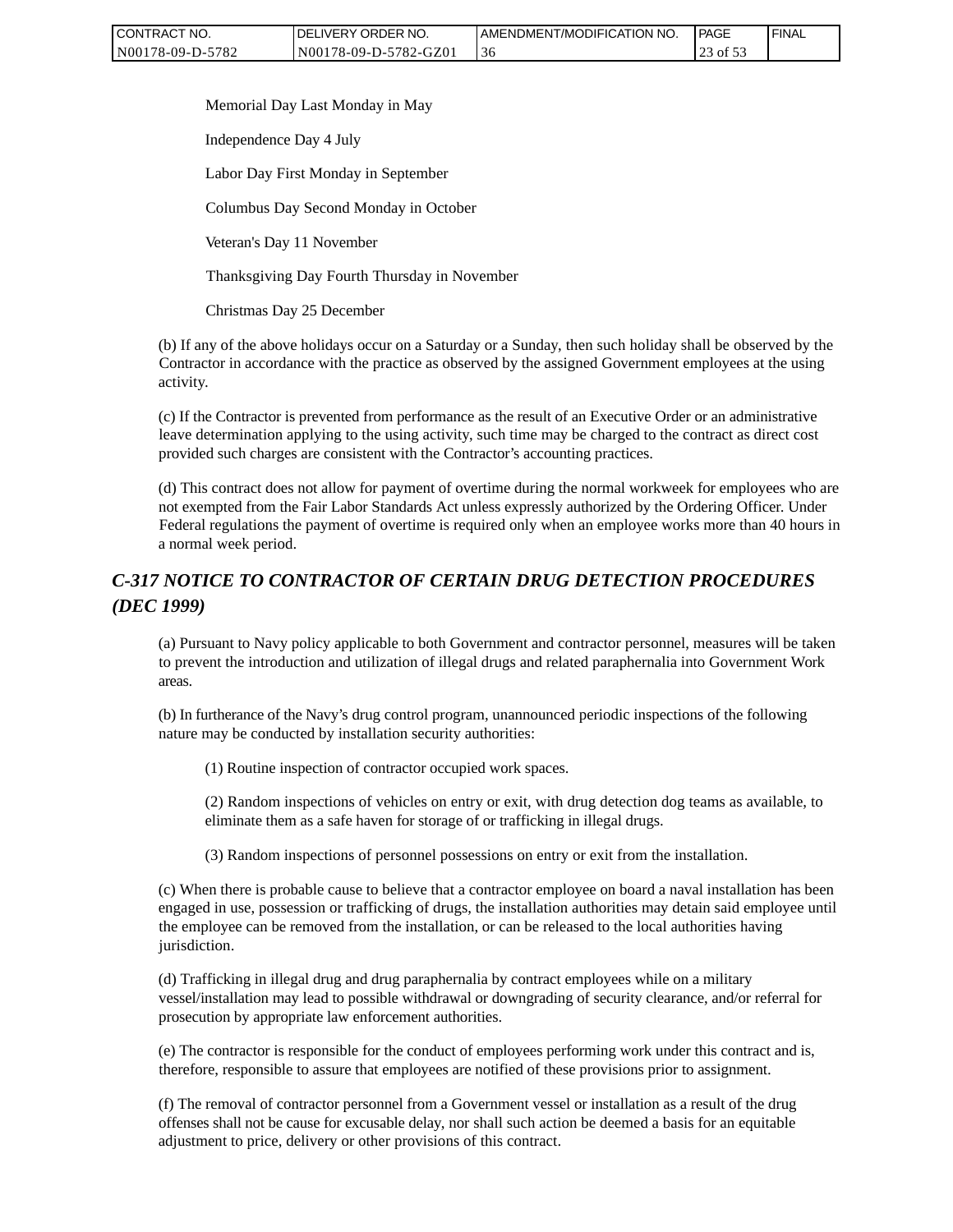| CONTRACT NO.     | <b>I DELIVERY ORDER NO.</b> | AMENDMENT/MODIFICATION NO. | PAGE     | ' FINAL |
|------------------|-----------------------------|----------------------------|----------|---------|
| N00178-09-D-5782 | N00178-09-D-5782-GZ01       | 30                         | 24 of 53 |         |

# *C-718 ACCESSIBILITY OF ELECTRONIC AND INFORMATION TECHNOLOGY (JUN 2001)*

(a) Each Electronic and Information Technology (EIT) supply or service provided under this contract shall comply with the EIT Accessibility Standards listed below:

[The Contracting Officer shall consult with the program office to determine which standards listed in subsection (a) apply and shall check all applicable standards prior to issuing the solicitation.]

\_\_36 C.F.R. § 1194.21 (Software Applications and operating systems

\_\_36 C.F.R. § 1194.22 (Web-based and internet information and applications)

\_\_36 C.F.R. § 1194.23 (Telecommunications products)

\_\_36 C.F.R. § 1194.24 (Video and multimedia products)

\_\_36 C.F.R. § 1194.25 (Self contained, closed products)

\_\_36 C.F.R. § 1194.26 (Desktop and portable computers)

In addition, each EIT supply or service provided under this contract shall comply with 36 C.F.R. § 1194.31 (Functional performance criteria) and 36 C.F.R. § 1194.41 (Information, documentation, and support).

(b) If the Contracting Officer determines that any supply or service delivered under this contract does not comply with the EIT Accessibility Standards, the Contracting Officer will notify the Contractor in writing accordingly. If the Contractor fails to promptly correct or replace the nonconforming products or services with conforming products or services within the delivery schedule contained in the contract, the Government will have the rights and remedies contained in the contract.

*(End of specification)*

# *C-719 EXEMPTION FROM ELECTRONIC AND INFORMATION TECHNOLOGY ACCESSIBILITY REQUIREMENTS (JUN 2001)*

(a) The Government has determined that the following exemption(s) to the Electronic and Information Technology (EIT) Accessibility Standards (36 C.F.R. § 1194) are applicable to this procurement:

\_\_\_\_ The EIT to be provided under this contract has been designated as a National Security System.

\_\_\_\_ The EIT acquired by the contractor is incidental to this contract.

\_\_\_\_ The EIT to be provided under this contract would require a fundamental alteration in the nature of the product or its components in order to comply with the EIT Accessibility Standards.

\_\_\_\_ The EIT to be provided under this contract will be located in spaces frequented only by service personnel for maintenance, repair, or occasional monitoring of equipment.

\_\_\_\_ Compliance with the EIT Accessibility Standards would impose an undue burden on the agency.

\_\_\_\_ The EIT to be provided under this contract is purchased in accordance with FAR Subpart 13.2 prior to January 1, 2003.

(b) Notwithstanding that an exemption exists, the Contractor may furnish supplies or services provided under this contract that comply with the EIT Accessibility Standards (36 C.F.R. § 1194).

# *C-720 PERFORMANCE BASED REVIEW AND ACCEPTANCE PROCEDURES*

This is a performance based order, as defined in FAR Part 37.6. Contractor performance will be reviewed in accordance with the Quality Assurance Plan as follows:

#### *QUALITY ASSURANCE PLAN*

(1) Objective: The purpose of this plan is to provide a quality assurance plan for the services contracted under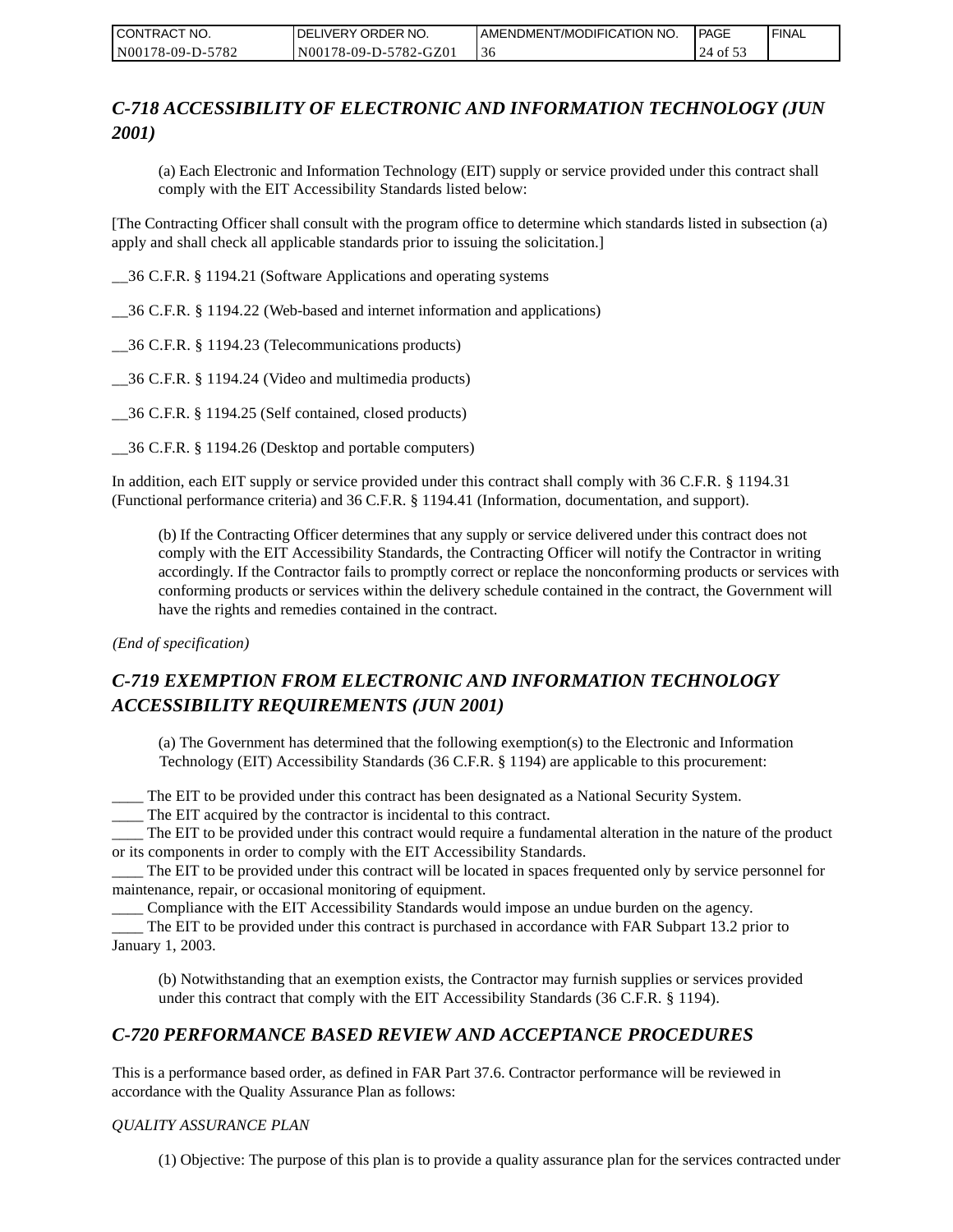| CONTRACT NO.     | <b>IDELIVERY ORDER NO.</b> | AMENDMENT/MODIFICATION NO. | PAGE   | <sup>I</sup> FINAL |
|------------------|----------------------------|----------------------------|--------|--------------------|
| N00178-09-D-5782 | N00178-09-D-5782-GZ01      |                            | -01 53 |                    |

this Task Order. This plan provides a basis for the Task Order Manager (TOM) to evaluate the quality of the contractor's performance. The oversight provided for in this plan, and the remedy established, will help ensure that service levels are of high quality throughout the task order term.

(2) Performance Standards:

a. The deliverables under this task order will be consistently technically accurate.

b. The services delivered under this task order will be consistently of high quality.

c. The contractor's cost control efforts under this task order will be consistently effective (applicable to cost reimbursement task orders).

d. The contractor will be consistently responsive to Government customers in its performance of this task order.

e. For the purposes of this plan, "consistently" is defined as "generally holding true", "persistently over time", and/or "overall uniformly".

(3) Evaluation Methods: The TOM will conduct performance evaluations based on the standards in paragraph 2 above using the following technique:

a. During the performance period of the task order, the TOM will continually and proactively monitor contractor efforts and obtain input from other Government personnel with performance oversight functions to ascertain the level of compliance with the Performance Standards.

b. Every 12 months after the effective date of the task order, the TOM will prepare a Task Order Performance Evaluation (TOPE) documenting the results of the efforts performed under paragraph 3.a. above.

c. The TOM will upload the TOPE to the SeaPort Portal.

(4) Remedy

a. If the annual Performance Evaluation indicates that the contractor has not met one or more of the Performance Standards, the following negative remedy becomes effective: the TOM will submit a negative TOPE on the SeaPort Portal for the applicable Performance Standard.

b. This is a significant negative remedy as the TOPE is a key part of the Performance Monitoring process which:

i. Provides input to the annual Contractor Performance Assessment Report (CPAR); and

ii. Determines the contractor's ability to earn term extensions to its basic SeaPort-e contract in accordance with the Award Term provisions contained therein.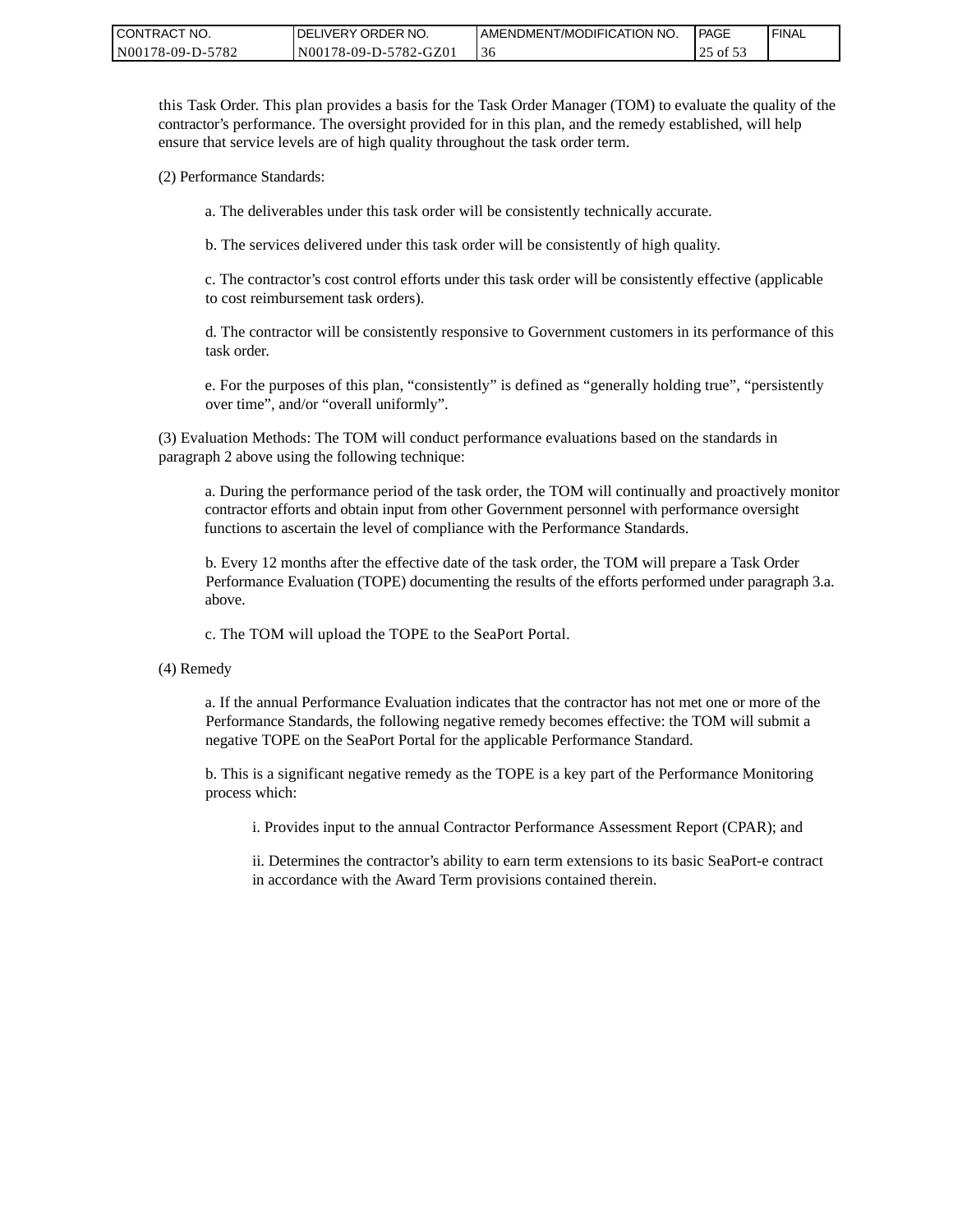| " NO.<br><b>CONTRACT</b> | NO.<br><b>DELIVERY ORDER</b> | AMENDMENT/MODIFICATION NO. | <b>PAGE</b> | ' FINAL |
|--------------------------|------------------------------|----------------------------|-------------|---------|
| N00178-09-D-5782         | N00178-09-D-5782-GZ01        | -30                        | $0.01$      |         |

# **SECTION D PACKAGING AND MARKING**

SHIP TO INFORMATION:

See Section G - Task Order Manager

Packaging and Marking shall be in accordance with Section D of the SeaPort-e Multiple Award IDIQ contract.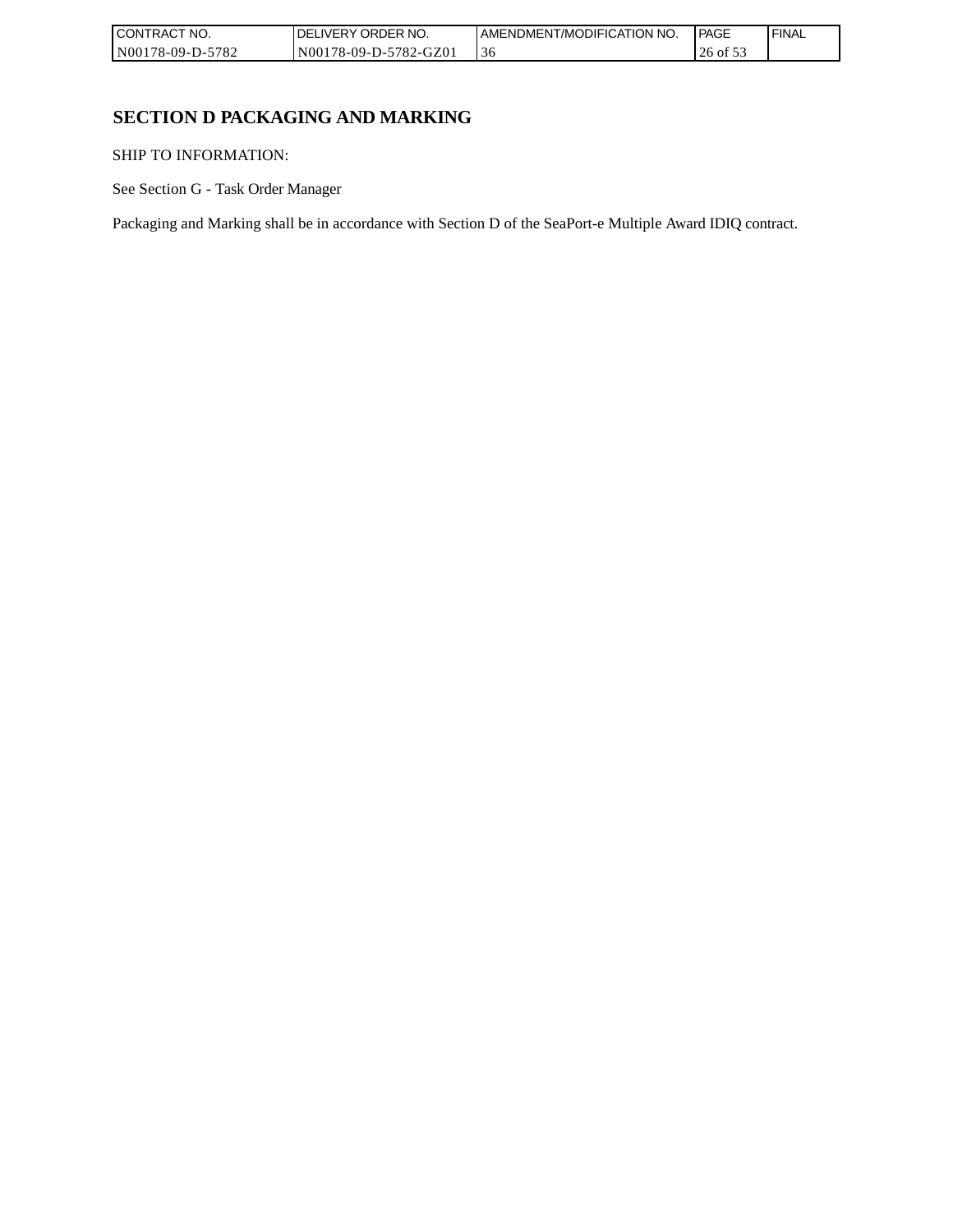| CONTRACT NO.     | DELIVERY ORDER NO.    | I AMENDMENT/MODIFICATION NO. | l PAGE                     | ' FINAL |
|------------------|-----------------------|------------------------------|----------------------------|---------|
| N00178-09-D-5782 | N00178-09-D-5782-GZ01 | .36                          | $\cdot$ of $\sigma$ .<br>" |         |

# **SECTION E INSPECTION AND ACCEPTANCE**

E-303 INSPECTION AND ACCEPTANCE- - DESTINATION (JAN 2002)

Inspection and acceptance of the services to be furnished hereunder shall be made at destination by the Task Order Manager or his duly authorized representative.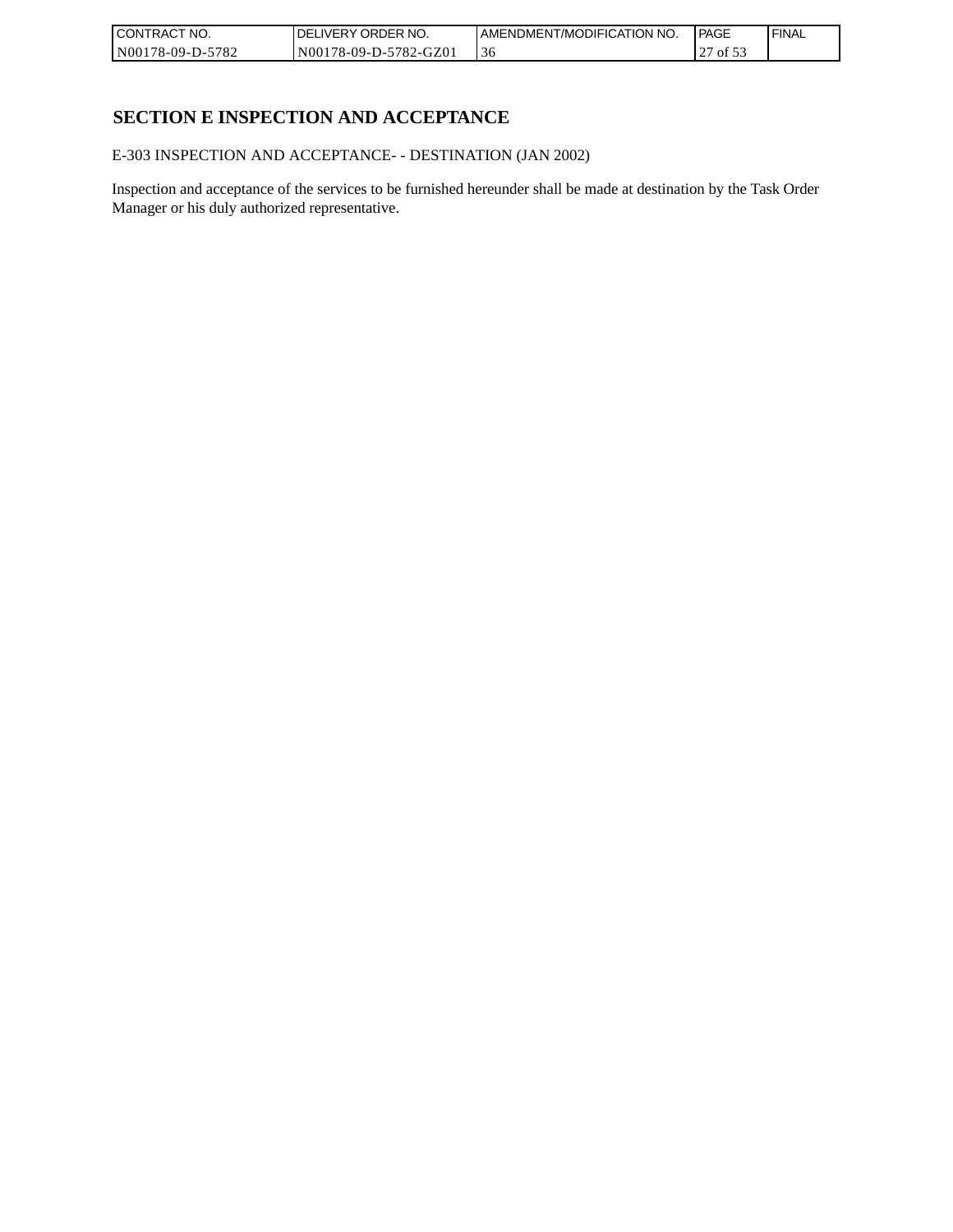| CONTRACT NO.     | `NO.<br><b>DELIVERY ORDER</b> | AMENDMENT/MODIFICATION NO. | PAGE     | 'FINAL |
|------------------|-------------------------------|----------------------------|----------|--------|
| N00178-09-D-5782 | N00178-09-D-5782-GZ01         | 36                         | 28 of 53 |        |

# **SECTION F DELIVERABLES OR PERFORMANCE**

The periods of performance for the following Items are as follows:

| 4001 | $1/11/2012 - 1/10/2013$ |
|------|-------------------------|
| 4002 | $9/11/2012 - 9/10/2013$ |
| 4003 | $9/11/2013 - 9/10/2014$ |
| 4004 | $9/11/2014 - 9/10/2015$ |
| 4005 | $9/11/2015 - 9/12/2016$ |
| 4006 | $9/11/2016 - 7/10/2017$ |
| 6001 | $1/11/2012 - 1/10/2013$ |
| 6002 | $9/11/2012 - 9/10/2013$ |
| 6003 | $9/11/2013 - 9/10/2014$ |
| 6004 | $9/11/2014 - 9/10/2015$ |
| 6005 | $9/11/2015 - 9/10/2016$ |
| 6006 | $9/11/2016 - 7/10/2017$ |
|      |                         |

The periods of performance for the following Items are as follows:

| 4001 | $1/11/2012 - 1/10/2013$ |
|------|-------------------------|
| 4002 | $9/11/2012 - 9/10/2013$ |
| 4003 | $9/11/2013 - 9/10/2014$ |
| 4004 | $9/11/2014 - 9/10/2015$ |
| 4005 | $9/11/2015 - 9/12/2016$ |
| 6001 | $1/11/2012 - 1/10/2013$ |
| 6002 | $9/11/2012 - 9/10/2013$ |
| 6003 | $9/11/2013 - 9/10/2014$ |
| 6004 | $9/11/2014 - 9/10/2015$ |
| 6005 | $9/11/2015 - 9/10/2016$ |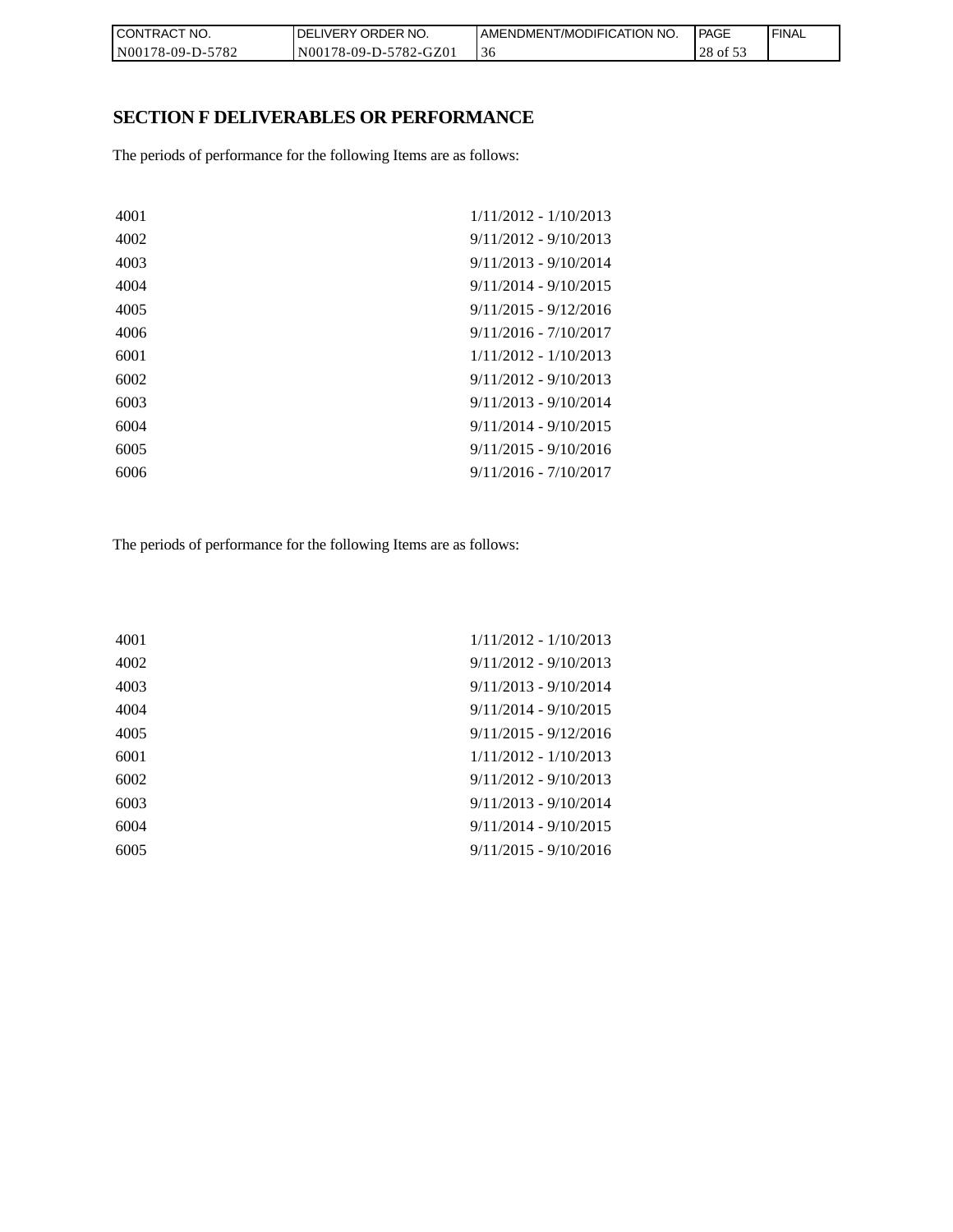| I CONTRACT NO.   | <b>IDELIVERY ORDER NO.</b> | AMENDMENT/MODIFICATION NO. | l PAGE                    | ' FINAL |
|------------------|----------------------------|----------------------------|---------------------------|---------|
| N00178-09-D-5782 | N00178-09-D-5782-GZ01      | 3t                         | $129$ of $\overline{5}$ . |         |

# **SECTION G CONTRACT ADMINISTRATION DATA**

COR

Michael R. Morris, Code 59320, P. O. Box 19022 North Charleston, SC 29419-9022 [michael.r.morris1@navy.mil,](mailto:Michael.r.morris1@navy.mil) 843-218-5758

G-314 TYPE OF CONTRACT (DEC 1999)

This is a CPFF task order.

# **G-317 INVOICING INSTRUCTIONS FOR SERVICES USING WIDE AREA WORK FLOW (WAWF) (JAN 2007)**

(a) Invoices for services rendered under this task order shall be submitted electronically through the Wide Area Work Flow-Receipt and Acceptance (WAWF). The contractor shall submit invoices for payment per contract terms. The Government shall process invoices for payment per contract terms.

(b) The vendor shall have their CAGE Code activated by calling 1-866-618-5988. Once activated, the vendor shall self-register at the WAWF website at [https://wawf.eb.mil.](https://wawf.eb.mil/) Vendor training is available on the internet at [https://wawftraining.eb.mil.](https://wawftraining.eb.mil/) Additional support can be accessed by calling the Navy WAWF Assistance Line at 1-800-559-9293.

(c) Back-up documentation can be included and attached to the invoice in WAWF. Attachments created with any Microsoft Office product, or Adobe (.pdf files), is attachable to the invoice in WAWF.

(d) A separate invoice will be prepared no more frequently than every two weeks. Do not combine the payment claims for services provided under this contract.

| Invoice<br><b>Type</b> | <b>Cost Vouchers</b>              |
|------------------------|-----------------------------------|
| Issued by $N65236$     |                                   |
| Admin<br>by            | S2404A DCMA MANASSAS              |
| <b>DCAA</b><br>Auditor | HAA47F DCAA Fairfax Branch Office |
| Service<br>Approver    | S2404A DCMA MANASSAS              |
| Pay by                 | HQ0338 DFAS COLUMBUS CENTER       |

(e) The following information is provided for completion of the invoice in WAWF:

Pursuant to the requirement at DFARS PGI 204.7108, Payment Instructions (d) (12) none of the standard payment instructions identified in paragraphs  $(d)(1)$  through  $(11)$  of this section are appropriate, the Payment instructions below provide a significantly better reflection of how funds will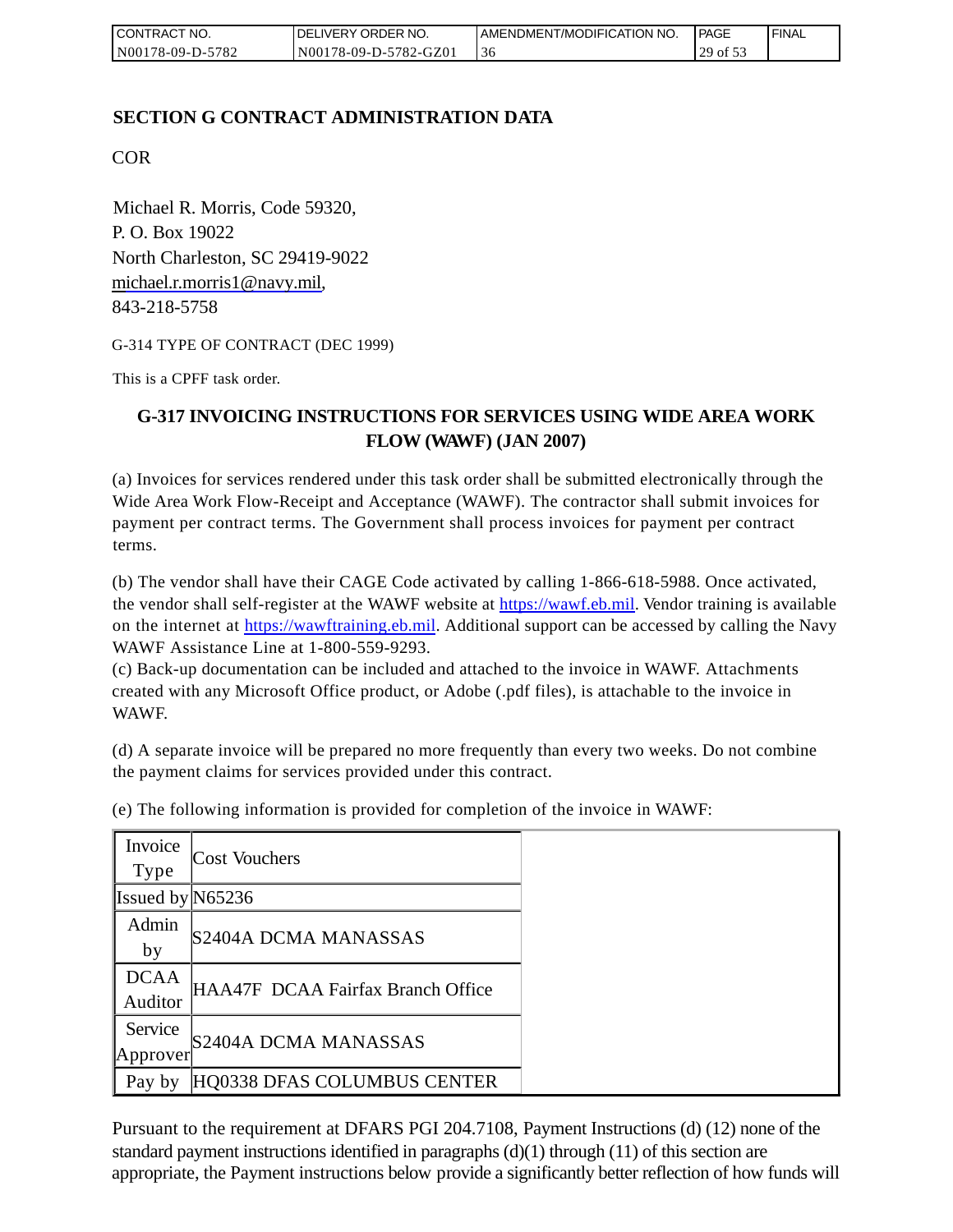| I CONTRACT NO.   | <b>IDELIVERY ORDER NO.</b> | AMENDMENT/MODIFICATION NO. | <b>I PAGE</b> | ' FINAL |
|------------------|----------------------------|----------------------------|---------------|---------|
| N00178-09-D-5782 | N00178-09-D-5782-GZ01      | 30                         | 30 of 53      |         |

be expended in support of contract performance.

# **INVOICING AND PAYMENT INSTRUCTIONS FOR MULTIPLE ACCOUNTING CLASSIFICATION CITATIONS**

Consistent with task order clause 5252.232-9206, Segregation of Costs, the contractor shall segregate and accumulate costs for the performance of this task order by the appropriate Accounting Classification Reference Number (ACRN). The contractor's invoice shall identify the appropriate Contract and Task Order numbers. For the work performed, invoiced costs shall be associated to the Contract Line Item Number (CLIN), the Contract Subline Item (SLIN), and the specific ACRN. Invoices submitted to the paying office that do not comply with this requirement will be returned to the contractor for resubmission. The contractor shall provide an electronic copy of each invoice to the Task Order Manager at the time of submission to DCAA/DFAS. The paying office will disburse funds in strict compliance with the amounts invoiced by CLIN/SLIN/ACRN.

## **SPAWAR ATLANTIC OMBUDSMAN**

The SPAWAR Ombudsman for this Task Order is: Steve Harnig- 843-218-4560

Address: PO Box 190022, N. Charleston, SC 29419

Accounting Data

SLINID PR Number Amount -------- -------------------------------------------------- --------------------- 400101 1300239279 25000.00  $T.T.A$  : AA 970130.1212D 2012 010 1 010400807793-1 884 257.22 DRAM 26316 044226 Standard Number: DRAM 26316/AA NWA: 100000579665 0060 ALL TASKS IN THE PWS BASE Funding 25000.00 Cumulative Funding 25000.00 MOD 01 400102 1300286595 270000.00 LLA : AB 9720130 1212 201 2 010 1 010100 80 7700-1 884 257.31 P RM 22085 Standard Number: PRM 22085/AA NWA: 100000579674 0060 ALL TASKS 600101 1300286595 10000.00 LLA : AB 9720130 1212 201 2 010 1 010100 80 7700-1 884 257.31 P RM 22085 Standard Number: PRM 22085/AA NWA: 100000579674 0060 ODCS MOD 01 Funding 280000.00 Cumulative Funding 305000.00 MOD 02 400201 1300298860 1865000.00  $T.T.A$  : AC 9720130.18P2 252 46896 0 068688 2D JTF42 468962 1H303Q Standard Number: N4689612MPJTF42/AA NWA: 100000742221 0060 TASK MCIS CNDSP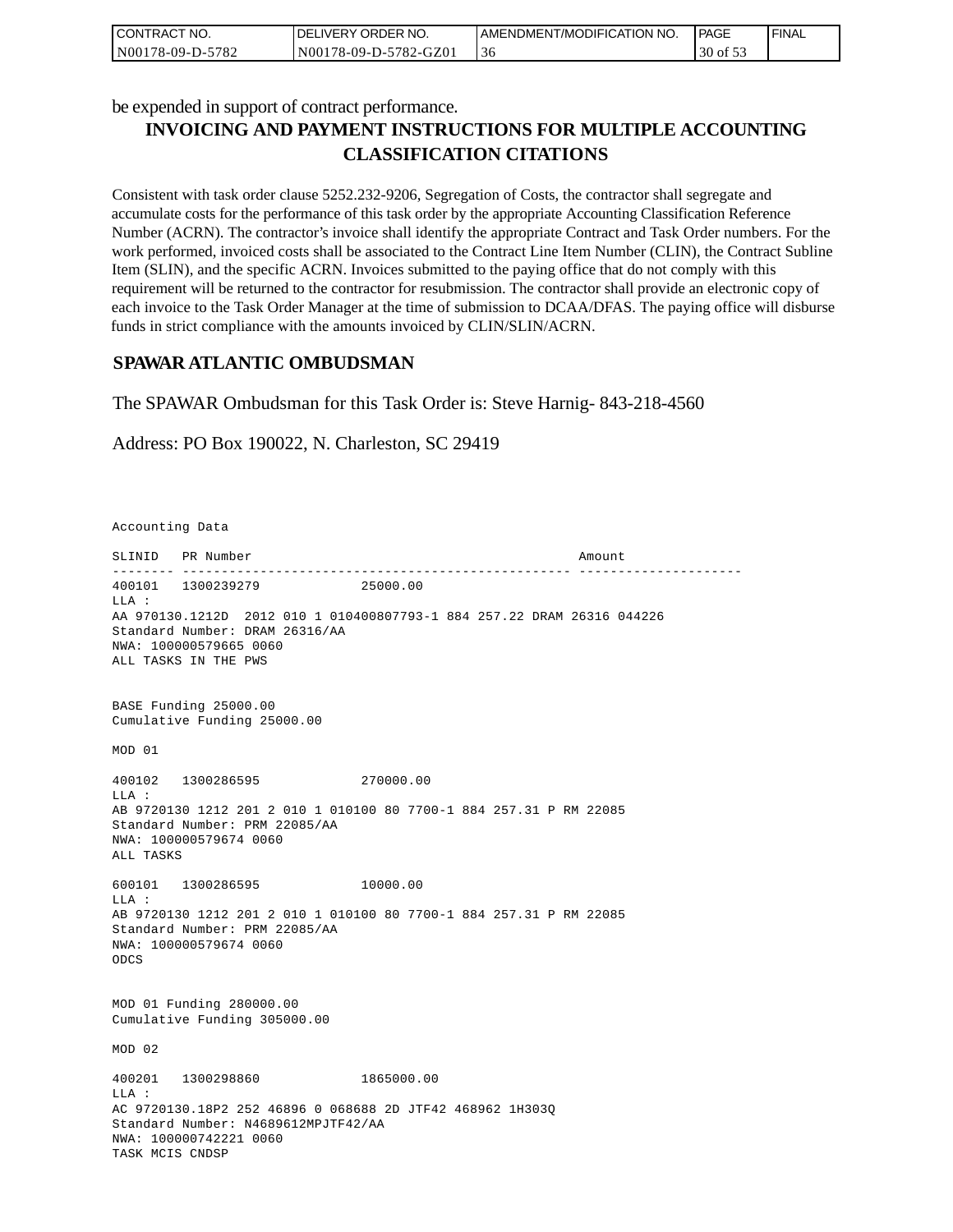600201 1300298860 20000.00  $T.T.A$  : AC 9720130.18P2 252 46896 0 068688 2D JTF42 468962 1H303Q Standard Number: N4689612MPJTF42/AA NWA: 100000742221 0060 ODCS TASK MCIS CNDSP MOD 02 Funding 1885000.00 Cumulative Funding 2190000.00 MOD 03 400202 1300319971 272477.34 LLA : AD 970130.1313D 2013 0101010400807793-1884 257.31 PRM 3347 044226 Standard Number: PRM 33474 NWA: 100000773020 0060 MOD 03 Funding 272477.34 Cumulative Funding 2462477.34 MOD 04 400203 1300332147 185367.00 LLA : AE 9730130 1884 201 3 010 1 010400 80 7793-1 884 257.31 P RM 34293 044226 Standard Number: PRM 34293 NWA: 100000809878 0060 TASK MCIS NETTOPS MOD 04 Funding 185367.00 Cumulative Funding 2647844.34 MOD 05 Funding 0.00 Cumulative Funding 2647844.34 MOD 06 400204 1300354996 150000.00 LLA : AG 970130.1313D 2013 0101010400807793-1884 275.31 PRM35086 044226 Standard Number: PMR 35086 NWA:100000832927-0060 TASK MCIS NETTOPS 400205 1300354996 125000.00 LLA : AH 970130.1313D 2013 0101010400807793-1884 275.31 PRM35050 044226 Standard Number: PRM 35050 NWA: 100000832928-0060 TASK MCIS NETTOPS 600202 1300354996 5000.00 LLA : AH 970130.1313D 2013 0101010400807793-1884 275.31 PRM35050 044226 Standard Number: PRM 35050 NWA: 100000832928-0060 ODCS MCIS NETTOPS MOD 06 Funding 280000.00 Cumulative Funding 2927844.34 MOD 07 Funding 0.00 Cumulative Funding 2927844.34 CONTRACT NO. N00178-09-D-5782 DELIVERY ORDER NO. N00178-09-D-5782-GZ01 AMENDMENT/MODIFICATION NO. 36 **PAGE**  31 of 53 FINAL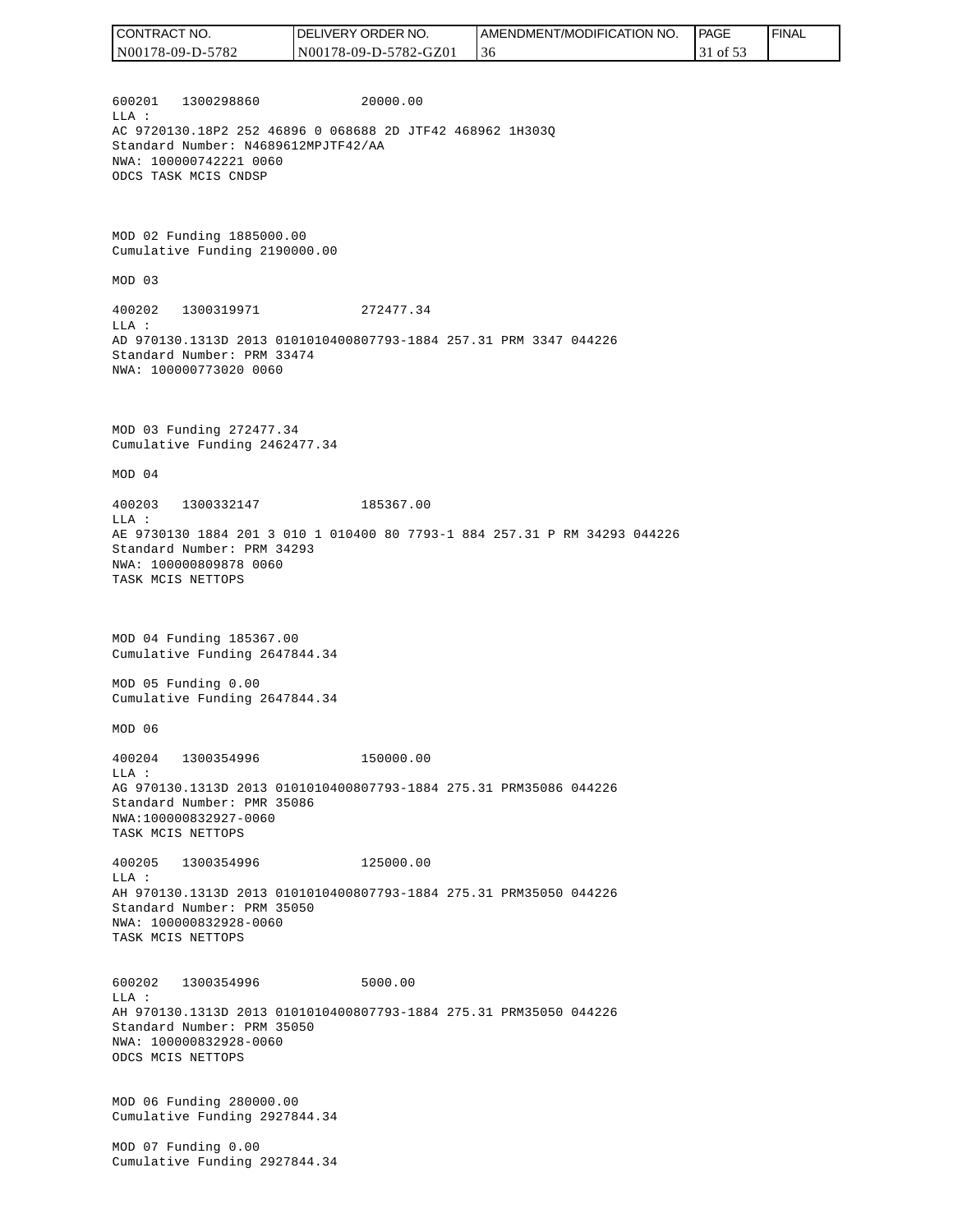| I CONTRACT NO.   | <b>IDELIVERY ORDER NO.</b> | I AMENDMENT/MODIFICATION NO. | <b>PAGE</b> | 'FINAL |
|------------------|----------------------------|------------------------------|-------------|--------|
| N00178-09-D-5782 | N00178-09-D-5782-GZ01      | 36                           | 32 of 53    |        |

MOD 08 400301 1300373150 1700000.00 LLA : AJ 9730130 18P2 253 46896 0 068688 2D PJTF38 4689631H304Q Standard Number: N4689613MPJTF38 NWA: 100000831524-0060 MCIS NETTOPS 400302 1300373150 180000.00 LLA : AK 9730130 1884 010 10104 0 080779 3 257.31 PRM36219 044226 Standard Number: PRM 36219 NWA: 100000852592-0060 MCIS NETTOPS 400303 1300373150 50000.00 LLA : AL 9730130 1884 010 10104 0 080779 3 257.31 PRM36229 044226 Standard Number: PRM 36229 NWA: 100000852590-0060 MCIS NETTOPS 600301 1300373150 9215.99  $T.T.A$  : AJ 9730130 18P2 253 46896 0 068688 2D PJTF38 4689631H304Q MOD 08 Funding 1939215.99 Cumulative Funding 4867060.33 MOD 09 Funding 0.00 Cumulative Funding 2927844.34 MOD 10 Funding 0.00 Cumulative Funding 4867060.33 MOD 11 400304 1300394554 150000.00 LLA : AM 970130.1414D 1884 0101010400807793 257.31 PRM46252 044226 Standard Number: PRM 46252 NWA: 100000876563 0060 TASK MCIS NETTOPS MOD 11 Funding 150000.00 Cumulative Funding 5017060.33 MOD 12 Funding 0.00 Cumulative Funding 5017060.33 MOD 13 400305 1300415544 450000.00  $L.L.A$  : AN 970130.1414D 1884 0101010400807793 257.31 PRM47234 044226 Standard Number: PRM47234 NWA: 100000876217 0060 MCIS NETTOPS MOD 13 Funding 450000.00 Cumulative Funding 5467060.33 MOD 14 400306 1300436371 432000.00 LLA : AP 970130 1414D 1884 010 10104 0 080779 3 257.31 PRM47625 044226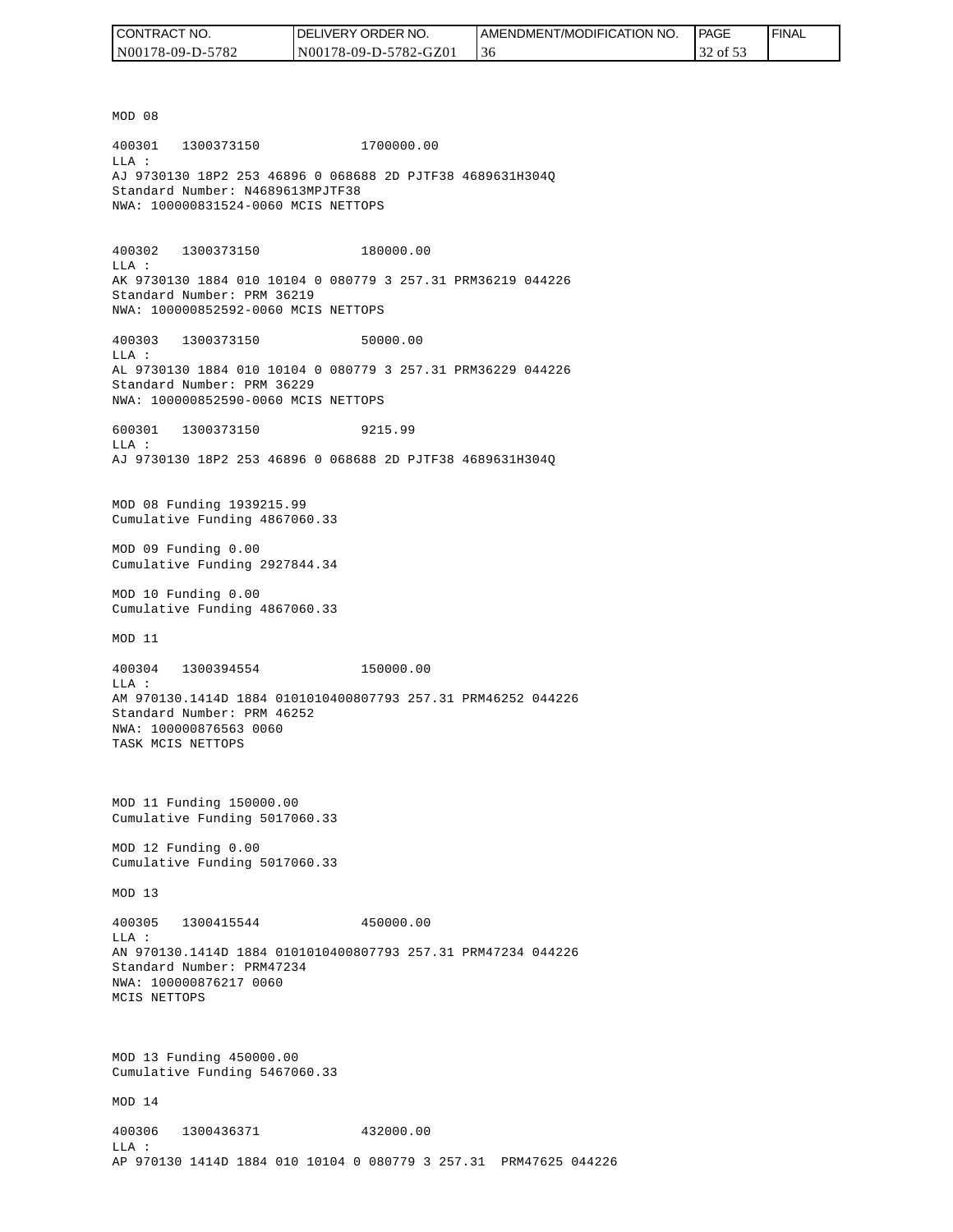CONTRACT NO. DELIVERY ORDER NO. AMENDMENT/MODIFICATION NO. PAGE FINALCONTRACT NO.<br>NO0178-09-D-5<br>Standard Numk<br>NWA: 1000087<br>IA CNDSP SUPP<br>400307 1300<br>400307 1300<br>400307 1300<br>MLA: 2000087<br>NET CNDSP SUPPC<br>600302 1300<br>NET TOPS SUPPC<br>600302 1300<br>LLA: AP 970130 141<br>Standard Numk<br>NWA: 10000087<br>MAD N00178-09-D-5782 N00178-09-D-5782-GZ01 36 33 of 53 Standard Number: PRM 47625 NWA: 100000876218 0060 IA CNDSP SUPPORT 400307 1300436371 100000.00 LLA : AQ 970130 1414D 1884 010 10104 0 080779 3 257.31 PRM47236 044226 Standard Number: PRM 47236 NWA: 100000876564 0060 NETTOPS SUPPORT 600302 1300436371 1000.00 LLA : AP 970130 1414D 1884 010 10104 0 080779 3 257.31 PRM47625 044226 Standard Number: PRM 47625 NWA:100000876218 0060 ODCs IA CNDSP MOD 14 Funding 533000.00 Cumulative Funding 6000060.33 MOD 15 400401 1300443439 146506.30 LLA : AR 970130.1414D 1884 0101010400807793 257.31 PRM47246 044226 Standard Number: PRM 47246 NWA: 100000876513 0060 HAIMS SUPPORT 400402 1300443439 326566.16 LLA : AS 970130.1414D 1884 0101010400807793 257.31 PRM47632 044226 Standard Number: PRM 47632 NWA: 100000876514 0060 HAIMS SUPPORT 400403 1300443439 170045.28 LLA : AT 970130.1414D 1884 0101010400807793 257.31 PRM47629 044226 Standard Number: PRM 47629 NWA: 100000876565 0060 NET OPS 600401 1300443439 2000.00 LLA : AS 970130.1414D 1884 0101010400807793 257.31 PRM47632 044226 Standard Number: PRM 47632 NWA: 100000876514 0060 ODC HAIMS SUPPORT MOD 15 Funding 645117.74 Cumulative Funding 6645178.07 MOD 16 400403 1300443439 100.00 LLA : AT 970130.1414D 1884 0101010400807793 257.31 PRM47629 044226 Standard Number: PRM 47629 NWA: 100000876565 0060 NET OPS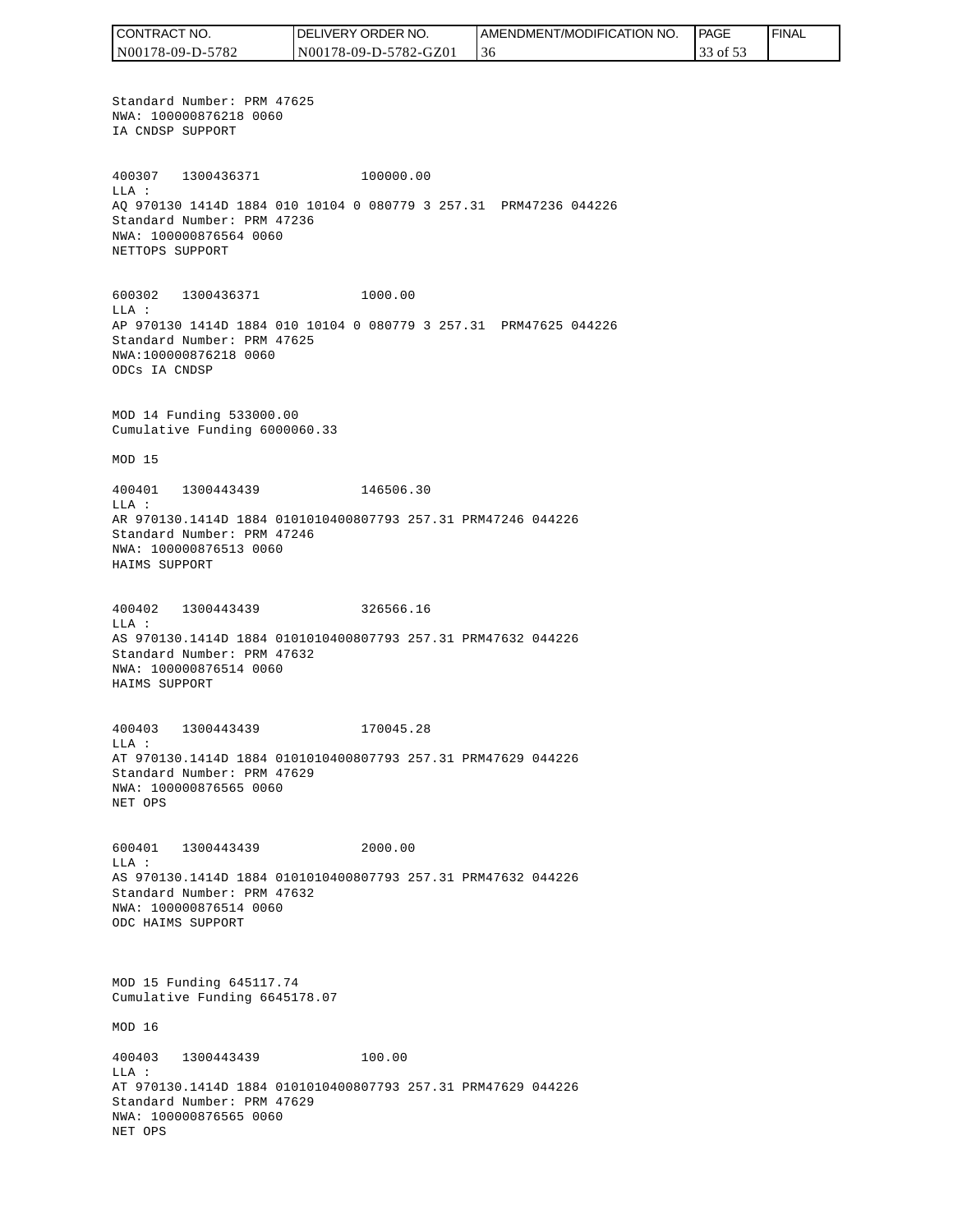| CONTRACT NO.     | <b>IDELIVERY ORDER NO.</b> | AMENDMENT/MODIFICATION NO. | PAGE     | 'FINAL |
|------------------|----------------------------|----------------------------|----------|--------|
| N00178-09-D-5782 | N00178-09-D-5782-GZ01      | 30                         | 34 of 53 |        |

MOD 16 Funding 100.00 Cumulative Funding 6645278.07 MOD 17 400404 1300447315 79883.00 LLA : AU 9740130.14140 1884 010 10104 0 080779 3 257.31 PRM47236 044226 Standard Number: PRM 47236 NWA#100000876564-0060 400405 1300447315 31866.63 LLA : AV 9740130.1414D 1884 010 10104 0 080779 3 257.31 PRM47625 044226 Standard Number: PRM 47625 NWA# 100000876218-0060 400406 1300447315 1700000.00 LLA : AW 9740130.1414D 1884 010 10104 0 080778 1 257.31 PRM48711 044226 Standard Number: PRM 48711 NWA# 100000961211-0060 600402 1300447315 5000.00 LLA : AW 9740130.1414D 1884 010 10104 0 080778 1 257.31 PRM48711 044226 Standard Number: PRM 48711 NWA#100000961211-0060 MOD 17 Funding 1816749.63 Cumulative Funding 8462027.70 MOD 18 400407 1300481274 175000.00 LLA : AX 970130.1515D-1884 0101010400807793 257.31 044226 PRM510087 Standard Number: PRM510087 PR 1300481274 Funding Doc PRM510087 400408 1300481274 195000.00 LLA : AY 9750130 1884 010 10104 0 080779 3 257.31 PRM58800 044226 130048127400002 Standard Number: PRM58800 PR 1300481274 Funding DOC PRM58800 400409 130048127400004 90000.00 LLA : AZ 9750130 1884 010 10104 0 080779 3 257.31 PRM58810 044226 Standard Number: PRM58810 PR 1300481274 Funding DOC PRM58810 600403 130048127400003 5000.00 LLA : BA 9750130 1884 010 10104 0 080779 3 257.31 PRM58800 044226 Standard Number: PRM58800(odc) PR 1300481274 Funding Doc PRM58800(odc) MOD 18 Funding 465000.00 Cumulative Funding 8927027.70 MOD 19 400410 130049346600001 400000.00  $L.L.A$  : BB 9750130 1884 010 10104 0 080779 3 257.31 PRM510177 044226 Standard Number: PRM510177 ACRN BB: Labor PR 1300493466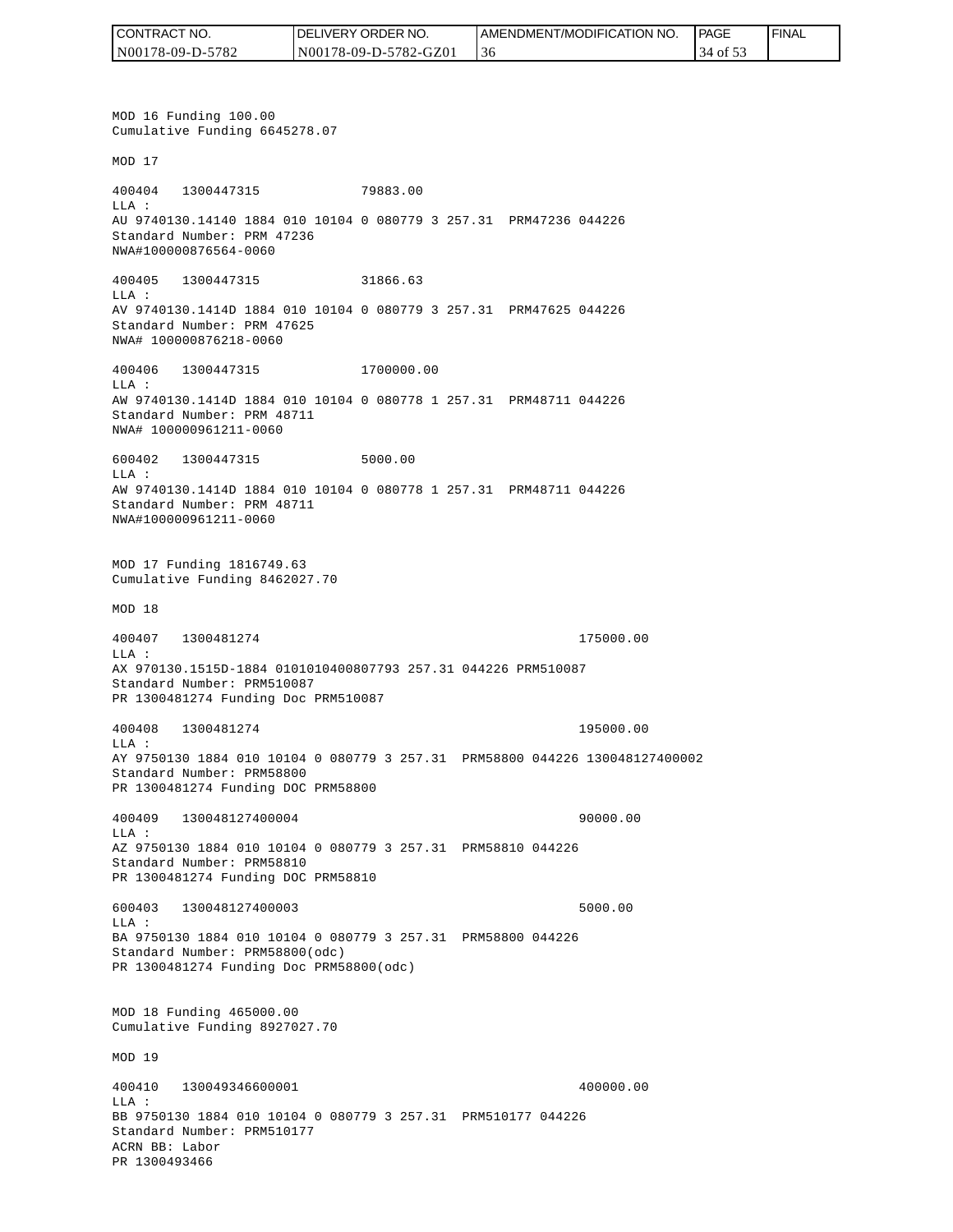DOC: PRM510177 NWA/BS# 100000986791 0060 400411 130049346600002 300000.00 LLA : BC 9750130 1884 010 10104 0 080779 3 257.31 044226 Standard Number: PRM510223 ACRN BC: Labor PR: 1300493466 DOC: PRM510223 NWA/BS# 100000986794 0060 400412 130049346600003 65000.00 LLA : BD 9750130 1884 010 10104 0 080779 3 257.31 PRM58810 044226 Standard Number: PRM58810 ACRN BD: Labor PR 1300493466 DOC NO. PRM58810 NWA/BS# 100000989199 0060 MOD 19 Funding 765000.00 Cumulative Funding 9692027.70 MOD 20 400413 130049476600001 492000.00 LLA : BE 9750130 1882 252 00018 0 068688 2D CV0003 6890151H334Q Standard Number: N6890115RCV0003 PR: 1300494766 COST CODE: 6890151H334Q FUNDING DOC: N6890115RCV0003 NWA: 100001020678 0401 600404 130049476600002 8000.00 LLA : BE 9750130 1882 252 00018 0 068688 2D CV0003 6890151H334Q Standard Number: N6890115RCV0003 PR: 1300494766 COST CODE: 6890151H334Q FUNDING DOC: N6890115RCV0003 NWA:100001020678 0401 MOD 20 Funding 500000.00 Cumulative Funding 10192027.70 MOD 21 400414 130050311200001 362806.38  $T.T.A$  : BF 9750130 1884 010 10104 0 080779 3 257.31 PRM510760 044226 Standard Number: PRM510760 ACRN BF PR1300503112 FUNDING DOC:PRM510760 NWA/BS: 100000986792 0060 EXPIRATION DATE: 9/30/2015 400415 130050311200002 137193.62 LLA : BG 9750130 1884 010 10104 0 080778 3 257.31 PRM510785 044226 Standard Number: PRM510785 ACRN BG PR1300503112 FUNDING DOC:PRM510785 NWA/BS: 100001054404 0060 EXPIRATION DATE: 9/30/2015 CONTRACT NO. N00178-09-D-5782 DELIVERY ORDER NO. N00178-09-D-5782-GZ01 AMENDMENT/MODIFICATION NO. 36 **PAGE**  35 of 53 FINAL

MOD 21 Funding 500000.00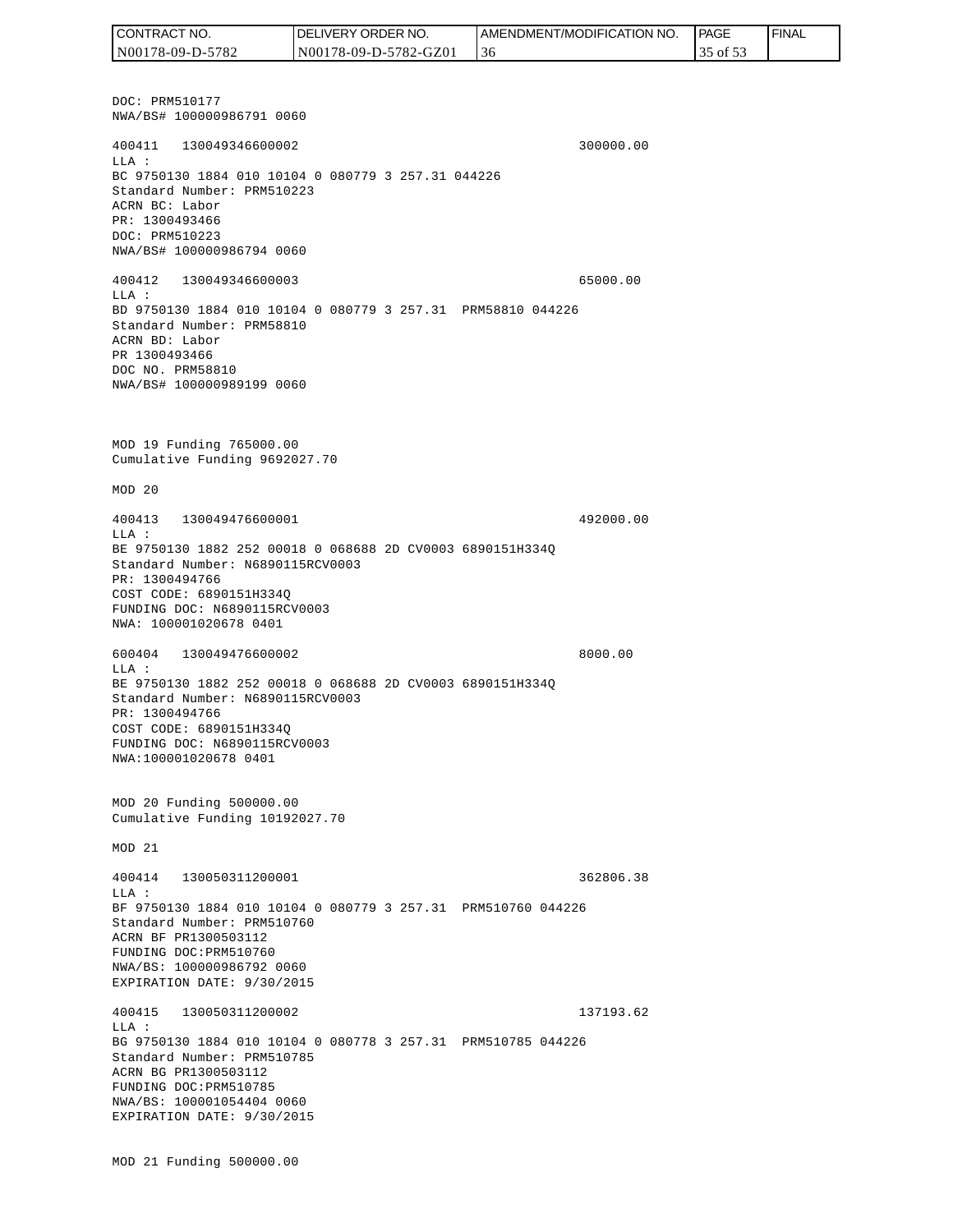| CONTRACT NO.     | <b>IDELIVERY ORDER NO.</b> | AMENDMENT/MODIFICATION NO. | <b>PAGE</b> | ' FINAL |
|------------------|----------------------------|----------------------------|-------------|---------|
| N00178-09-D-5782 | N00178-09-D-5782-GZ01      | 36                         | 36 of 53    |         |

Cumulative Funding 10692027.70 MOD 22 400408 1300481274 5000.00 LLA : AY 9750130 1884 010 10104 0 080779 3 257.31 PRM58800 044226 130048127400002 Standard Number: PRM58800 PR 1300481274 Funding DOC PRM58800 Realigned +\$5,000.00 from 600403 BA Originally on PR1300481274, this was as directed on PR1300513212 400416 130051321200001 275000.00 LLA : BH 9750130 1884 010 10104 0 080779 3 257.31 PRM510771 044226 Standard Number: PRM510771 ACRN:BH PR1300513212 FUNDING DOC: PRM510771 FUNDS EXPIRATION: 9/30/2015 NWA/BS: 100000989184 0060 400417 130051321200002 130000.00 LLA : BF 9750130 1884 010 10104 0 080779 3 257.31 PRM510760 044226 Standard Number: PRM510760 ACRN:BF PR1300513212 FUNDING DOC: PRM510760 FUNDS EXPIRATION: 9/30/2015 NWA/BS: 100000986792 0060 600403 130048127400003 (5000.00)  $L.L.A$  : BA 9750130 1884 010 10104 0 080779 3 257.31 PRM58800 044226 Standard Number: PRM58800(odc) PR 1300481274 Funding Doc PRM58800(odc)- Realigned to 400408 AY per PR1300513212 MOD 22 Funding 405000.00 Cumulative Funding 11097027.70 MOD 23 400501 130051857200002 20000.00  $L.L.A$  : BD 9750130 1884 010 10104 0 080779 3 257.31 PRM58810 044226 Standard Number: PRM58810 ACRN: BD PR1300518572 FUNDING DOC: PRM58810 EXPIRATION OF FUNDS: 9/30/2015 NWA/BS: 100000989199 0060 400502 130051857200003 76123.00 LLA : BJ 9750130 1884 010 10104 0 080779 3 257.31 PRM510772 044226 Standard Number: PRM510772 ACRN: BJ PR1300518572 FUNDING DOC: PRM510772 EXPIRATION OF FUNDS: 9/30/2015 NWA/BS: 100000989224 0060 400503 130051857200004 94353.76  $T.T.A$  : BF 9750130 1884 010 10104 0 080779 3 257.31 PRM510760 044226 Standard Number: PRM510760 ACRN: BF PR1300518572 FUNDING DOC: PRM510760 EXPIRATION OF FUNDS: 9/30/2015 NWA/BS: 100000986792 0060 400504 130051857200005 125000.00 LLA : BK 9750130 1884 010 10104 0 080779 3 257.31 PRM510762 044226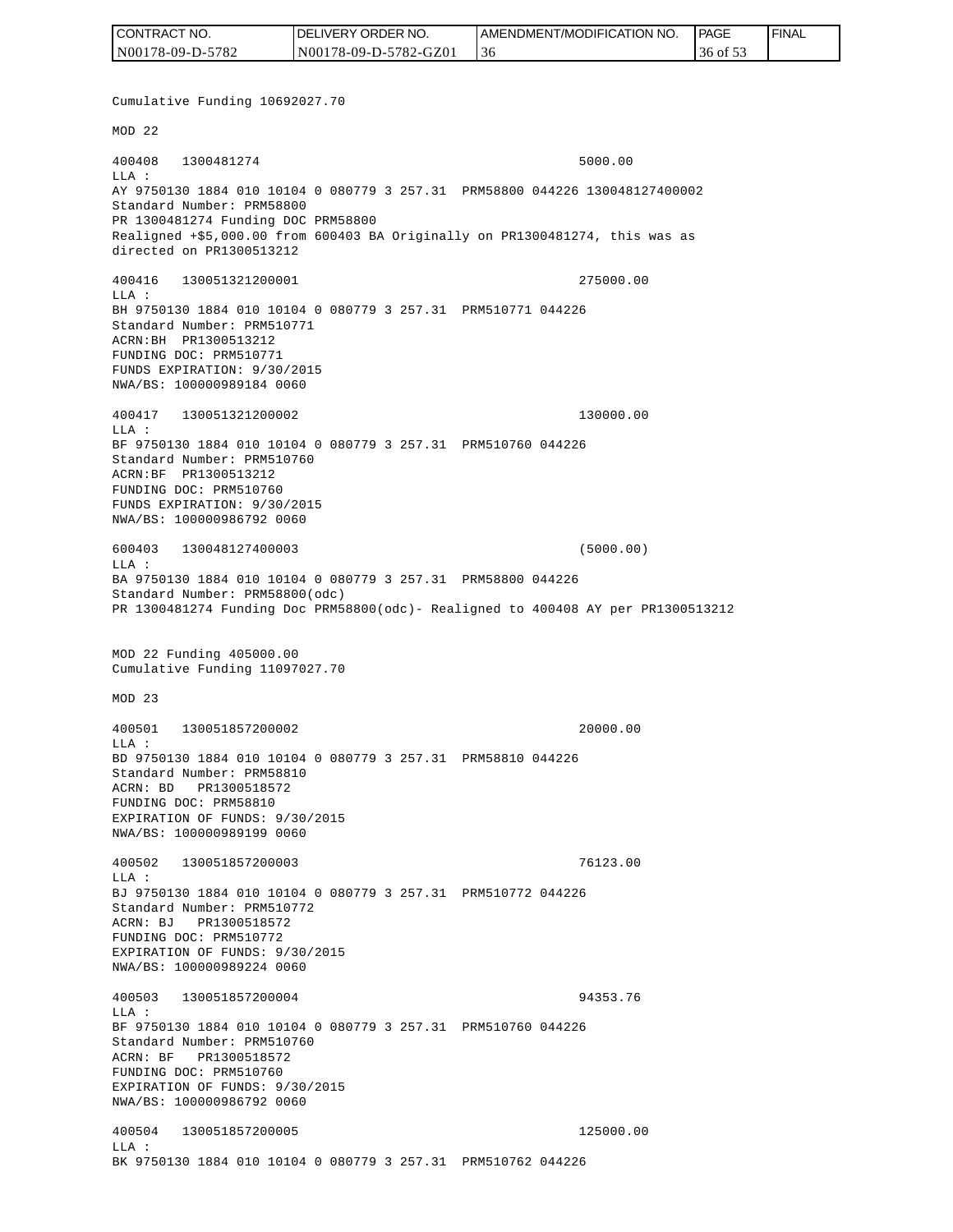| CONTRACT NO.     | <b>IDELIVERY ORDER NO.</b> | AMENDMENT/MODIFICATION NO. | <b>PAGE</b> | ' FINAL |
|------------------|----------------------------|----------------------------|-------------|---------|
| N00178-09-D-5782 | N00178-09-D-5782-GZ01      | -3 C                       | of $53$     |         |

Standard Number: PRM510762 ACRN: BK PR1300518572 FUNDING DOC: PRM510762 EXPIRATION OF FUNDS: 9/30/2015 NWA/BS: 100000986795 0060 400505 130051857200006 28156.00 LLA : BL 9750130 1884 010 10104 0 080779 3 257.31 PRM510768 044226 Standard Number: PRM510768 ACRN: BL PR1300518572 FUNDING DOC: PRM510768 EXPIRATION OF FUNDS: 9/30/2015 NWA/BS: 100001000323 0060 400506 130051857200007 632766.00 LLA : BM 9750130 1884 010 10104 0 080779 3 257.31 HT000351098 6 044226 Standard Number: HT0003510986 ACRN: BM PR1300518572 FUNDING DOC: HT0003510986 EXPIRATION OF FUNDS: 9/30/2015 NWA/BS: 100001060851 0060 MOD 23 Funding 976398.76 Cumulative Funding 12073426.46 MOD 24 400507 130051922900001 386143.95  $T.T.A$  : BN 9750130 1882 252 00018 0 068688 2D CV0003 6890151H334Q ACRN BN: Labor for PWS PR: 1300519229 FUNDING DOC: N6890115RCV0003 COST CODE: 6890151H334Q NWA/BS: 100001020678 0401 400508 130051922900003 38856.05 LLA : BP 9750130 1882 254 68908 0 068688 2D C09018 6156451H303Q ACRN BP: Labor for PWS PR: 1300519229 FUNDING DOC: N6156415RC09018 COST CODE: 6156451H303Q NWA/BS: 100001072719 0400 600501 130051922900002 8000.00 LLA : BN 9750130 1882 252 00018 0 068688 2D CV0003 6890151H334Q ACRN BN: ODCs PR: 1300519229 FUNDING DOC: N6890115RCV0003 COST CODE: 6890151H334Q NWA/BS: 100001020678 0401 MOD 24 Funding 433000.00 Cumulative Funding 12506426.46 MOD 25 400509 130052791900001 1440942.18 LLA : BN 9750130 1882 252 00018 0 068688 2D CV0003 6890151H334Q Standard Number: N6890115RCV0003 ACRN: BN PR1300527919 FUNDING DOC: N6890115RCV0003 FUNDS EXPIRATION: 9/30/2015 COST CODE: 6890151H334Q NWA/BS: 100001020678 0401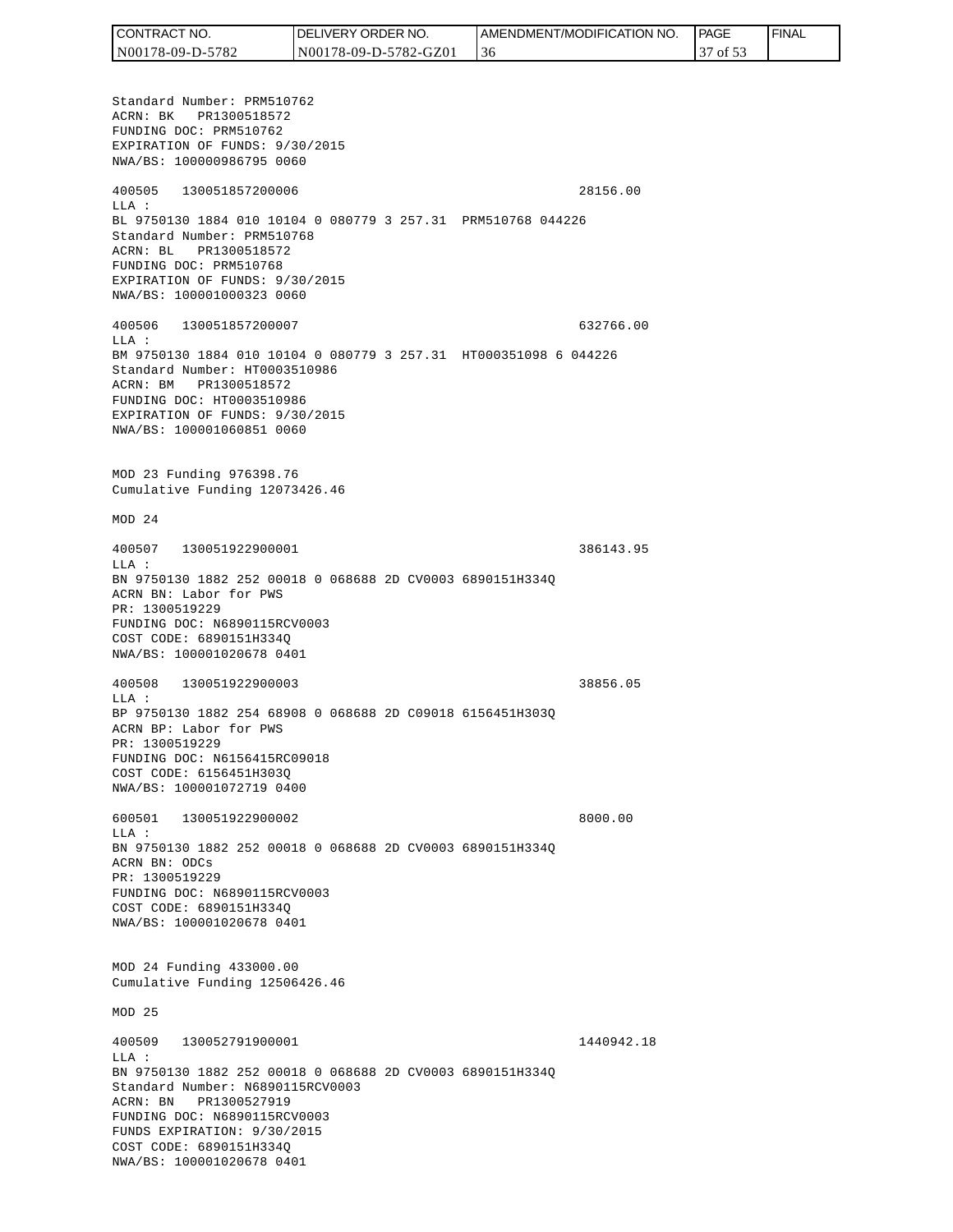| CONTRACT NO.     | <b>IDELIVERY ORDER NO.</b> | <b>I AMENDMENT/MODIFICATION NO.</b> | l PAGE   | <b>FINAL</b> |
|------------------|----------------------------|-------------------------------------|----------|--------------|
| N00178-09-D-5782 | N00178-09-D-5782-GZ01      | 36                                  | 38 of 53 |              |

MOD 25 Funding 1440942.18 Cumulative Funding 13947368.64 MOD 26 400510 130052095600001 1122505.00 LLA : BQ 9750130 1884 010 10104 0 080779 3 257.31 HT000351189 0 044226 Standard Number: HT0003511890 ACNR: BQ PR1300520956 FUNDING DOC: HT0003511890 FUNDS EXPIRATION: 9/30/2015 NWA/BS: 100000986793 0060 400511 13005209560000 533516.35 LLA : BR 9750130 1884 010 10104 0 080779 3 257.31 HT000351098 9 044226 Standard Number: HT0003510989 ACNR: BR PR1300520956 FUNDING DOC: HT0003510989 FUNDS EXPIRATION: 9/30/2015 NWA/BS: 100001060852 0060 400512 130052095600003 1550000.00 LLA : BS 9750130 1884 010 10104 0 080779 3 257.31 HT000351189 2 044226 Standard Number: HT0003511892 ACNR: BS PR1300520956 FUNDING DOC: HT0003511892 FUNDS EXPIRATION: 9/30/2015 NWA/BS: 100000986796 0060 400513 130052095600005 120000.00 LLA : BT 9750130 1884 010 10104 0 080779 3 257.33 HT000351171 3 044226 Standard Number: HT0003511713 ACNR: BT PR1300520956 FUNDING DOC: HT0003511713 FUNDS EXPIRATION: 9/30/2015 NWA/BS: 100000989225 0060 400514 130052095600007 211947.36 LLA : BU 9750130 1884 010 10104 0 080779 3 257.31 PRM510766 044226 Standard Number: PRM510766 ACNR: BU PR1300520956 FUNDING DOC: PRM510766 FUNDS EXPIRATION: 9/30/2015 NWA/BS: 100000987052 0060 400515 130052095600008 313760.00  $T.T.A$  : BV 9750130 1884 010 10104 0 080778 7 257.31 PRM510911 044226 Standard Number: PRM510911 ACNR: BV PR1300520956 FUNDING DOC: PRM510911 FUNDS EXPIRATION: 9/30/2015 NWA/BS: 100001054759 0060 400516 130052095600009 150000.00 LLA : BH 9750130 1884 010 10104 0 080779 3 257.31 PRM510771 044226 Standard Number: PRM510771 ACNR: BH PR1300520956 FUNDING DOC: PRM510771 FUNDS EXPIRATION: 9/30/2015 NWA/BS: 100000989184 0060 400517 130052095600011 1544154.27 LLA :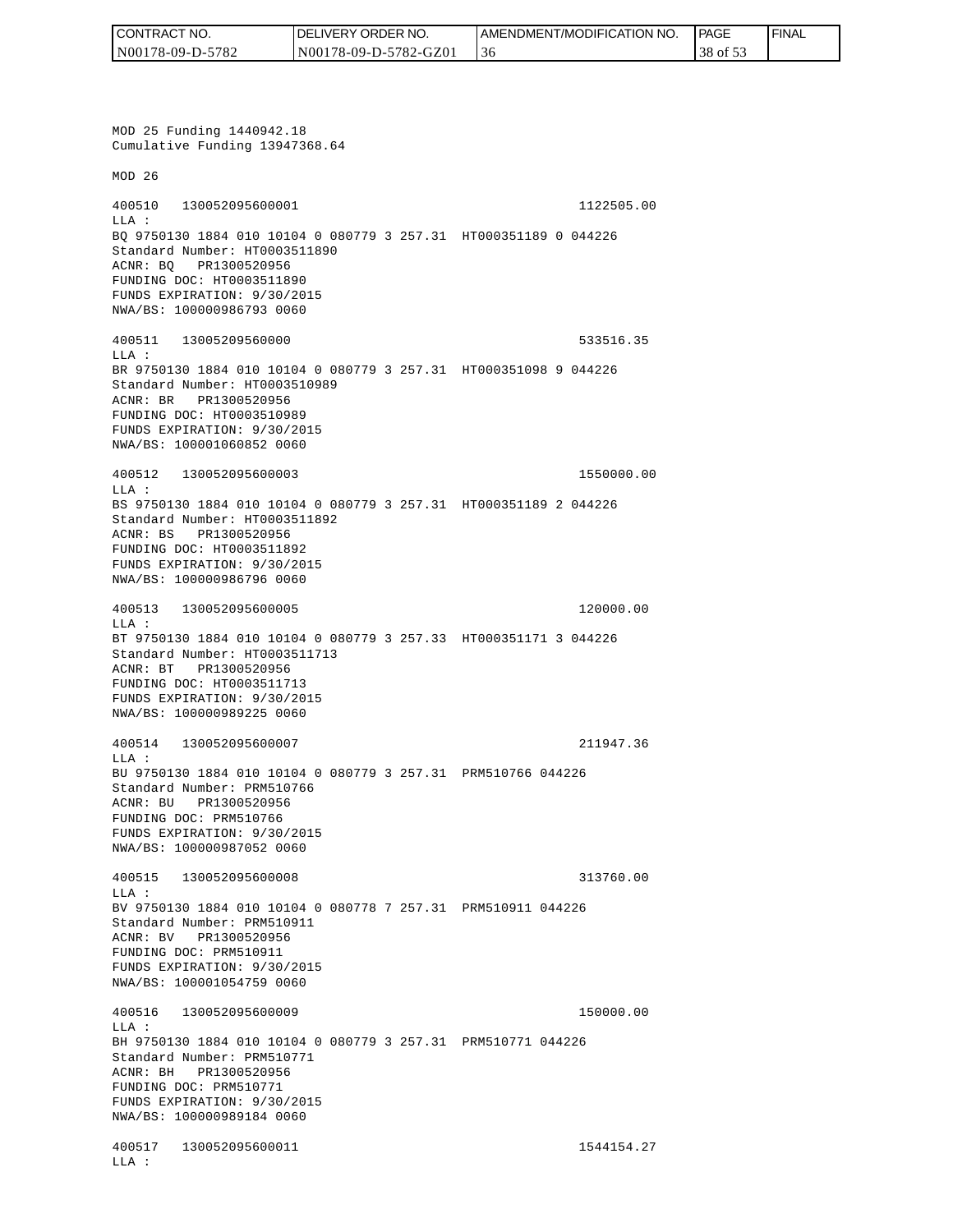AMENDMENT/MODIFICATION NO. CONTRACT NO.<br>
NO0178-09-D-5<br>
BW 9750130 18<br>
Standard Numb<br>
Standard Numb<br>
ACNR: BW PR<br>
FUNDING DOC:<br>
FUNDS EXPIRAT<br>
FUNDING DOC:<br>
TEUNDS EXPIRAT<br>
600502 1300<br>
600502 1300<br>
LLA: BX 9750130 18<br>
Standard Numb<br>
ACRR: BW PR<br>
FU N00178-09-D-5782 N00178-09-D-5782-GZ01 36 39 of 53 BW 9750130 1884 010 10104 0 080779 3 257.31 HT000351115 7 044226 Standard Number: HT0003511157 ACNR: BW PR1300520956 FUNDING DOC: HT0003511157 FUNDS EXPIRATION: 9/30/2015 NWA/BS: 100000987059 0060 600502 130052095600006 17633.00 LLA : BX 9750130 1884 010 10104 0 080779 3 257.31 PRM510225 044226 Standard Number: PRM510225 ACRN: BX PR1300520956 FUNDING DOC: PRM510225 FUNDS EXPIRATION: 9/30/2015 NWA/BS: 100000987051 0060 600503 130052095600010 75000.00  $T.T.A$  : BW 9750130 1884 010 10104 0 080779 3 257.31 HT000351115 7 044226 Standard Number: HT0003511157 ACRN: BW PR1300520956 FUNDING DOC: HT0003511157 FUNDS EXPIRATION: 9/30/2015 NWA/BS: 100000987059 0060 MOD 26 Funding 5638515.98 Cumulative Funding 19585884.62 MOD 27 400518 130054151600001 140000.00 LLA : BY 9760130 1884 IO6 596-C S -16807 79 3-2016 MEDCOI-TMA- 257-HT0003512377 044226 ACRN BY: Labor for PWS PR: 1300541516 FUNDING DOC: HT0003512377 NWA/BS: 100001091456 0060 400519 130054151600003 105000.00 LLA : BZ 9760130 1884 DHM SM003 3 \_CS\_16 80 7787-2 016 DHMSM TE ST-TMA-257 044226 ACRN BZ: Labor for PWS PR: 1300541516 FUNDING DOC: HT0003612852 NWA/BS: 100001099806 0060 400520 130054151600004 500000.00  $L.L.A$  : CA 9760130 1884 010 10104 0 080779 3 257.31 HT000351234 9 044226 ACRN CA: Labor for PWS PR: 1300541516 FUNDING DOC: HT0003512349 NWA/BS: 100001090127 0060 600504 130054151600002 55000.00  $T.T.A$  : BY 9760130 1884 IO6 596-C S -16807 79 3-2016 MEDCOI-TMA- 257-HT0003512377 044226 ACRN BY: ODCs PR: 1300541516 FUNDING DOC: HT0003512377 NWA/BS: 100001091456 0060 MOD 27 Funding 800000.00 Cumulative Funding 20385884.62 MOD 28 Funding 0.00 Cumulative Funding 20385884.62 MOD 29

DELIVERY ORDER NO.

CONTRACT NO.

**PAGE** 

FINAL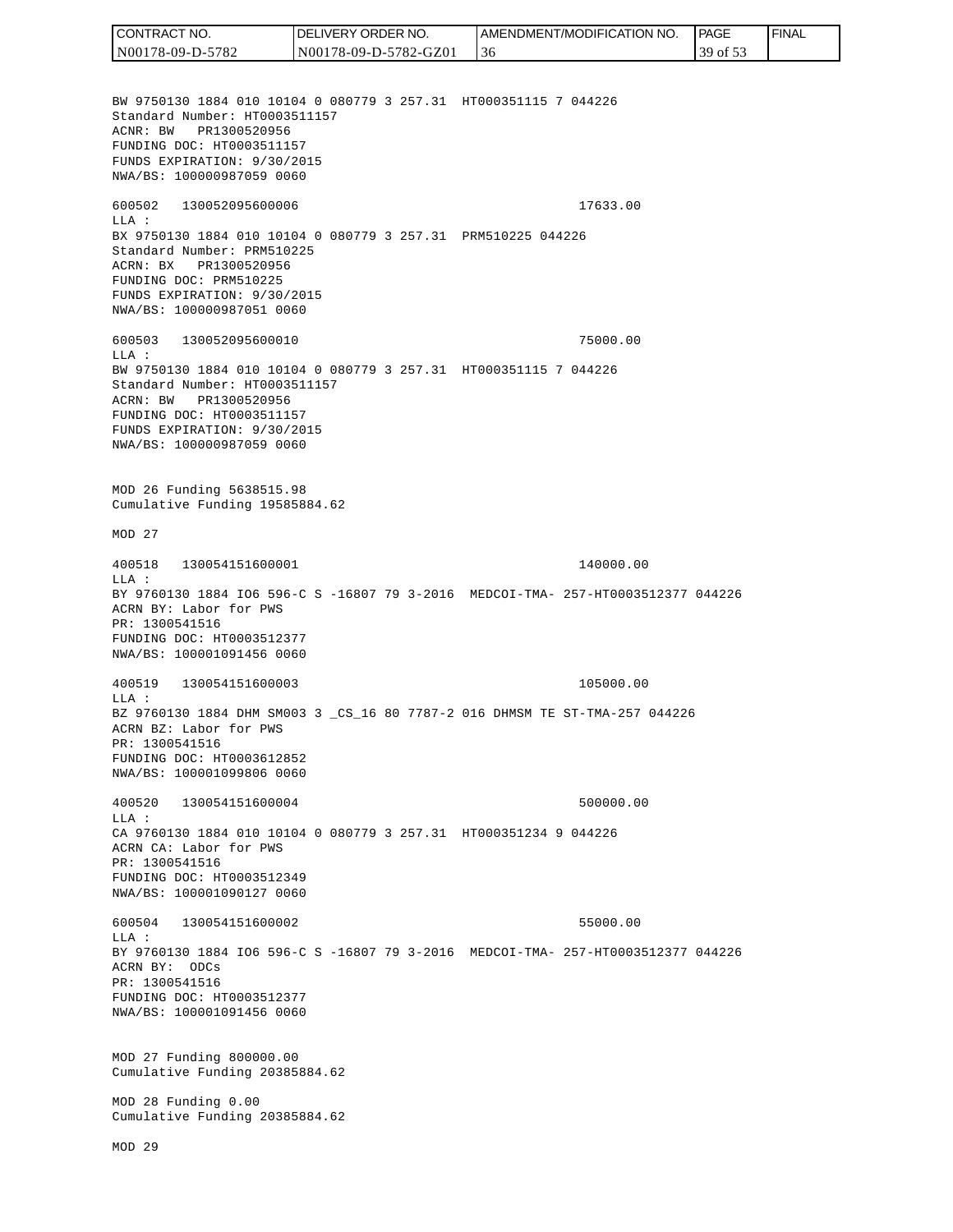400509 130052791900001 (15000.00) LLA : BN 9750130 1882 252 00018 0 068688 2D CV0003 6890151H334Q Standard Number: N6890115RCV0003 ACRN: BN PR1300527919 FUNDING DOC: N6890115RCV0003 FUNDS EXPIRATION: 9/30/2015 COST CODE: 6890151H334Q NWA/BS: 100001020678 0401 600501 130051922900002 15000.00 LLA : BN 9750130 1882 252 00018 0 068688 2D CV0003 6890151H334Q ACRN BN: ODCs PR: 1300519229 FUNDING DOC: N6890115RCV0003 COST CODE: 6890151H334Q NWA/BS: 100001020678 0401 MOD 29 Funding 0.00 Cumulative Funding 20385884.62 MOD 30 400521 130057643900004 175000.00 LLA : CB 9760130 1884 010 10104 0 080779 3 257.31 HT000351234 9 044226 Standard Number: HT0003512349 ACRN: CB - Incr. funding PR: 1300576439 CIN: 130057643900004 NWA/BS: 100001090127 0060 Type: Direct Cite Funding doc - HT0003512349 400522 130057643900001 50000.00 LLA : CC 9760130 1884 DHM SM003 3 \_CS\_16 80 7787-2 016 DHMSM TE ST-TMA-257 044226 Standard Number: HT0003612852 ACRN: CC - Incr. funding PR: 1300576439 CIN: 130057643900001 NWA/BS: 100001099806 0060 Type: Direct Cite Funding Doc - HT0003612852 400523 130057643900002: 350000.00  $L.L.A$  : CD 9760130 1884 IO6 596\_C S \_16807 79 3-2016 D2D UFR-TMA -257-HT0003613773 044226 Standard Number: HT0003613773 ACRN: CD - Incr. funding PR: 1300576439 CIN: 130057643900002 NWA/BS: 100001094073 0060 Type: Direct Cite Funding Doc - HT0003613773 400524 130057643900007 200000.00 LLA : CE 9760130 1884 IO6 596\_C S \_16807 79 3-2016 GENSPT-TMA- 257-HT0003512351 01-0 044226 Standard Number: HT0003512379 ACRN: CE - Incr. funding PR: 1300576439 CIN: 130057643900007 NWA/BS: 100001093445 0060 Type: Direct Cite Funding Doc - HT0003512379 400525 130057643900003 200000.00 LLA : CF 9760130 1884 IO6 596\_C S \_16807 79 3-2016 MHSV-TMA-25 7-HT0003512379 044226 CONTRACT NO. N00178-09-D-5782 DELIVERY ORDER NO. N00178-09-D-5782-GZ01 AMENDMENT/MODIFICATION NO. 36 **PAGE**  40 of 53 FINAL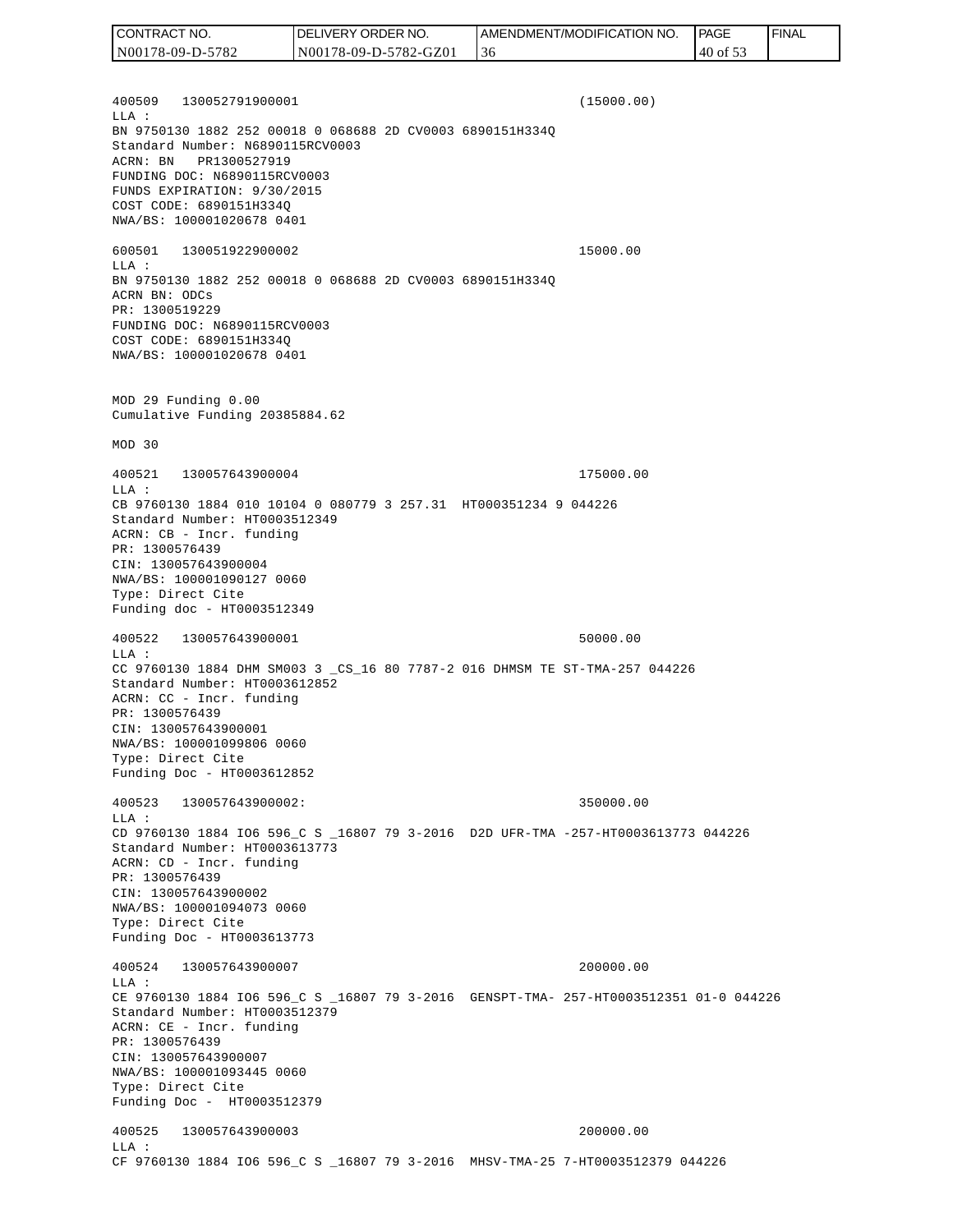| <b>CONTRACT</b><br>T NO. | 'JVERY ORDER NO.<br>DEl | <b>I AMENDMENT/MODIFICATION NO.</b> | <b>PAGE</b> | ' FINAL |
|--------------------------|-------------------------|-------------------------------------|-------------|---------|
| N00178-09-D-5782         | N00178-09-D-5782-GZ01   | -36                                 | of $53$     |         |

Standard Number: HT0003512351 ACRN: CF - Incr. funding PR: 1300576439 CIN: 130057643900003 NWA/BS: 100001091357 0060 Type: Direct Cite Funding doc - HT0003512351 400526 130057643900005 170000.00 LLA : BY 9760130 1884 IO6 596-C S -16807 79 3-2016 MEDCOI-TMA- 257-HT0003512377 044226 Standard Number: HT0003512377 ACRN: BY - Incr. funding PR: 1300576439 CIN: 130057643900005 NWA/BS: 100001091456 0060 Type: Direct Cite Funding Doc - HT0003512377 600505 130057643900006 15000.00  $T.T.A$  : BY 9760130 1884 IO6 596-C S -16807 79 3-2016 MEDCOI-TMA- 257-HT0003512377 044226 Standard Number: HT0003512377 ACRN: BY - Incr. funding PR: 1300576439 CIN: 130057643900006 NWA/BS: 100001091456 0060 Type: Direct Cite Funding Doc - HT0003512377 MOD 30 Funding 1160000.00 Cumulative Funding 21545884.62 MOD 31 400527 130058580400001 86000.00 LLA : CG 9760130 1884 IO6 596\_C S \_16807 79 3-2016 D2D UFR-TMA -257-HT0003613773 044226 Standard Number: HT0003613773 ACRN: CG PR: 1300585804 FUNDING DOC: HT0003613773 NWA: 100001094073 0060 FUNDS EXPIRATION: 09/30/2016 400528 130058580400003 23000.00 LLA : CC 9760130 1884 DHM SM003 3 \_CS\_16 80 7787-2 016 DHMSM TE ST-TMA-257 044226 Standard Number: HT0003612852 ACRN: CC PR: 1300585804 FUNDING DOC: HT0003612852 NWA: 100001099806 0060 FUNDS EXPIRATION: 09/30/2016 400529 130058580400005 33000.00 LLA : CH 9760130 1884 IO6 596-C S -16807 79 3-2016 MEDCOI-TMA- 257-HT0003512377 044226 Standard Number: HT0003512377 ACRN: CH PR: 1300585804 FUNDING DOC: HT0003512377 NWA: 100001091456 0060 FUNDS EXPIRATION: 09/30/2016 400530 130058580400007 115000.00  $L.L.A$  : CJ 9760130 1884 IO6 596\_C S \_16807 79 3-2016 GENSPT-TMA- 257-HT0003512351 01-0 044226 Standard Number: HT0003512351 ACRN: CJ PR: 1300585804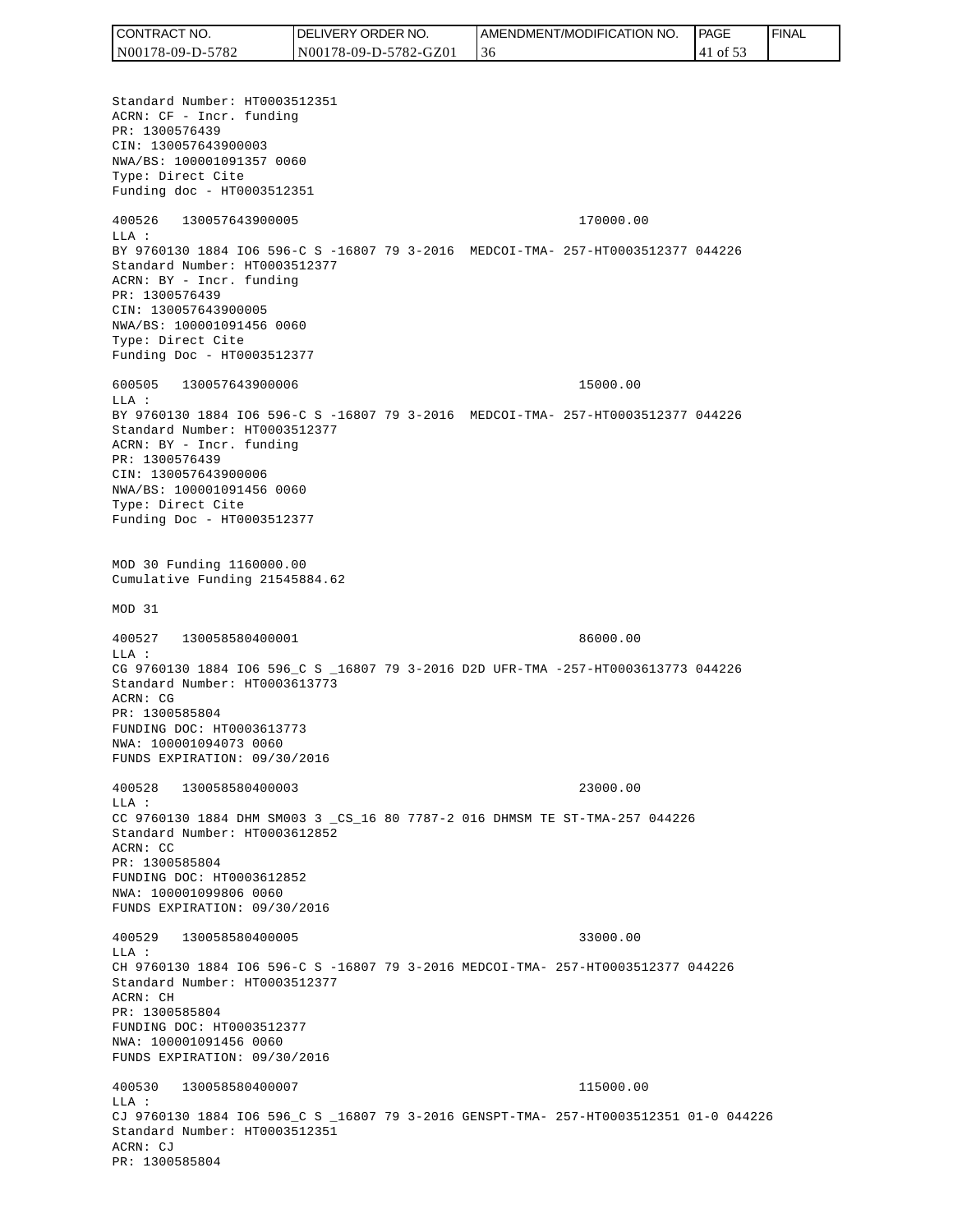FUNDING DOC: HT0003512351 NWA: 100001091357 0060 FUNDS EXPIRATION: 09/30/2016 600506 130058580400002 30000.00 LLA : CG 9760130 1884 IO6 596\_C S \_16807 79 3-2016 D2D UFR-TMA -257-HT0003613773 044226 Standard Number: HT0003613773 ACRN: CG PR: 1300585804 FUNDING DOC: HT0003613773 NWA: 100001094073 0060 FUNDS EXPIRATION: 09/30/2016 600507 130058580400004 10000.00 LLA : CK 9760130 1884 IO4 26596 \_ CS\_168 07 793-20 16 HAIM42-TM A-257-HT0003512383 044226 Standard Number: HT0003512383 ACRN: CK PR: 1300585804 FUNDING DOC: HT0003512383 NWA: 100001094141 0060 FUNDS EXPIRATION: 09/30/2016 600508 130058580400006 12000.00 LLA : CH 9760130 1884 IO6 596-C S -16807 79 3-2016 MEDCOI-TMA- 257-HT0003512377 044226 Standard Number: HT0003512377 ACRN: CH PR: 1300585804 FUNDING DOC: HT0003512377 NWA: 100001091456 0060 FUNDS EXPIRATION: 09/30/2016 MOD 31 Funding 309000.00 Cumulative Funding 21854884.62 MOD 32 400601 130058801900002 280000.00 LLA : CL 9760130 1884 IO4 26596 \_ CS\_168 07 793-20 16 HAIM42-TM A-257-HT0003512383 044226 Standard Number: HT0003512383 400602 130058801900003 252095.52 LLA : CM 9760130 1884 IO4 26596 CS 168 07 793-20 16 HAIM42-TM A-257-HT0003512383 044226 Standard Number: HT0003512383 400603 130058801900004 56756.16 LLA : CN 9760130 1884 DHM SM003 3 \_CS\_16 80 7787-2 016 DHMSM TE ST-TMA-257 044226 Standard Number: HT0003612852 400604 130058801900005 376533.00  $T.T.A$  : CP 9760130 1884 DHM SM003 3 CS 16 80 7787 2 016 DHMSM TE ST TMA 257 HT00036125 044226 Standard Number: HT0003612563 400605 130058801900006 300597.50  $T.T.A$  : CQ 9760130 1884 IO6 596\_C S \_16807 79 3-2016 D2D UFR-TMA -257-HT0003613773 044226 Standard Number: HT0003613773 400606 130058801900007 120000.00 LLA : CF 9760130 1884 IO6 596\_C S \_16807 79 3-2016 MHSV-TMA-25 7-HT0003512379 044226 Standard Number: HT0003512379 400607 130058801900008 435000.00 LLA : CONTRACT NO. N00178-09-D-5782 DELIVERY ORDER NO. N00178-09-D-5782-GZ01 AMENDMENT/MODIFICATION NO. 36 **PAGE**  42 of 53 FINAL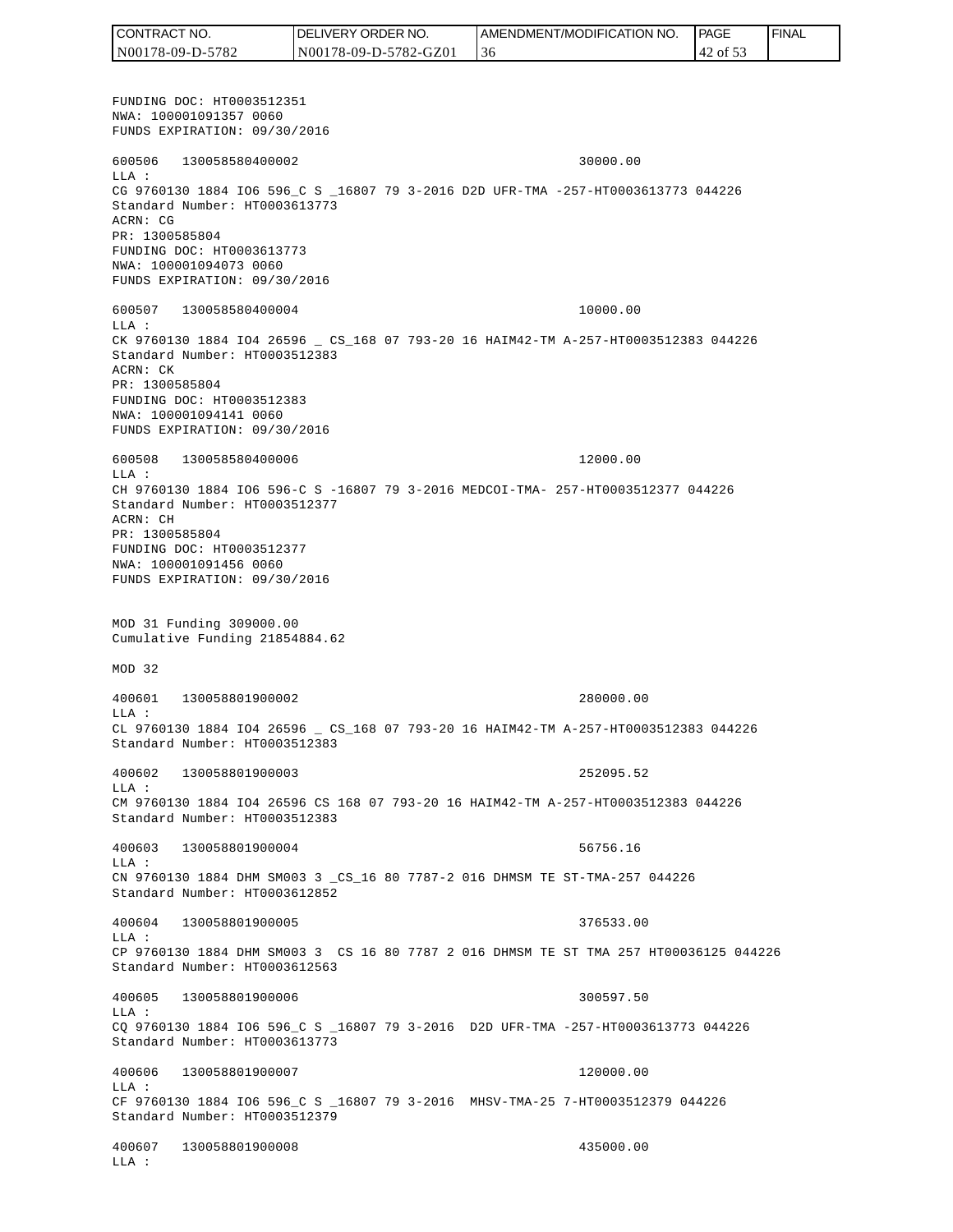CR 9760130 1884 IO6 596-C S -16807 79 3-2016 MEDCOI-TMA- 257-HT0003512377 044226 Standard Number: HT30003512377 400608 130058801900009 1600000.00 LLA : CE 9760130 1884 IO6 596 C S 16807 79 3-2016 GENSPT-TMA- 257-HT0003512351 01-0 044226 Standard Number: HT0003512351 400609 130058801900010 1219104.38 LLA : CS 9760130 1884 010 10104 0 080779 3 257.31 HT000351234 9 044226 Standard Number: HT0003512349 400610 130058801900014 726000.00 LLA : CT 9760130 1884 IAG EN\_CS \_ 16DHA8 07 793-20 16 IA-TMA-25 7-HT0003613478 044226 Standard Number: HT0003613478 ACRN: CT - Incr. funding PR: 1300588019 CIN: 130058801900014 NWA/BS: 100001134304 0060 Appropriation: 976130 Funding Doc: HT0003613478 400611 130058801900016 945000.00 LLA : CU 9760130 1884 IO6 596CS \_ 168077 93 -2016 JAD-TMA-257- HT0003612940 01-010-1 044226 Standard Number: HT0003612940 400612 130058801900018 115438.76 LLA : CV 9760130 1884 010 10104 0 080779 3 257.31 HT000361294 1 044226 Standard Number: HT0003612941 400613 130058801900019 57771.24 LLA : CW 9760130 1884 HIT \_CIO\_ C S\_1680 77 93-201 6 PFMCR-TMA- 257-HT0003613325 044226 Standard Number: HT0003613325 600601 130058801900011 60000.00 LLA : CL 9760130 1884 IO4 26596 \_ CS\_168 07 793-20 16 HAIM42-TM A-257-HT0003512383 044226 Standard Number: HT0003512383 600602 130058801900012 60000.00 LLA : CQ 9760130 1884 IO6 596\_C S \_16807 79 3-2016 D2D UFR-TMA -257-HT0003613773 044226 Standard Number: HT0003613773 600603 130058801900013 65000.00  $T.T.A$  : CR 9760130 1884 IO6 596-C S -16807 79 3-2016 MEDCOI-TMA- 257-HT0003512377 044226 Standard Number: HT0003512377 600604 130058801900015 20000.00 LLA : CT 9760130 1884 IAG EN\_CS \_ 16DHA8 07 793-20 16 IA-TMA-25 7-HT0003613478 044226 Standard Number: HT0003613478 ACRN: CT - Incr. funding PR: 1300588019 CIN: 130058801900015 NWA/BS: 100001134304 0060 Funding doc: HT0003613478 Appropriation: 976130 600605 130058801900017 30000.00 LLA : CU 9760130 1884 IO6 596CS \_ 168077 93 -2016 JAD-TMA-257- HT0003612940 01-010-1 044226 Standard Number: HY0003612940 CONTRACT NO. N00178-09-D-5782 DELIVERY ORDER NO. N00178-09-D-5782-GZ01 AMENDMENT/MODIFICATION NO. 36 **PAGE**  43 of 53 FINAL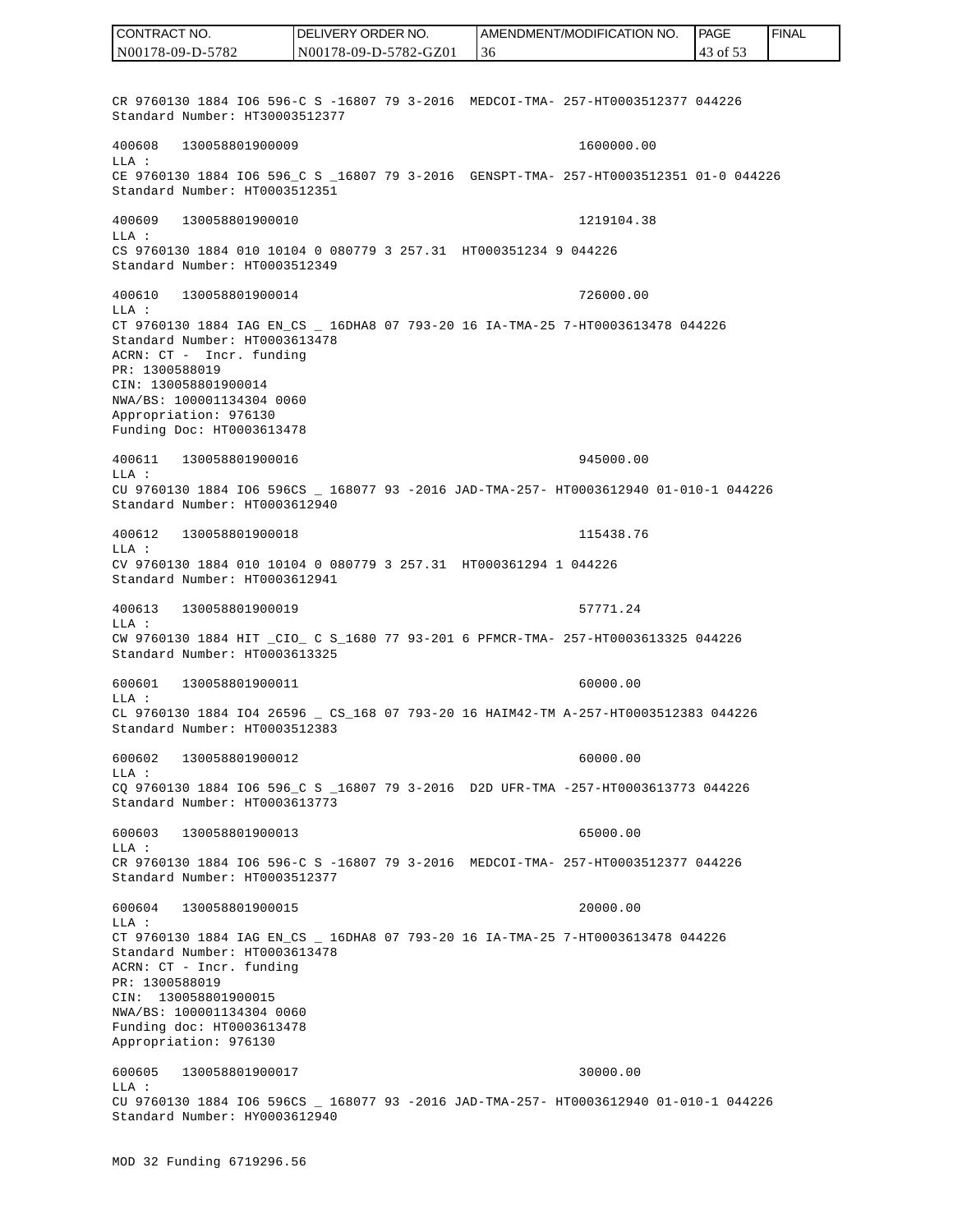| CONTRACT NO.     | DELIVERY ORDER NO.    | I AMENDMENT/MODIFICATION NO. | <b>IPAGE</b>      | ' FINAL |
|------------------|-----------------------|------------------------------|-------------------|---------|
| N00178-09-D-5782 | N00178-09-D-5782-GZ01 | 3C                           | $-144$ of $\circ$ |         |

Cumulative Funding 28574181.18 MOD 33 400614 130059019600003 87011.70 LLA : CX 9760130 1884 CS\_ IHC\_1 6 DHA807 70 0-2016 CQM-TMA-257 -HT0003614581 044226 Standard Number: HT0003614581 ACRN: CX - Incr Funding PR:1300590196 CIN: 130059019600003 NWA/BS: 100001176498 0401 Type: Direct Cite Appropriation: 9760130 400615 130059019600001 400000.00 LLA : CQ 9760130 1884 IO6 596\_C S \_16807 79 3-2016 D2D UFR-TMA -257-HT0003613773 044226 Standard Number: HT0003613773 ACRN: CQ - Incr. funding PR: 1300590196 CIN: 130059019600001 NWA/BS: 100001094073 0060 Funding Doc: HT0003613773 Type: Direct Cite Appropriation: 9760130 400616 130059019600002 248988.30 LLA : CU 9760130 1884 IO6 596CS \_ 168077 93 -2016 JAD-TMA-257- HT0003612940 01-010-1 044226 Standard Number: HT0003612940 ACRN: CU - Incr. funding PR: 1300590196 CIN: 130059019600002 NWA/BS: 100001094679 0401 Type: Direct Cite Appropriation: 9760130 MOD 33 Funding 736000.00 Cumulative Funding 29310181.18 MOD 34 Funding 0.00 Cumulative Funding 29310181.18 MOD 35 400617 130061251100001 725000.00  $L.L.A$  : CY 9770130 1884 HIT \_CIO\_ C S\_1780 77 93-201 7 HIT STAF-T MA-257-HT0003615445 0 044226 Standard Number: HT0003615445 600606 130061251100002 25000.00  $T.T.A$  : CZ 9770130 1884 HIT \_CIO\_ C S\_1780 77 93-201 7 HIT STAF-T MA-257-HT0003615445 0 044226 Standard Number: HT0003615445 MOD 35 Funding 750000.00 Cumulative Funding 30060181.18 MOD 36 400618 130061576500002 1497500.00 LLA : DA 9770130 1884 HIT \_CIO\_ C S\_1780 77 93-201 7 HIT STAF-T MA-257-HT0003614712 044226 Standard Number: HT0003614712 ACRN DA: Incremental Funding DOC: HT0003614712 CIN: 130061576500002<br>NWA/BS: 100001198980 0060 CONTRACT NO.<br>
NO00178-09-D-5782<br>
NUMB141<br>
NOD 33<br>
Cumulative Funding 2857418<br>
NOD 33<br>
Cumulative Funding 2857418<br>
NOD 33<br>
LLA :<br>
XX 9760130 1884 CS\_IEC\_1<br>
DRA :<br>
XX 9760130 1884 CS\_IEC\_1<br>
DRA :<br>
XX 9760130 1884 CS\_IEC00036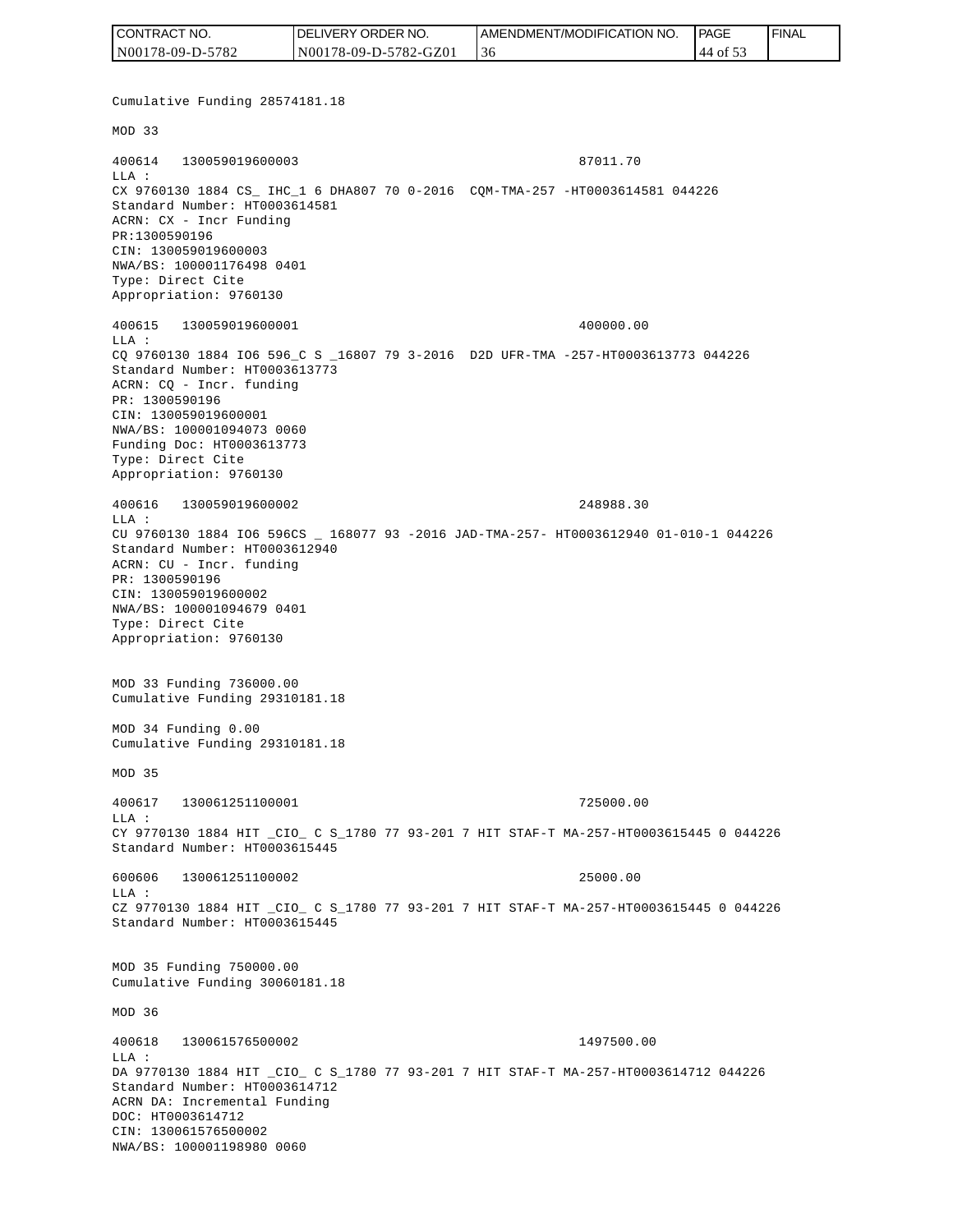| CONTRACT NO.     | <b>IDELIVERY ORDER NO.</b> | <b>I AMENDMENT/MODIFICATION NO.</b> | l PAGE    | <b>FINAL</b> |
|------------------|----------------------------|-------------------------------------|-----------|--------------|
| N00178-09-D-5782 | N00178-09-D-5782-GZ01      | 36                                  | 145 of 53 |              |

400619 130061576500004 269628.00  $L.L.A$  : DB 9770130 1884 HIT \_CIO\_ C S\_1780 77 93-201 7 HIT STAF-T MA-257-HT0003614714 044226 Standard Number: HT0003614714 ACRN DB: Incremental Funding DOC: HT0003614714 CIN: 130061576500004 NWA/BS: 100001199625 0060

400620 130061576500003 180000.00 LLA : DC 9770130 1884 HIT \_CIO\_ C S\_1780 77 93-201 7 HIT STAF-T MA-257-HT0003614758 044226 Standard Number: HT0003614758 ACRN DC: Incremental Funding DOC: HT0003614758 CIN: 130061576500003 NWA/BS: 100001199792 0060

400621 130061576500006 431506.85 LLA : DD 9770130 1884 HIT \_CIO\_ C S\_1780 77 93-201 7 HIT STAF-T MA-257-HT0003614865 044226 Standard Number: HT0003614865 ACRN DD: Incremental Funding DOC: HT0003614865 CIN: 130061576500006 NWA/BS: 100001188337 0060

600607 130061576500005 23178.44 LLA : DE 9770130 1884 HIT \_CIO\_ C S\_1780 77 93-201 7 HIT STAF-T MA-257-HT0003614753 044226 Standard Number: HT0003614753 ACRN DE: Incremental Funding DOC: HT0003614753 CIN: 130061576500005 NWA/BS: 100001199728 0060

MOD 36 Funding 2401813.29 Cumulative Funding 32461994.47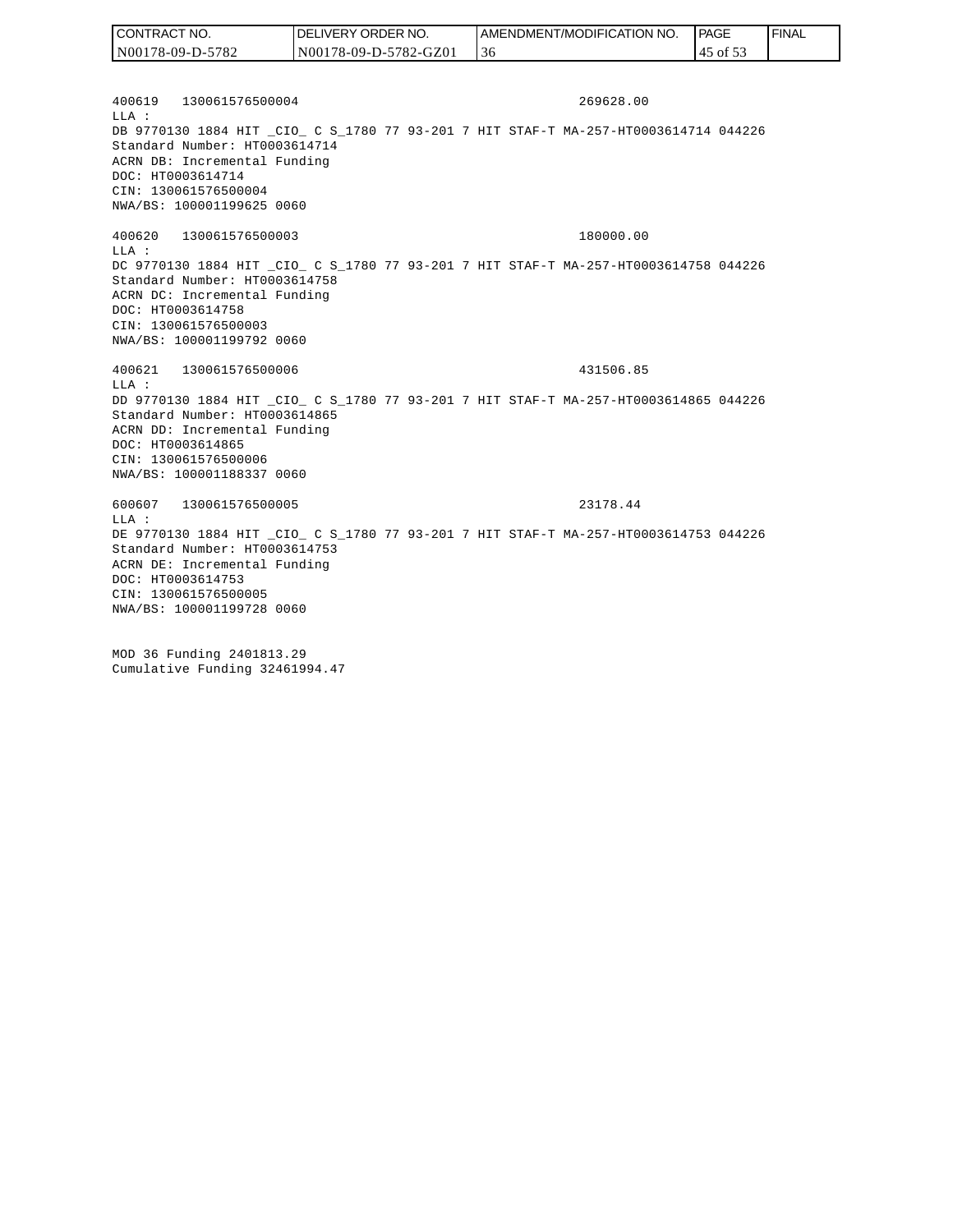| CONTRACT NO.     | NO. י<br><b>DELIVERY ORDER</b> | AMENDMENT/MODIFICATION NO. | PAGE          | ' FINAL |
|------------------|--------------------------------|----------------------------|---------------|---------|
| N00178-09-D-5782 | N00178-09-D-5782-GZ01          | -30                        | $146$ of $5.$ |         |

## **SECTION H SPECIAL CONTRACT REQUIREMENTS**

#### 5252.232-9206 SEGREGATION OF COSTS (DEC 2003)

(a) The Contractor agrees to segregate costs incurred under this task order at the lowest level of performance, either task or subtask, rather than on a total task order basis, and to submit invoices reflecting costs incurred at that level. Invoices shall contain summaries of work charged during the period covered, as well as overall cumulative summaries by labor category for all work invoiced to date (if applicable), by line item, task or subtask.

(b) Where multiple lines of accounting are present, the ACRN preceding the accounting citation will be found in Section B and/or Section G. Payment of Contractor invoices shall be accomplished only by charging the ACRN that corresponds to the work invoiced.

(c) Except when payment requests are submitted electronically as specified in the clause at DFARS 252.232-7003, Electronic Submission of Payment Requests, one copy of each invoice or voucher will be provided, at the time of submission to DCAA, to the Task Order Manager.

#### H-350 REIMBURSEMENT OF TRAVEL COSTS (NOV 2005)

(a) Contractor Request and Government Approval of Travel

Any travel under this contract must be specifically requested in writing, by the contractor prior to incurring any travel costs. If this contract is a definite or indefinite delivery contract, then the written Government authorization will be by task/delivery orders issued by the Ordering Officer or by a modification to an issued task/delivery order. If this contract is not a definite or indefinite delivery contract, then the written Government authorization will be by written notice of approval from the Contracting Officer's Representative (COR). The request shall include as a minimum, the following:

- (1) Contract number
- (2) Date, time, and place of proposed travel
- (3) Purpose of travel and how it relates to the contract
- (4) Contractor's estimated cost of travel
- (5) Name(s) of individual(s) traveling and;
- (6) A breakdown of estimated travel and per diem charges.
- (b) General

(1) The costs for travel, subsistence, and lodging shall be reimbursed to the contractor only to the extent that it is necessary and authorized for performance of the work under this contract. The costs for travel, subsistence, and lodging shall be reimbursed to the contractor in accordance with the Federal Acquisition Regulation (FAR) 31.205-46, which is incorporated by reference into this contract. As specified in FAR 31.205-46(a) (2), reimbursement for the costs incurred for lodging, meals and incidental expenses (as defined in the travel regulations cited subparagraphs  $(b)(1)(i)$  through  $(b)(1)(iii)$  below) shall be considered to be reasonable and allowable only to the extent that they do not exceed on a daily basis the maximum per diem rates in effect at the time of travel as set forth in the following:

(i) Federal Travel Regulation prescribed by the General Services Administration for travel in the contiguous 48 United States;

(ii) Joint Travel Regulation, Volume 2, DoD Civilian Personnel, Appendix A, prescribed by the Department of Defense for travel in Alaska, Hawaii, The Commonwealth of Puerto Rico, and the territories and possessions of the United States; or

(iii) Standardized Regulations, (Government Civilians, Foreign Areas), Section 925, "Maximum Travel Per Diem Allowances in Foreign Areas" prescribed by the Department of State, for travel in areas not covered in the travel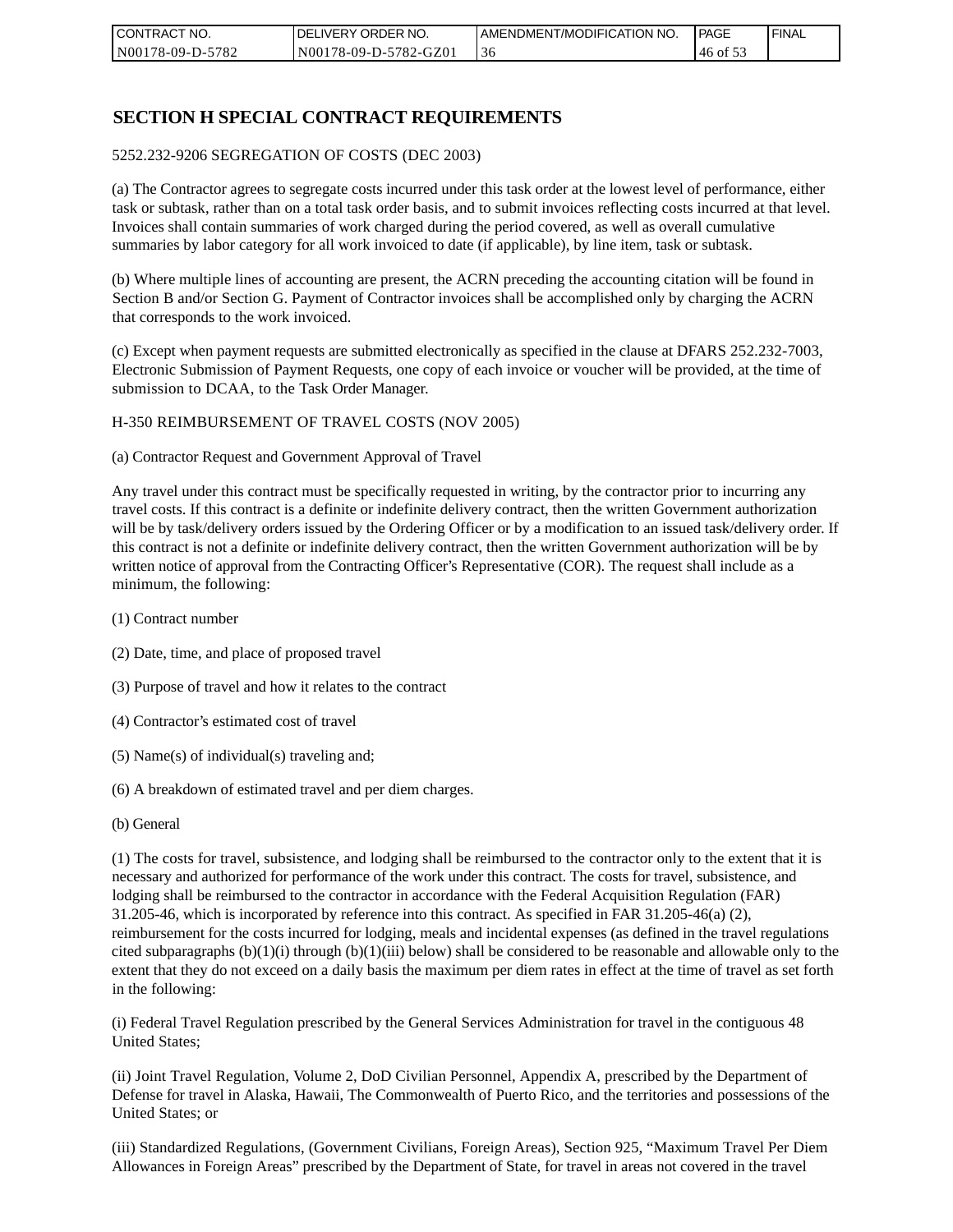| CONTRACT NO.     | <b>IDELIVERY ORDER NO.</b> | I AMENDMENT/MODIFICATION NO. | PAGE           | <b>I FINAL</b> |
|------------------|----------------------------|------------------------------|----------------|----------------|
| N00178-09-D-5782 | N00178-09-D-5782-GZ01      | 30                           | $\prime$ of 5. |                |

regulations cited in subparagraphs  $(b)(1)(i)$  and  $(b)(1)(ii)$  above.

(2) Personnel in travel status from and to the contractor's place of business and designated work site or vice versa, shall be considered to be performing work under the contract, and contractor shall bill such travel time at the straight (regular) time rate; however, such billing shall not exceed eight hours per person for any one person while in travel status during one calendar day.

(c) Per Diem

(1) The contractor shall not be paid per diem for contractor personnel who reside in the metropolitan area in which the tasks are being performed. Per diem shall not be paid on services performed at contractor's home facility and at any facility required by the contract, or at any location within a radius of 50 miles from the contractor's home facility and any facility required by this contract.

(2) Costs for subsistence and lodging shall be paid to the contractor only to the extent that overnight stay is necessary and authorized in writing by the Government for performance of the work under this contract per paragraph (a). When authorized, per diem shall be paid by the contractor to its employees at a rate not to exceed the rate specified in the travel regulations cited in FAR 31.205-46(a)(2) and authorized in writing by the Government. The authorized per diem rate shall be the same as the prevailing locality per diem rate.

(3) Reimbursement to the contractor for per diem shall be limited to payments to employees not to exceed the authorized per diem and as authorized in writing by the Government per paragraph (a). Fractional parts of a day shall be payable on a prorated basis for purposes of billing for per diem charges attributed to subsistence on days of travel. The departure day from the Permanent Duty Station (PDS) and return day to the PDS shall be 75% of the applicable per diem rate. The contractor shall retain supporting documentation for per diem paid to employees as evidence of actual payments, as required by the FAR 52.216-7 "Allowable Cost and Payment" clause of the contract.

#### (d) Transportation

(1) The contractor shall be paid on the basis of actual amounts paid to the extent that such transportation is necessary for the performance of work under the contract and is authorized in writing by the Government per paragraph (a).

(2) The contractor agrees, in the performance of necessary travel, to use the lowest cost mode commensurate with the requirements of the mission and in accordance with good traffic management principles. When it is necessary to use air or rail travel, the contractor agrees to use coach, tourist class or similar accommodations to the extent consistent with the successful and economical accomplishment of the mission for which the travel is being performed. Documentation must be provided to substantiate non-availability of coach or tourist if business or first class is proposed to accomplish travel requirements.

(3) When transportation by privately owned conveyance (POC) is authorized, the contractor shall be paid on a mileage basis not to exceed the applicable Government transportation rate specified in the travel regulations cited in FAR 31.205-46(a)(2) and is authorized in writing by the Government per paragraph (a).

(4) When transportation by privately owned (motor) vehicle (POV) is authorized, required travel of contractor personnel, that is not commuting travel, may be paid to the extent that it exceeds the normal commuting mileage of such employee. When an employee's POV is used for travel between an employee's residence or the Permanent Duty Station and one or more alternate work sites within the local area, the employee shall be paid mileage for the distance that exceeds the employee's commuting distance.

(5) When transportation by a rental automobile, other special conveyance or public conveyance is authorized, the contractor shall be paid the rental and/or hiring charge and operating expenses incurred on official business (if not included in the rental or hiring charge). When the operating expenses are included in the rental or hiring charge, there should be a record of those expenses available to submit with the receipt. Examples of such operating expenses include: hiring charge (bus, streetcar or subway fares), gasoline and oil, parking, and tunnel tolls.

#### (6) Definitions:

(i) "Permanent Duty Station" (PDS) is the location of the employee's permanent work assignment (i.e., the building or other place where the employee regularly reports for work.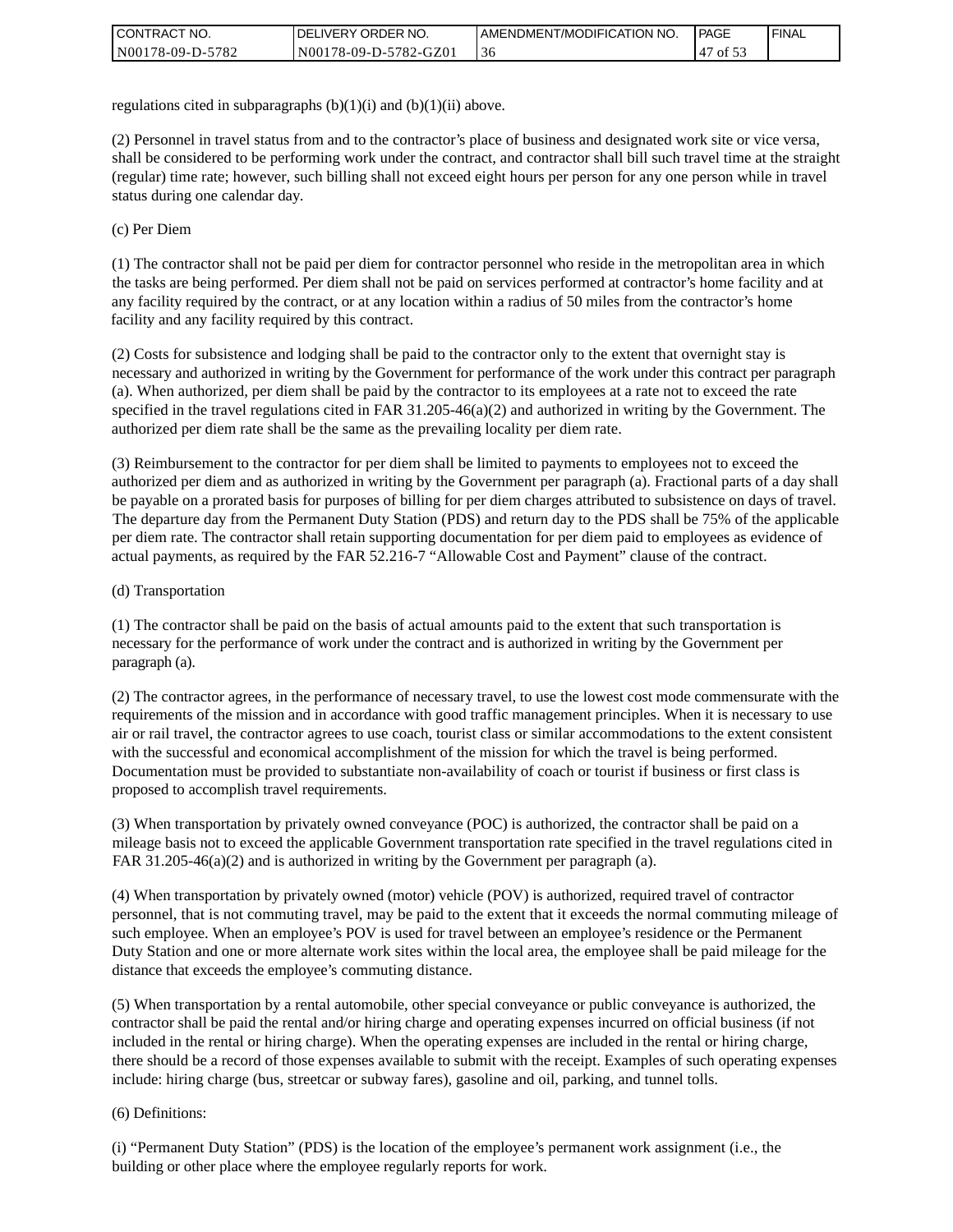| I CONTRACT NO.   | DELIVERY ORDER NO.    | <b>LAMENDMENT/MODIFICATION NO.</b> | PAGE                      | l FINAL |
|------------------|-----------------------|------------------------------------|---------------------------|---------|
| N00178-09-D-5782 | N00178-09-D-5782-GZ01 | 30                                 | 48<br>$\frac{9}{2}$ of 5. |         |

(ii) "Privately Owned Conveyance" (POC) is any transportation mode used for the movement of persons from place to place, other than a Government conveyance or common carrier, including a conveyance loaned for a charge to, or rented at personal expense by, an employee for transportation while on travel when such rental conveyance has not been authorized/approved as a Special Conveyance.

(iii) "Privately Owned (Motor) Vehicle (POV)" is any motor vehicle (including an automobile, light truck, van or pickup truck) owned by, or on a long-term lease (12 or more months) to, an employee or that employee's dependent for the primary purpose of providing personal transportation, that:

(a) is self-propelled and licensed to travel on the public highways;

(b) is designed to carry passengers or goods; and

(c) has four or more wheels or is a motorcycle or moped.

(iv) "Special Conveyance" is commercially rented or hired vehicles other than a POC and other than those owned or under contract to an agency.

(v) "Public Conveyance" is local public transportation (e.g., bus, streetcar, subway, etc) or taxicab.

(iv) "Residence" is the fixed or permanent domicile of a person that can be reasonably justified as a bona fide residence.

EXAMPLE 1: Employee's one way commuting distance to regular place of work is 7 miles. Employee drives from residence to an alternate work site, a distance of 18 miles. Upon completion of work, employee returns to residence, a distance of 18 miles.

In this case, the employee is entitled to be reimbursed for the distance that exceeds the normal round trip commuting distance (14 miles). The employee is reimbursed for 22 miles (18 + 18 - 14 = 22).

EXAMPLE 2: Employee's one way commuting distance to regular place of work is 15 miles. Employee drives from residence to an alternate work site, a distance of 5 miles. Upon completion of work, employee returns to residence, a distance of 5 miles.

In this case, the employee is not entitled to be reimbursed for the travel performed (10 miles), since the distance traveled is less than the commuting distance (30 miles) to the regular place of work.

EXAMPLE 3: Employee's one way commuting distance to regular place of work is 15 miles. Employee drives to regular place of work. Employee is required to travel to an alternate work site, a distance of 30 miles. Upon completion of work, employee returns to residence, a distance of 15 miles.

In this case, the employee is entitled to be reimbursed for the distance that exceeds the normal round trip commuting distance (30 miles). The employee is reimbursed for 30 miles  $(15 + 30 + 15 - 30 = 30)$ .

EXAMPLE 4: Employee's one way commuting distance to regular place of work is 12 miles. In the morning the employee drives to an alternate work site (45 miles). In the afternoon the employee returns to the regular place of work (67 miles). After completion of work, employee returns to residence, a distance of 12 miles.

In this case, the employee is entitled to be reimbursed for the distance that exceeds the normal round trip commuting distance (24 miles). The employee is reimbursed for 100 miles  $(45 + 67 + 12 - 24 = 100)$ .

EXAMPLE 5: Employee's one way commuting distance to regular place of work is 35 miles. Employee drives to the regular place of work (35 miles). Later, the employee drives to alternate work site #1 (50 miles) and then to alternate work site #2 (25 miles). Employee then drives to residence (10 miles).

In this case, the employee is entitled to be reimbursed for the distance that exceeds the normal commuting distance (70 miles). The employee is reimbursed for 50 miles  $(35 + 50 + 25 + 10 - 70 = 50)$ .

EXAMPLE 6: Employee's one way commuting distance to regular place of work is 20 miles. Employee drives to the regular place of work (20 miles). Later, the employee drives to alternate work site #1 (10 miles) and then to alternate work site #2 (5 miles). Employee then drives to residence (2 miles).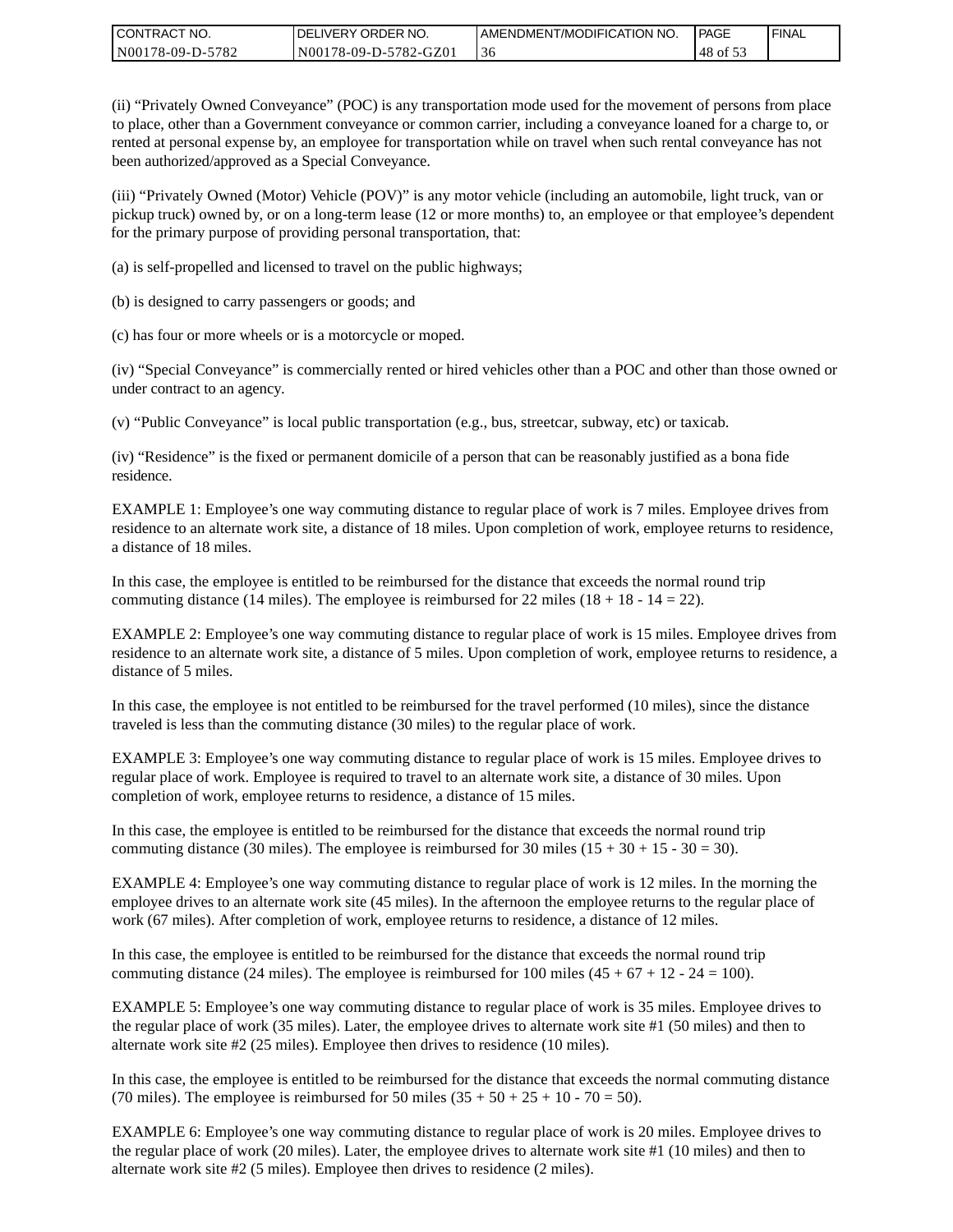| I CONTRACT NO.   | DELIVERY ORDER NO.    | I AMENDMENT/MODIFICATION NO. | PAGE     | <b>I FINAL</b> |
|------------------|-----------------------|------------------------------|----------|----------------|
| N00178-09-D-5782 | N00178-09-D-5782-GZ01 | .36                          | 49 of 53 |                |

In this case, the employee is not entitled to be reimbursed for the travel performed (37 miles), since the distance traveled is less than the commuting distance (40 miles) to the regular place of work.

#### H-355 CONTRACTOR IDENTIFICATION (DEC 1999)

(a) Contractor employees must be clearly identifiable while on Government property by wearing appropriate badges.

(b) Contractor employees are required to clearly identify themselves and the company they work for whenever making contact with Government personnel by telephone or other electronic means.

H-359 LIMITED RELEASE OF CONTRACTOR CONFIDENTIAL BUSINESS INFORMATION (CBI) (NOV 2003)

#### (a) Definition.

"Confidential business information," as used in this clause, is defined as all forms and types of financial, business, scientific, technical, economic, or engineering information, including patterns, plans, compilations, program devices, formulas, designs, prototypes, methods, techniques, processes, procedures, programs, or codes, whether tangible or intangible, and whether or how stored, compiled, or memorialized physically, electronically, graphically, photographically, or in writing if -- (1) the owner thereof has taken reasonable measures to keep such information secret, and (2) the information derives independent economic value, actual or potential from not being generally known to, and not being readily ascertainable through proper means by, the public. Confidential business information may include technical data as that term is defined in DFARS  $\S$ § 252.227-7013(a)(14),  $252.227-7015(a)(4)$ , and  $252.227-7018(a)(19)$ . It may also include computer software as that term is defined in DFARS §§ 252.227-7014(a)(4) and 252.227-7018(a)(4).

(b) The Space and Naval Warfare Systems Command (SPAWAR) may release to individuals employed by SPAWAR support contractors and their subcontractors confidential business information submitted by the contractor or its subcontractors pursuant to the provisions of this contract. Business information that would ordinarily be entitled to confidential treatment may be included in the information released to these individuals. Accordingly, by submission of a proposal or execution of this contract, the offeror or contractor and its subcontractors consent to a limited release of its confidential business information.

(c) Circumstances where SPAWAR may release the contractor's or subcontractors' confidential business information include the following:

(1) To other SPAWAR contractors and subcontractors, and their employees tasked with assisting SPAWAR in handling and processing information and documents in the administration of SPAWAR contracts, such as file room management and contract closeout.

(2) To SPAWAR contractors and subcontractors, and their employees tasked with assisting SPAWAR in accounting support services, including access to cost-reimbursement vouchers.

(3) To SPAWAR contractors and subcontractors, and their employees tasked with assisting SPAWAR in crafting performance work statements, assisting with the evaluation of task order cost/technical proposals and assembling performance metrics information.

(d) SPAWAR recognizes its obligation to protect the contractor and its subcontractors from competitive harm that could result from the release of such information. SPAWAR will permit the limited release of confidential business information under paragraphs  $(c)(1)$ ,  $(c)(2)$  and  $(c)(3)$  only under the following conditions:

(1) SPAWAR determines that access is required by other SPAWAR contractors and their subcontractors to perform the tasks described in paragraphs  $(c)(1)$ ,  $(c)(2)$  and  $(c)(3)$ ,

(2) Access to confidential business information is restricted to individuals with a bona fide need to possess,

(3) Contractors, their subcontractors, and their employees who are granted access to confidential business information have signed an appropriate non-disclosure agreement requiring them to provide the same level of protection to confidential business information that would be provided by SPAWAR employees,

(4) Contractors and their subcontractors having access to confidential business information have agreed under their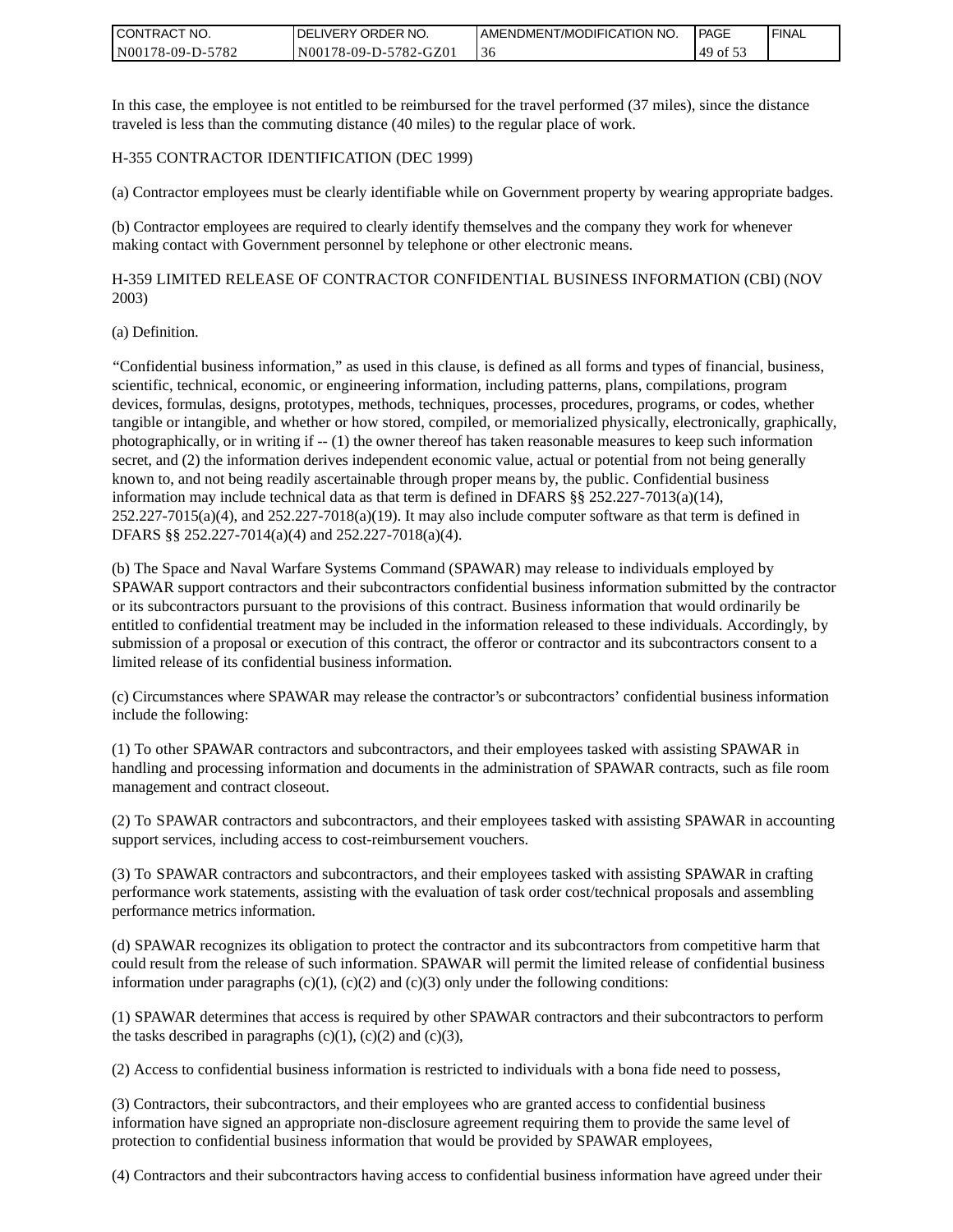| I CONTRACT NO.   | <b>IDELIVERY ORDER NO.</b> | AMENDMENT/MODIFICATION NO. | <b>PAGE</b> | 'FINAL |
|------------------|----------------------------|----------------------------|-------------|--------|
| N00178-09-D-5782 | N00178-09-D-5782-GZ01      | -30                        | 50 of 53    |        |

contract or a separate corporate non-disclosure agreement to provide the same level of protection to confidential business information that would be provided by SPAWAR employees, and

(5) SPAWAR contractors and their subcontractors performing the tasks described in paragraphs  $(c)(1)$ ,  $(c)(2)$  or  $(c)(3)$ have agreed under their contract or a separate non-disclosure agreement to not use confidential business information for any purpose other than performing the tasks described in paragraphs  $(c)(1)$ ,  $(c)(2)$  and  $(c)(3)$ .

(e) SPAWAR's responsibilities under the Freedom of Information Act are not affected by this clause.

(f) If SPAWAR satisfies the conditions listed in paragraph (d), the contractor and its subcontractors agree to indemnify and hold harmless the Government, its agents, and employees from every claim or liability, including attorneys fees, court costs, and expenses, arising out of, or in any way related to, the misuse or unauthorized modification, reproduction, release, display, or disclosure of confidential business information provided by the contractor to the Government.

(g) The contractor agrees to include, and require inclusion of, this clause in all subcontracts at any tier that requires the furnishing of confidential business information.

#### ORGANIZATIONAL CONFLICT OF INTEREST (NAVSEA) (JUL 2000) (RESTATED FROM BASIC CONTRACT)

(a) "Organizational Conflict of Interest" means that because of other activities or relationships with other persons, a person is unable or potentially unable to render impartial assistance or advice to the Government, or the person's objectivity in performing the contract work is or might be otherwise impaired, or a person has an unfair competitive advantage. "Person" as used herein includes Corporations, Partnerships, Joint Ventures, and other business enterprises.

(b) The Contractor warrants that to the best of its knowledge and belief, and except as otherwise set forth in the contract, the Contractor does not have any organizational conflict of interest(s) as defined in paragraph (a).

(c) It is recognized that the effort to be performed by the Contractor under this contract may create a potential organizational conflict of interest on the instant contract or on a future acquisition. In order to avoid this potential conflict of interest, and at the same time to avoid prejudicing the best interest of the Government, the right of the Contractor to participate in future procurement of equipment and/or services that are the subject of any work under this contract shall be limited as described below in accordance with the requirements of FAR 9.5.

(d) (1) The Contractor agrees that it shall not release, disclose, or use in any way that would permit or result in disclosure to any party outside the Government any information provided to the Contractor by the Government during or as a result of performance of this contract. Such information includes, but is not limited to, information submitted to the Government on a confidential basis by other persons. Further, the prohibition against release of Government provided information extends to cover such information whether or not in its original form, e.g., where the information has been included in Contractor generated work or where it is discernible from materials incorporating or based upon such information. This prohibition shall not expire after a given period of time.

(2) The Contractor agrees that it shall not release, disclose, or use in any way that would permit or result in disclosure to any party outside the Government any information generated or derived during or as a result of performance of this contract. This prohibition shall expire after a period of three years after completion of performance of this contract.

(3) The prohibitions contained in subparagraphs  $(d)(1)$  and  $(d)(2)$  shall apply with equal force to any affiliate of the Contractor, any subcontractor, consultant, or employee of the Contractor, any joint venture involving the Contractor, any entity into or with which it may merge or affiliate, or any successor or assign of the Contractor. The terms of paragraph (f) of this Special Contract Requirement relating to notification shall apply to any release of information in contravention of this paragraph (d).

(e) The Contractor further agrees that, during the performance of this contract and for a period of three years after completion of performance of this contract, the Contractor, any affiliate of the Contractor, any subcontractor, consultant, or employee of the Contractor, any joint venture involving the Contractor, any entity into or with which it may subsequently merge or affiliate, or any other successor or assign of the Contractor, shall not furnish to the United States Government, either as a prime contractor or as a subcontractor, or as a consultant to a prime contractor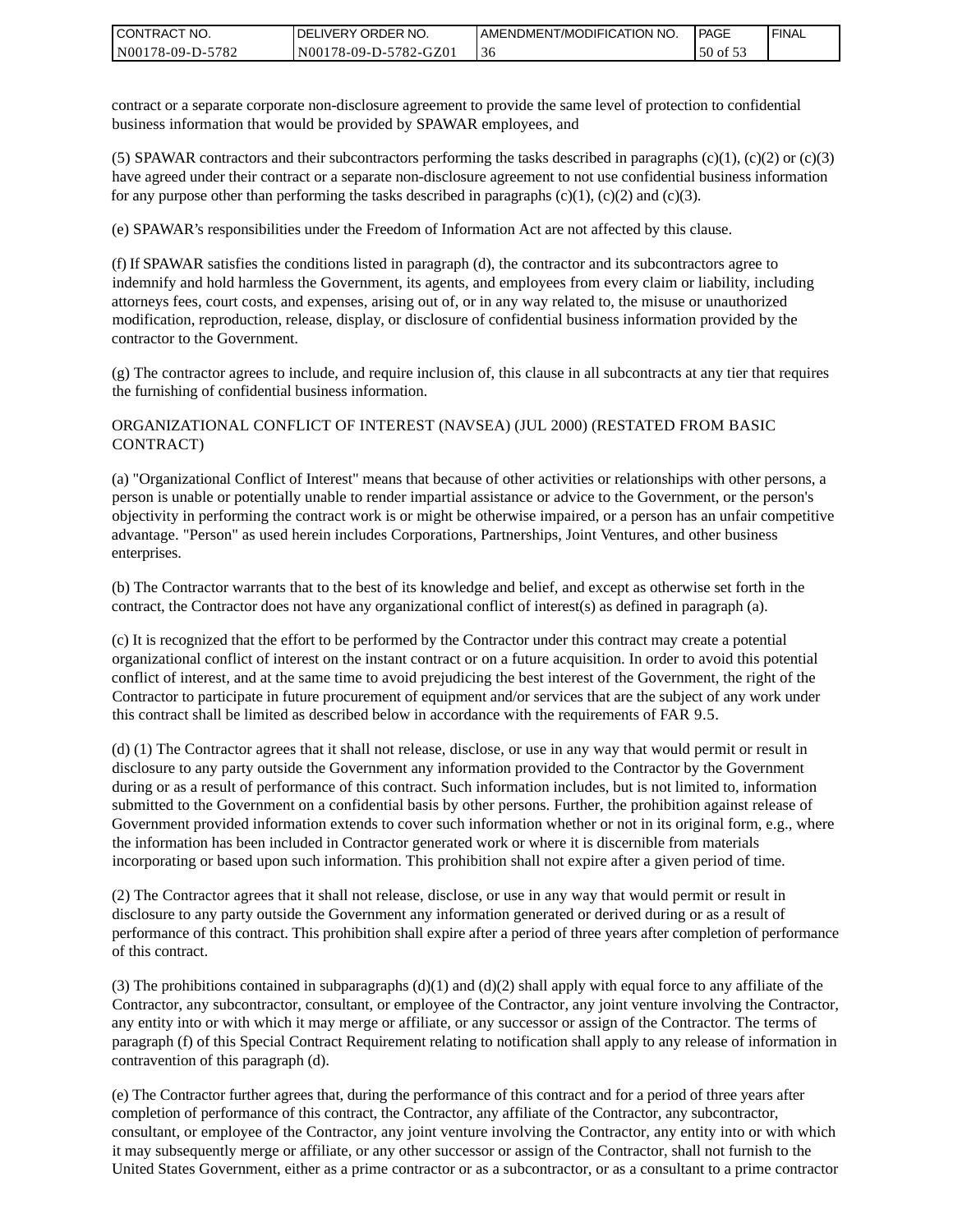| CONTRACT<br>" NO. | `NO.<br><b>DELIVERY ORDER</b> | AMENDMENT/MODIFICATION NO. | <b>PAGE</b> | ' FINAL |
|-------------------|-------------------------------|----------------------------|-------------|---------|
| N00178-09-D-5782  | N00178-09-D-5782-GZ01         | -30                        | N 01 DU     |         |

or subcontractor, any system, component or services which is the subject of the work to be performed under this contract. This exclusion does not apply to any recompetition for those systems, components or services furnished pursuant to this contract. As provided in FAR 9.505-2, if the Government procures the system, component, or services on the basis of work statements growing out of the effort performed under this contract, from a source other than the contractor, subcontractor, affiliate, or assign of either, during the course of performance of this contract or before the three year period following completion of this contract has lapsed, the Contractor may, with the authorization of the SeaPort/Task Order Contracting Officer, participate in a subsequent procurement for the same system, component, or service. In other words, the Contractor may be authorized to compete for procurement(s) for systems, components or services subsequent to an intervening procurement.

(f) The Contractor agrees that, if after award, it discovers an actual or potential organizational conflict of interest, it shall make immediate and full disclosure in writing to the SeaPort/Task Order Contracting Officer. The notification shall include a description of the actual or potential organizational conflict of interest, a description of the action which the Contractor has taken or proposes to take to avoid, mitigate, or neutralize the conflict, and any other relevant information that would assist the SeaPort/Task Order Contracting Officer in making a determination on this matter. Notwithstanding this notification, the Government may terminate the contract/Task Orders for the convenience of the Government if determined to be in the best interest of the Government.

(g) Notwithstanding paragraph (f) above, if the Contractor was aware, or should have been aware, of an organizational conflict of interest prior to the award of this contract or becomes, or should become, aware of an organizational conflict of interest after award of this contract and does not make an immediate and full disclosure in writing to the SeaPort/Task Order Contracting Officer, the Government may terminate this contract/task orders for default.

(h) If the Contractor takes any action prohibited by this requirement or fails to take action required by this requirement, the Government may terminate this contract for default.

(i) The SeaPort/Task Order's Contracting Officer's decision as to the existence or nonexistence of an actual or potential organizational conflict of interest shall be final.

(j) Nothing in this requirement is intended to prohibit or preclude the Contractor from marketing or selling to the United States Government its product lines in existence on the effective date of this contract; nor, shall this requirement preclude the Contractor from participating in any research and development or delivering any design development model or prototype of any such equipment. Additionally, sale of catalog or standard commercial items are exempt from this requirement.

(k) The Contractor shall promptly notify the Contracting Officer, in writing, if it has been tasked to evaluate or advise the Government concerning its own products or activities or those of a competitor in order to ensure proper safeguards exist to guarantee objectivity and to protect the Government's interest.

(l) The Contractor shall include this requirement in subcontracts of any tier which involve access to information or situations/conditions covered by the preceding paragraphs, substituting "subcontractor" for "contractor" where appropriate.

(m) The rights and remedies described herein shall not be exclusive and are in addition to other rights and remedies provided by law or elsewhere included in the basic contract or this task order.

(n) Compliance with this requirement is a material requirement of the basic contract and this task order.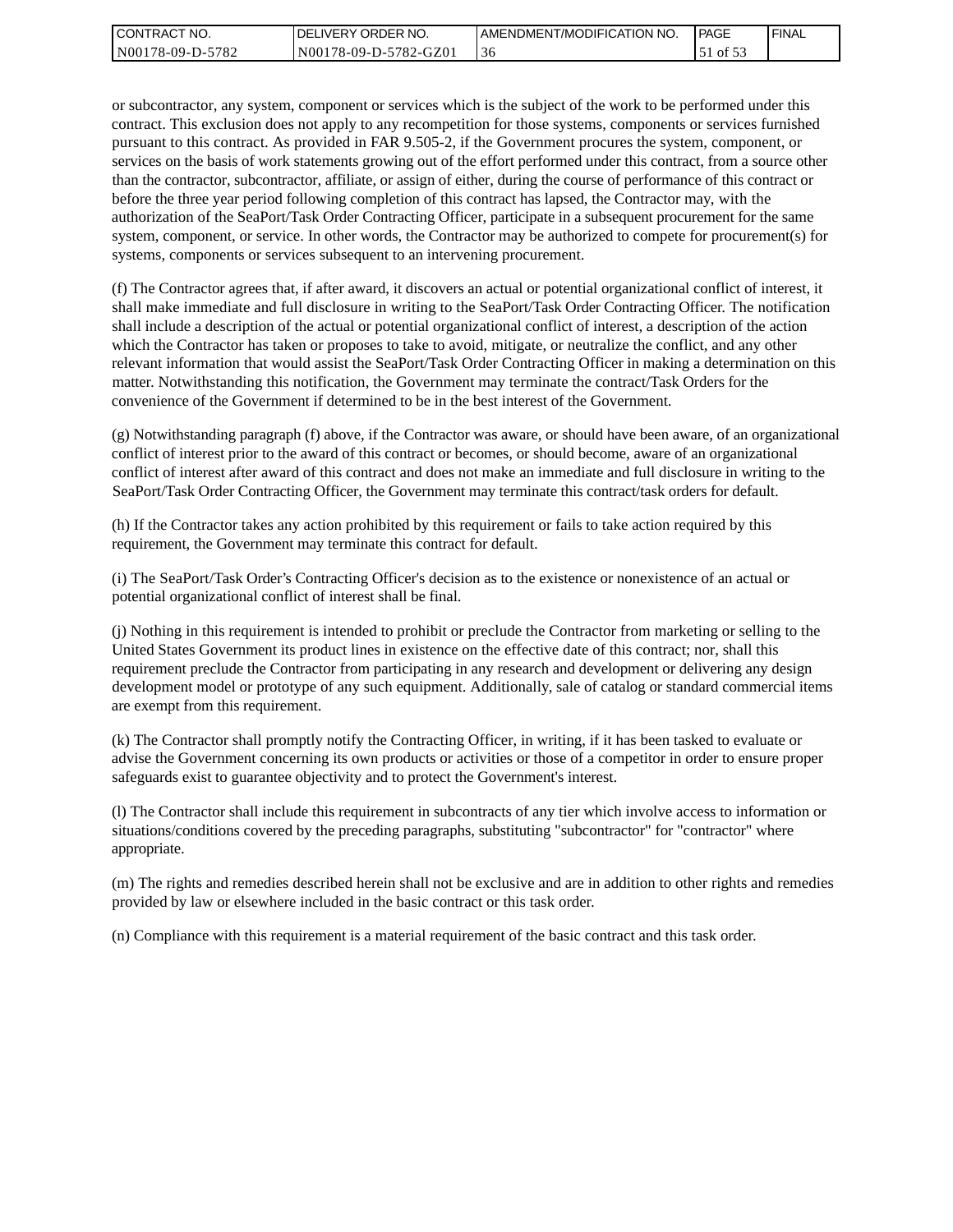| CONTRACT NO.     | DELIVERY ORDER NO.    | I AMENDMENT/MODIFICATION NO. | <b>PAGE</b> | ' FINAL |
|------------------|-----------------------|------------------------------|-------------|---------|
| N00178-09-D-5782 | N00178-09-D-5782-GZ01 | -50                          | of $53$     |         |

## **SECTION I CONTRACT CLAUSES**

52.217-8 Option to Extend Services. (NOV 1999)

The Government may require continued performance of any services within the limits and at the rates specified in the contract. These rates may be adjusted only as a result of revisions to prevailing labor rates provided by the Secretary of Labor. The option provision may be exercised more than once, but the total extension of performance hereunder shall not exceed 6 months. The Contracting Officer may exercise the option by written notice to the Contractor within 60 days.

#### 52.217-9 OPTION TO EXTEND THE TERM OF THE CONTRACT (MAR 2000)

(a) The Government may extend the term of this task order by written notice to the Contractor on or before the expiration of the task order; provided, that the Government gives the Contractor a preliminary written notice of its intent to extend at least 60 days before the task order expires. The preliminary notice does not commit the Government to an extension.

(b) If the Government exercises this option, the extended task order shall be considered to include this option clause.

(c) The total duration of this task order, including the exercise of any options under this clause, shall not exceed five years.

#### 52.219-14 LIMITATIONS OF SUBCONTRACTING (DEC 1996)

Authorized subcontractors:

Nortel Government Solutions, Inc

Mandex, Inc.

Planned Systems International, Inc.

Dependable global Solutions, Inc

Cyber Squared, Inc.